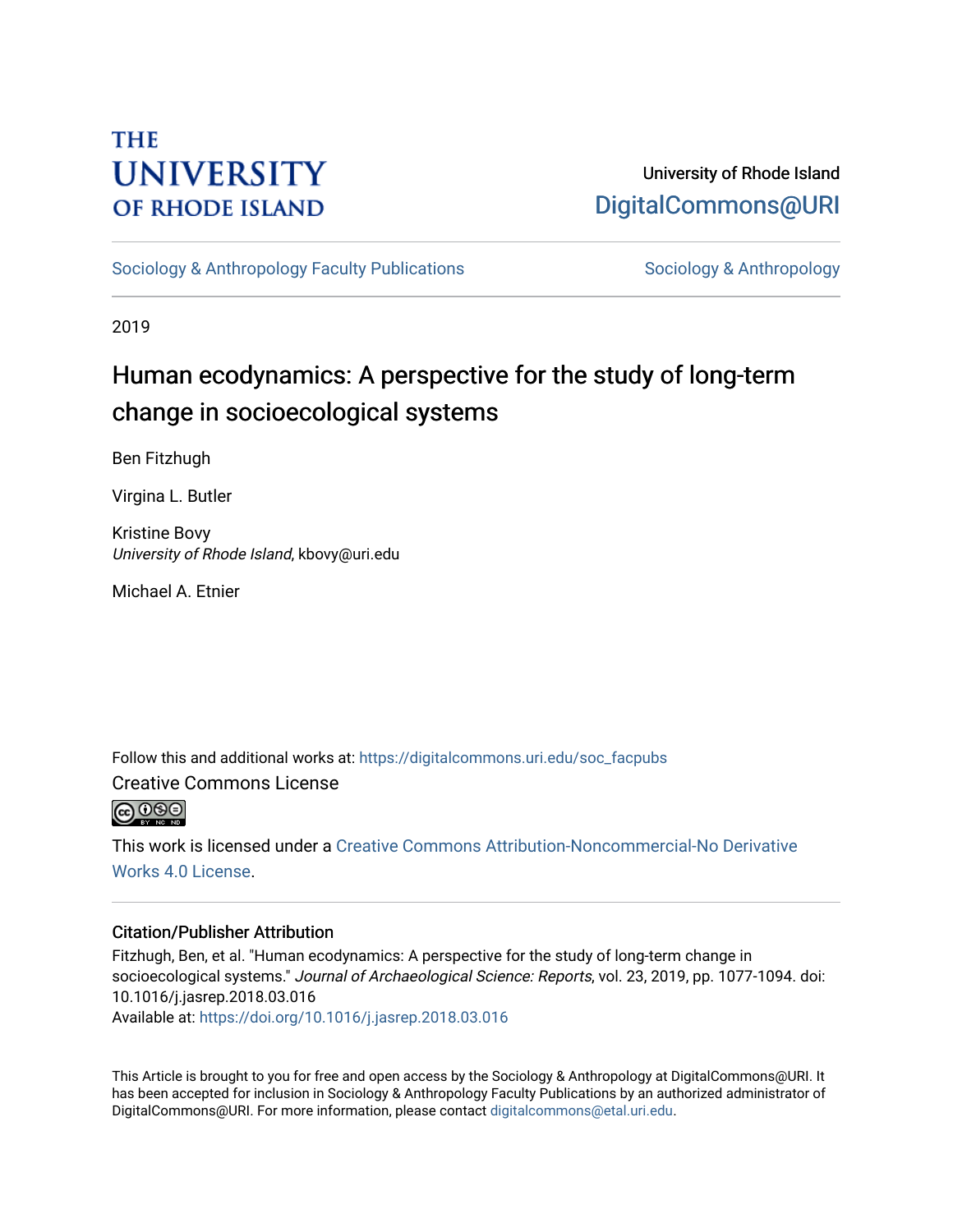Contents lists available at [ScienceDirect](http://www.sciencedirect.com/science/journal/2352409X)



Journal of Archaeological Science: Reports

journal homepage: [www.elsevier.com/locate/jasrep](https://www.elsevier.com/locate/jasrep)

## Human ecodynamics: A perspective for the study of long-term change in socioecological systems



Ben Fitzhugh $^{\rm a, *},$  $^{\rm a, *},$  $^{\rm a, *},$  Virginia L. Butler $^{\rm b}$  $^{\rm b}$  $^{\rm b}$ , Kristine M. Bovy $^{\rm c}$  $^{\rm c}$  $^{\rm c}$ , Michael A. Etnier $^{\rm d}$  $^{\rm d}$  $^{\rm d}$ 

<span id="page-1-0"></span><sup>a</sup> University of Washington, Department of Anthropology, 314 Denny Hall, Box 353100, Seattle, WA 98195, United States

<span id="page-1-2"></span><sup>b</sup> Portland State University, Department of Anthropology, 1721 SW Broadway, Portland, OR 97201, United States

<span id="page-1-3"></span>c University of Rhode Island, Department of Sociology and Anthropology, 507 Chafee Building, 10 Chafee Road, Kingston, RI 02881, United States

<span id="page-1-4"></span><sup>d</sup> Western Washington University, Department of Anthropology, 516 High Street, Bellingham, WA 98225, United States

#### ARTICLE INFO

Keywords: Human ecodynamics Historical ecology Resilience theory Indigenous knowledge Coupled human-natural systems

#### ABSTRACT

Human ecodynamics (H.E.) refers to processes of stability, resilience, and change in socio-ecological relationships or systems. H.E. research involves interdisciplinary study of the human condition as it affects and is affected by the rest of the non-human world. In this paper, we review the intellectual history of the human ecodynamics concept over the past several decades, as it has emerged out of classical ecology, anthropology, behavioral ecology, resilience theory, historical ecology, and related fields, especially with respect to the study of long-term socioecological change. Those who study human ecodynamics reject the notion that humans should be considered external to the environments in which they live and have lived for millennia. Many are interested in the resilience and sustainability of past human-natural configurations, often striving to extract lessons from the past that can benefit society today. H.E. research, involving the study of paleoenvironments and archaeology, has taken shape around a series of methodological advances that facilitate the study of past chronology, paleoecology, paleodemography, mobility, trade, and social networks. It is only through integrated study of 'coupled human-natural systems'—'socio-ecosystems'—that we can hope to understand dynamic human-environmental interactions and begin to manage them for sustainable goals. Local and traditional or Indigenous knowledge provides another important influence to human ecodynamics research, and we explore how such knowledge can provide both expert witness into the operation of socioecological systems and insight into the human/cultural dimensions of those systems. Ultimately, we conclude that human ecodynamics is more encompassing than a number of related approaches and can provide a nexus for productive research. Through its interdisciplinary breadth, the framework unites scholarship that tends to be more isolated to address complex problems that are best tackled with diverse perspectives.

#### 1. Introduction

Human ecodynamics refers to the integrated, non-linear workings of 'coupled human and natural systems' in landscapes through time ([Kirch, 2007](#page-16-0); [McGlade, 1995](#page-16-1):126). Archaeologists straddle the social and natural sciences and are well situated to study past human ecodynamics [\(Van der Leeuw and Redman, 2002\)](#page-17-0), and the term has become increasingly popular in the past decade when referring to research into the dynamic integration and co-evolution of human and natural systems, or socioecosystems [\(Kirch, 2005, 2007](#page-16-2)). The human ecodynamics approach was a central organizing principle of the interdisciplinary Čix<sup>w</sup>ican (pronounced *ch-WHEET-son*) project, results of which are featured in other papers in this special issue of JASR. Číx<sup>w</sup>icən is a traditional village of the Lower Elwha Klallam Tribe, located on the north coast of the Olympic Peninsula in Washington State, dating between 2700 years ago and the present (Campbell et al., this issue). Here we review the concept of human ecodynamics and related approaches to long-term, human-environmental change to situate the Čix<sup>w</sup>ican Project and others like it in an intellectual history and to explore ecodynamics concepts and methods, especially as relates to the deep histories of coastal systems.

While the term human ecodynamics has gained currency in academic writing since 2007, its use is commonly undefined. Indeed in many applications a reader could be forgiven for wondering if the term is just the latest repackaging of research on human-environmental interactions, a focus of inquiry stretching back at least to Darwin and one at the core of many variants of 'human ecology' over the years. Poul [Holm](#page-15-0) [\(2016\),](#page-15-0) in a thoughtful and generally supportive review of a recent

<span id="page-1-1"></span>⁎ Corresponding author.

E-mail address: fi[tzhugh@u.washington.edu](mailto:fitzhugh@u.washington.edu) (B. Fitzhugh).

<https://doi.org/10.1016/j.jasrep.2018.03.016> Received 25 February 2018; Accepted 21 March 2018 Available online 05 April 2018

2352-409X/ © 2018 The Authors. Published by Elsevier Ltd. This is an open access article under the CC BY-NC-ND license (http://creativecommons.org/licenses/BY-NC-ND/4.0/).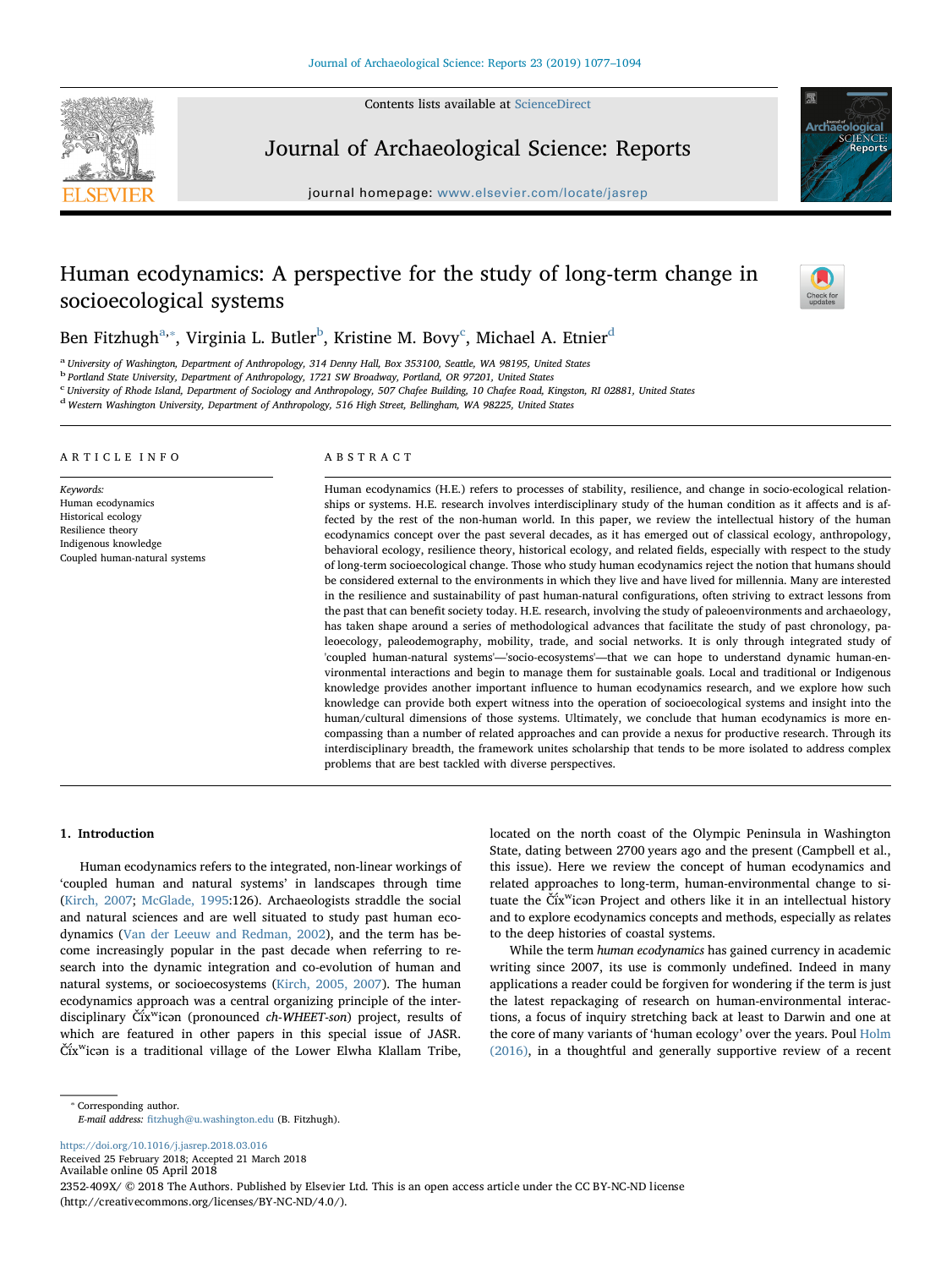collection titled Human Ecodynamics in the North Atlantic: A Collaborative Model of Humans and Nature through Space and Time ([Harrison and](#page-15-1) [Maher, 2014\)](#page-15-1), searches in vain for an overarching conceptual framework (and model) orienting the contributions. He concludes:

Human Ecodynamics seems to be an umbrella term to describe "humans and their environments as made up of landscapes and seascapes," and it involves collaboration between archaeologists … and researchers from other human, social, and natural sciences... but it does not add up to an interpretative model [\(Holm, 2016:](#page-15-0)307, emphasis added).

Whether or not this is a fair critique of the Harrison and Maher volume, the claim resonates more broadly, leading us to dig deeper into the roots and guiding principles of human ecodynamics (H.E.) research.

In this paper, we explore a series of interrelated questions that should be useful to those of us trying to advance work on human-environment relationships based on archaeological perspectives. Where does the H.E. concept come from? What are its influences? What, if anything, separates H.E. from related frameworks such as historical ecology or resilience theory? Does H.E. contain a defined theoretical or methodological commitment and dedicated set of practitioners? Is it useful in other ways, for example in facilitating interdisciplinary collaborations? What can Indigenous knowledge contribute to human ecodynamics research? How can H.E. research contribute to society addressing contemporary problems and needs in human-environment relationships?

### 2. Conceptual foundations in the study of human ecodynamics

An attempt to document the evolution of a concept like human ecodynamics must first acknowledge the semantic baggage loaded onto the double term. To pursue research into human ecodynamics is at once to acknowledge and to question the distinction between the human and ecological. The term presumes the legitimacy, or at least ontological hegemony, of distinct domains of study and implies a conjunction or building of bridges. Such bridge-building has been at the heart of environmental social science for decades. Of course, the binary distinction between humans/humanity/culture and nature/environment was deeply engraved in Enlightenment philosophy (and Judo-Christian cosmology) and has since come to influence much of modern global science and policy (see [Cronon, 1995](#page-14-0); [Vining et al., 2008;1](#page-17-1)-2). While some disciplines sit far from the boundary and may be comfortable in the nature-human dichotomy (physics and political science, perhaps), others like ecology and ecological anthropology haunt the border and struggle to rectify an ontology of crisp distinction with the intuitive feeling that true understanding requires the complete dissolution of the boundary. This is not the place for a rigorous philosophical examination of the problem. We raise the issue simply to acknowledge the irony in having to use terms, such as 'human ecodynamics', 'socio-ecosystems' and 'coupled human and natural systems,' that reify the very construct that some scholars seek to problematize.

With that caveat, we turn next to explore the history of ecological thinking in both "natural" and "social" domains through an examination of the disciplines of (mostly non-human-centered) ecology and (human-centered) ecological anthropology. In the latter case, we focus on theories that have influenced archaeological approaches to humanecological processes and long-term change.

#### 2.1. Trends in twentieth century ecology and ecological anthropology

Human ecodynamics emerged in the late 20th century from a set of intersecting themes and methods in biology, ecology and ecological social sciences (primarily anthropology). Its major conceptual commitments, therefore, should be understood in the context of changing ecological and anthropological thought through that period. Ecology is defined as "the study of the structure and function of ecosystems" ([Odum, 1953](#page-17-2)). Many of the principles of contemporary ecological

theory were established by the mid-20th century and provided the foundations for a holistic science of nature [\(Odum and Barrett,](#page-17-3) [2005:2](#page-17-3)–4). Theories of succession, energy and material cycles, population dynamics, and system feedbacks led ecologists of the time to view ecosystems as holistic equilibrium-seeking systems in their natural (i.e., non-human influenced) states (see [Worster, 1990, 1994](#page-18-0)). Ecosystems were defined as emergent entities composed of hierarchically nested physical and biological interactors. Defined by the systemic relationships of component parts transferring matter, energy, and information, ecosystems could be studied at any level of organization and with reference to physical, biological and/or social inputs and interactions. Importantly, this view also provided a foundation for 20th century conservation policies that sought to restore "natural" or "pristine" ecosystems by removing human inputs and extractions and allowing the systems to "recover" to their "healthy" states.

By mid-20th century, anthropologists and archaeologists—especially those studying small-scale, often hunting and gathering, societies—came to see close relationships between human social organization and the ecosystems they inhabited. Julian [Steward's](#page-17-4) [\(1955\)](#page-17-4) 'cultural ecology' is the most explicit, and his view that cultural evolution should be understood through the lens of adaptation to environmental conditions formed the ecological cornerstone of Processual Archaeology initiated by Anglo-American archaeologists starting in the 1960s [\(Binford, 1962](#page-14-1)). While the reasons differed somewhat in specifics, at this time ecological and anthropological theory shared a focus on the explanation of the aggregate and abstract "emergent" structures of ecosystems and cultures/societies, respectively, according to explanatory principles at those levels of aggregation (e.g., group-functionalism/'adaptationism', cybernetic systems theory, and similar constructs). Disaffection with the aggregate level of analysis drove both fields down parallel and often overlapping paths in the subsequent decades ([Fitzhugh, 2000\)](#page-15-2).

In the ecological domain, empirical and theoretical developments in the latter 20th century challenged the belief that ecosystems could be explained as self-regulating and equilibrium-seeking entities, triggering a paradigm shift that continues to reverberate [\(Worster, 1990\)](#page-18-0). Empirical studies failed to support the orderly model of ecological change (succession to climax communities) and ecologists started questioning the existence of homeostatic regulatory mechanisms, especially in nonhuman influenced states ([Connell and Slatyer, 1977;](#page-14-2) [Drury and Nisbet,](#page-15-3) [1973\)](#page-15-3). Instead, a growing chorus of field ecologists, theorists, and computational modelers turned to examine the place of disturbance, individual-level competition, and non-linear complexity in ecological dynamics [\(Davis, 1984;](#page-15-4) [Holling, 1973, 1986](#page-15-5); [May, 1974\)](#page-16-3). Where previously ecologists sought to generalize the functioning of relatively stable systems, when they started looking for stability, they found instead that disturbance and disruption were common and systems do not necessarily return to the same "equilibrium" states after perturbations. It turns out that ecosystems are complex entities, sensitive to initial conditions and with interesting and contingent histories. Those histories affect how systems are configured and function at any given time. Thus, the causal factors driving particular ecological changes appeared overwhelmingly complex, random, and, it was soon discovered, nonlinear. Confronted with this complexity, ecologists turned to mathematical developments in modeling chaotic, complex, non-linear systems ([Bak and Chen, 1991](#page-14-3); Kauff[man, 1991, 1993;](#page-15-6) Simberloff [et al., 1997](#page-17-5); [Worster, 1994](#page-18-1)).

Equilibrium ecology was also undercut by developments in evolutionary biology. Inspired by implications of the synthesis of Darwinian and genetic theory, evolutionary biologists in the 1960s began questioning then-prevailing views about the evolutionary coherence of ecosystems as integrated, functional entities and of the group level adaptations presumed to organize their constituent taxa ([Lewontin,](#page-16-4) [1970;](#page-16-4) [Williams, 1966\)](#page-18-2). Prior to that time, scholars assumed that species and populations (and societies or "cultures") evolved at the group and even species levels to take advantage of available opportunities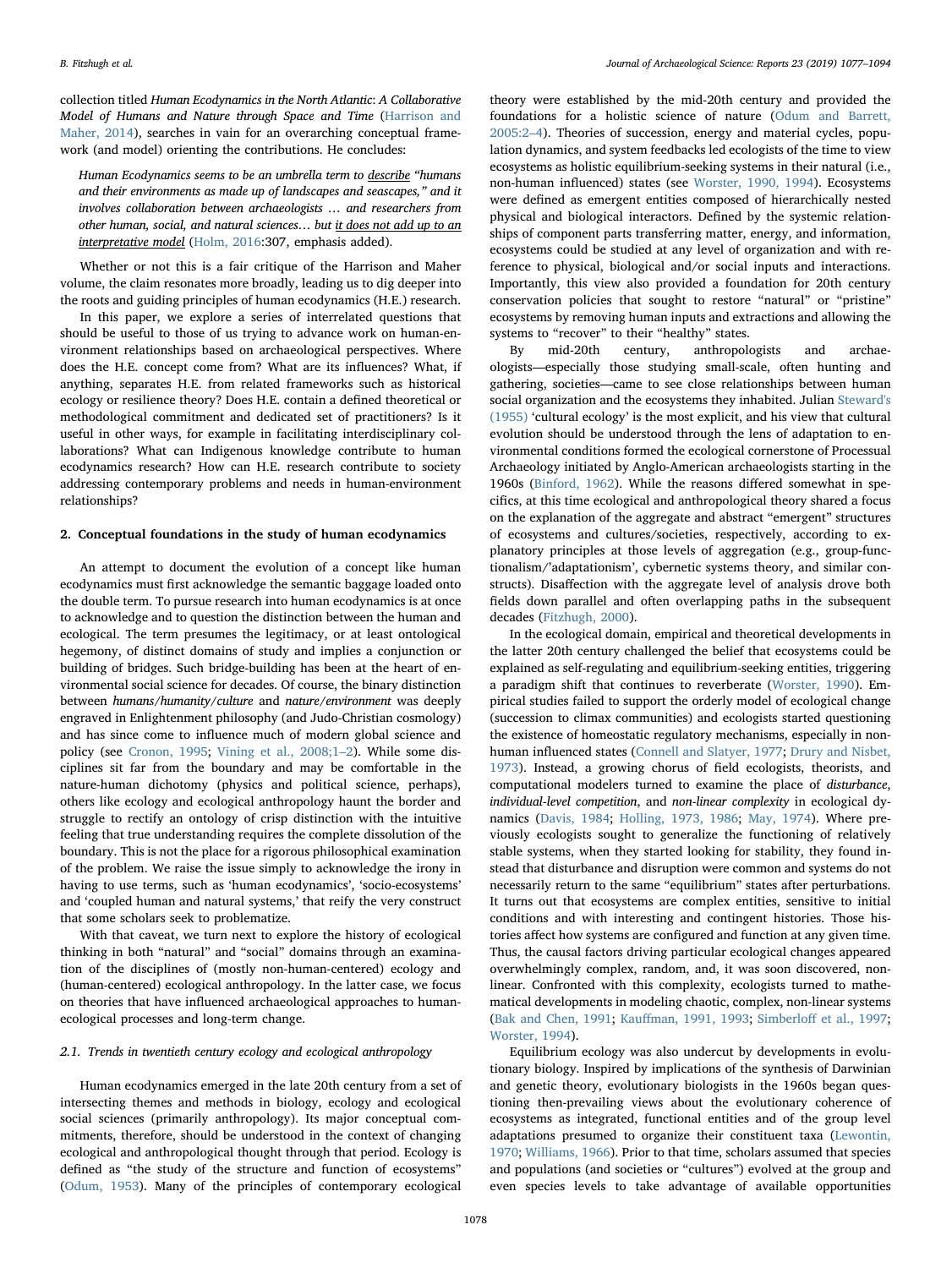(resources, spatial configurations, climates, etc.) and to solve external challenges to group survival and well-being. Developing understanding of genetic mechanisms of evolution instead suggested that population and ecosystem characteristics should ultimately emerge from the attributes and actions of individuals within them ([Dawkins, 1976](#page-15-7); [Trivers, 1971\)](#page-17-6). That insight propelled the field of evolutionary ecology ([Pianka, 1974](#page-17-7)).

In a parallel way, anthropologists (starting in the 1960s) and archaeologists (from the early 1980s) started to question the groupfunctionalist foundations of cultural ecological models (see [Biersack,](#page-14-4) [1999;](#page-14-4) [Johnson, 2010;](#page-15-8) [Vayda and McCay, 1975](#page-17-8)). Group-functionalist principles applied to "emergent" cultural entities came under both materialist and idealist critique, and for some (the strong idealists) the very connection between humans and their material environments were deemed irrelevant ([Hodder, 1986;](#page-15-9) [Sahlins, 1976\)](#page-17-9). For others, the nonhuman environment remained important to the understanding of social structure and change, but the question of mechanisms and motivations of agents within social groups took on paramount importance. Intragroup conflict, competition, inequality and exploitation (between classes, genders, and individuals) revealed flaws in adaptationist models and drew attention to the strategic and political aspects of social organization and change (Brumfi[el, 1992;](#page-14-5) [Earle, 1978\)](#page-15-10). For ecological anthropologists and archaeologists, in particular, the group-functionalist critique led to a profound shift in focus of analyses from cultures and societies to the behavior of individuals and agents [\(Dobres and](#page-15-11) [Robb, 2000;](#page-15-11) [Fitzhugh, 2000\)](#page-15-2). Human behavioral ecology, discussed in the next section, was one outcome for those inclined to reductive and deductive approaches (see [Winterhalder and Smith, 1992](#page-18-3) for a justification of scientific reductionism). Archaeological engagement with political ecology was another ([Van Buren, 2001\)](#page-17-10). Given the increased complexity of interactions implicit in individual-based models of social change, some archaeologists turned to the notion of historical contingency—the idea that change is the result of unique, complex, and indeterminate historical trajectories of interactions (both human and non-human) (Bintliff[, 1999;](#page-14-6) [Engelstad, 1991](#page-15-12); [Trigger, 1998](#page-17-11)). Like the shift in analytical focus from groups to individuals, attention to historical contingency has echoes in ecology, in this case with the development of chaos and complexity theory, as noted above.

Importantly, if ecological and social aggregates are indeed products of complex, non-linear, interdependent and contingent histories, then ecologists and anthropologists need to pay much more attention to place-based histories of change when trying to understand these organizations and relationships in particular settings and times. Another ramification—one still underappreciated—is that human influences on environmental systems have long legacies with cumulative effects, that there is no such thing as a singular "natural," "healthy" or necessarily human-free state of nature, and conservation efforts are better spent seeking sustainable, rather than "pristine," ecosystem targets (see, for instance, [Maschner et al., 2013](#page-16-5)). For both reasons, human and environmental history, archaeology and paleoecology become more critical than ever for understanding environmental changes in the past. In the next sections we explore elements of the 'new ecologies' (the strands of thought carrying forward from the late 20th century rejection of equilibrium based ecology and group-functionalist ecological anthropologies) as they have come to influence current H.E. research.

#### <span id="page-3-0"></span>2.2. Human behavioral ecology and niche construction

Emerging from common roots in natural history, ecological theory has always been closely linked to concepts of biological evolution. Evolutionary mechanisms are usually assumed responsible for the morphological and behavioral characteristics that provide relative fitness to the organisms and populations found in ecosystems at any given time. As such, ecosystems can be viewed as emergent (and evolving) properties of the evolutionary histories of their components — a temporal construct. Reciprocally, those evolutionary histories arise from

the interactions of organisms in ecosystems — a spatial construct. Ecosystems condition the field of evolutionary possibilities for change at any given moment. Collectively this bivalent, time-space dynamic makes explaining ecological change uniquely challenging. How can we explain the evolution of system components (e.g., populations and ecological communities) and aggregate systems themselves? Evolutionary ecology was developed explicitly to study the intersection of ecology and evolutionary biology in order to take on the first of these questions: how to study the evolution of populations and adaptive design of organisms in terms of their changing ecological settings ([Winterhalder and Smith, 1992](#page-18-3)). This biologically coherent paradigm explicitly set out to develop understandings of the 'microfoundations' of evolutionary history, and as such, could be an important ingredient in efforts to explain ecodynamic processes (see [Winterhalder, 1994,](#page-18-4) for an argument for the centrality of evolutionary ecology in any 'historical ecology').

Behavioral ecology is the branch of evolutionary ecology studying ecologically adaptive (i.e., fitness enhancing) behavioral strategies ([Krebs and Davies, 2009\)](#page-16-6). Behavioral ecologists employ optimality models tuned to ecological parameters to derive deductive predictions about how behaviors should vary as environmental conditions change. Those predictions are compared with empirical observations, and the degree of coherence between predictions and observations help guide refinements in models and build or challenge confidence in starting assumptions. Human behavioral ecology (HBE) was born when a handful of anthropologists, and later archaeologists, started applying the behavioral ecology framework to understand patterned human behavior ([Winterhalder and Smith, 1981, 1992, 2000](#page-18-5)). Initial approaches focused on simple economic optimization of foraging alternatives among small-scale, subsistence-based communities. Optimal foraging theory models, carried over from the study of non-human animals, dominated this early research (e.g., [Winterhalder, 1981](#page-18-6); [Yesner, 1981](#page-18-7)). Over the last 40 years, HBE has helped develop a broad theoretical tool kit for understanding the ways people evaluate choices in food procurement, mobility, divisions of labor, task-group membership, social affiliation, prestige and social subordination ([Boone, 1992](#page-14-7); [Kaplan and Hill, 1992](#page-15-13); [Kelly, 1995](#page-15-14); [Smith, 1981;](#page-17-12) see [Nettle et al., 2013](#page-16-7)).

From its early foundations in optimal foraging, HBE theory has been integrated into more complex evolutionary models of socio-ecological systems and used to understand or predict constellations of human behavior in the past that may have driven system-level changes (e.g., [Broughton, 1994;](#page-14-8) [Butler, 2001;](#page-14-9) [Fitzhugh, 2003](#page-15-15); [Kelly, 1995;](#page-15-14) [Kennett,](#page-15-16) [2005\)](#page-15-16). In these and similar applications, HBE has provided broad insights. Even so, the HBE approach sheds only limited light on the evolution of the social institutions and larger socio-ecosystems in which those behavioral strategies are enacted. Some HBE scholars have sought to overcome this deficiency through simulation modeling (e.g., Agent-Based Models) to evaluate the extent to which complex organization can emerge simply from the compounded strategic decision making of large numbers of optimizing agents ([Kohler and Gumerman, 2000](#page-16-8); [Winterhalder and Kennett, 2006:19\)](#page-18-8). Even so, HBE may not be framed properly to answer many questions about the evolution of systems per se, only how human optimizers should organize their effort within the systems in which they find themselves. External change (e.g., climate change or catastrophic loss of populations) pose little problem for this explanatory framework, but internally generated (evolutionary) change is anathema.

A promising bridging approach is the recently developed theory of niche construction. [Laland and O'Brien \(2011:191\)](#page-16-9) define niche construction as "the process whereby organisms, through their activities and choices, modify their own and each other's niches." Upon reflection, it might seem obvious that spider webs, bird nests, and brick buildings serve adaptive purposes for their architects while also altering environments and creating new opportunities, dependencies, and constraints for themselves and other organisms. When considered as a coevolutionary process in which people and other organisms iteratively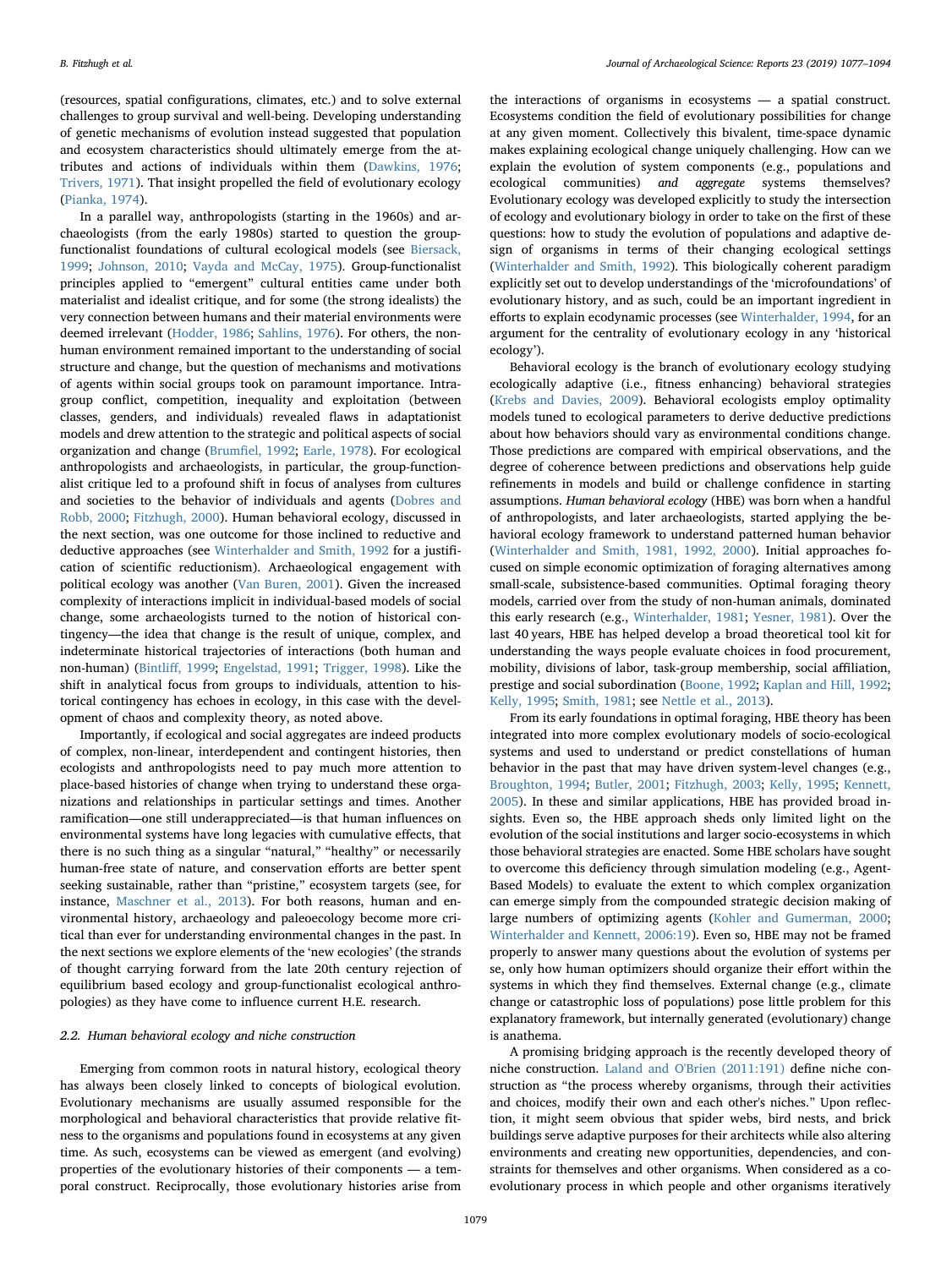alter the characteristics of their selective environment and experience changing selective pressures as a result, niche construction provides a formal way of studying human ecodynamic co-evolution. Within this context, [Laland and O'Brien \(2011\)](#page-16-9) use the concepts of 'cultural niche construction' to refer specifically to the way that people modify environments, in part, on the basis of cultural beliefs and practices. Bruce [Smith \(2007\)](#page-17-13) shows how the food production "revolution" can be understood as an outcome of human modification of environments that ultimately led to fundamental changes in human economies and organizations, though he explicitly tries to distance niche construction theory from the principles of human behavioral ecology.

We suggest that these two approaches. HBE and niche construction, are complementary and that they could be integrated into a more comprehensive theory of human ecodynamics. Even so, the reductionism inherent in the "ultimate" evolutionary logic guiding HBE and to a lesser extent niche construction is unacceptable to many scholars on theoretical grounds, especially in its neglect of symbolic or cultural considerations. From a practical perspective, behavioral and evolutionary reductionism may miss important structural causes conditioning macro-evolutionary ecological change. For behavioral ecologists, the position that such processes should be explained reductively is recognized as a methodological assumption [\(Winterhalder and Smith,](#page-18-3) [1992\)](#page-18-3). Other theoretical traditions focus on examining structural factors that may guide the evolution of systems irrespective of or, more likely, in concert with the actions and motivations of strategic and evolutionarily designed agents within them. Prominent among these for ecological anthropology are historical ecology and resilience theory.

#### 2.3. Historical ecology

Historical ecology traces the complex relationships between our species and the planet we live upon, charted over the long term. It is a term new to both ecology and to history; practitioners take the term ecology to include humans as a component of all ecosystems, and the term history to include that of the Earth system as well as the social and physical past of our species. Historical ecologists adopt a holistic, practical, and, often, dialectical perspective on environmental change and on the practice of interdisciplinary research. They draw on a broad spectrum of evidence from the physical and biological sciences, ecology, the social sciences and the humanities. As a whole, this information forms a picture of human-environment relations over time in a particular geographic location. The goal of historical ecologists is to use scientific knowledge in conjunction with local knowledge to make effective and equitable management decisions. [\(Crumley, 2007:16](#page-15-17)).

From foundations laid in the 1970s and 1980s (see [Crumley, 1998](#page-15-18)), historical ecology came to the fore in the mid-1990s with two thematic volumes, the first edited by Carole [Crumley \(1994\)](#page-14-10) and the second by William [Balée \(1998\).](#page-14-11) According to [Crumley \(1998: xii\),](#page-15-18) the goal was a "renewed effort to foster collaboration in two crucial social science disciplines (anthropology and geography) and among several hybrid fields (e.g., environmental history, environmental sociology, human ecology, landscape ecology) that seek to mend the divide between the two cultures." The two cultures are those of the sciences and the humanities caricatured by [Snow \(1959\),](#page-17-14) and the differences between them continue to plague efforts to unite social and environmental scholarship (see [Barash,](#page-14-12) 2005; [Crumley, 2007:15](#page-15-17)–16). Naturally, any success in understanding — and therefore effectively managing—human-environmental processes requires an equal measure of environmental science (biological ecology, climate change, geology, hydrology, oceanography, etc.), and knowledge of human social processes and what motivates human behavior (cultures, ideologies, politics, economics, etc.). Social science occupies the middle ground between natural science and humanities, yet is itself mostly divided into camps on either side of the 'two cultures' rift.

As proposed by Crumley and Balée—if not closely followed by later practitioners—the "historical" in historical ecology refers to notions of

'historical process' developed in the humanities and social sciences through the influence of Hegel and Marx, among others. The core principle is that history (the changes in social and environmental configurations and relationships through time) is the product of dialectic interactions between agents, human and non-human, that transpire in particular places and times, driving change. In other words, history is the outcome of cumulative small and large interactions and responses, in the human context often driven by individual beliefs and motivations but conditioned by the 'hard' realities of their situation in particular socio-environmental configurations. This notion of social change is consistent with the concept of 'structuration' advocated by Anthony [Giddens \(1984\)](#page-15-19) and taken up by post-processual archaeologists in the late 1980s and since ([Johnson, 2010\)](#page-15-8). The "ecology" in historical ecology refers to the scientific understanding of relationships between organisms, including humans, in environments that drive adaptations and evolution of populations, communities and ecosystem structures through time. It emphasizes the materialist basis of dynamic, coevolved, co-dependent systems of biological life and culture.

Combined, 'historical ecology' emphasizes the importance of historical contingency in spatial and temporal contexts for shaping integrated human-environmental systems. Under this framework, anthropologists, ecologists, geographers, environmental historians and others have shown how landscapes from the tropics to the poles carry histories of past human activities and indeed how few landscapes today can be said to be devoid of human influence or considered "natural" ([Dunning et al., 2002](#page-15-20); [Heckenberger et al., 2007;](#page-15-21) [Maschner et al., 2013](#page-16-5); [Normand et al., 2017;](#page-17-15) [Urgenson et al., 2014\)](#page-17-16). Ecosystems are dynamic and unstable, and explaining their states at any given time or place requires knowledge of prior states and the variables that have affected them over time. Unlike some approaches to social and ecological systems of the past, historical ecologists commonly focus less on the development of broad, abstract explanatory generalities, in favor of more detailed and place-based study of the contingent causes of landscape change. This is not to say that they reject insights drawn from general theory. These are necessarily employed in explanatory models of local landscape change. A related tenet of historical ecology is recognition of the reciprocal (dialectic) relationships inherent in human cultural and environmental co-evolution. Humans are seen as active agents in ecological change not passive respondents to external environmental forces ([Erickson, 2008: 160\)](#page-15-22). In this way, historical ecologists have recognized practices of Indigenous resource management in environments long thought (by outsiders) to have been "wild" and "natural" ([Balée, 1994](#page-14-13)).

Archaeologists have been drawn to historical ecology as a framework for the study of long-term, human-environmental change. In the context of the post-processual critique, environmental archaeologists were attracted by the effort to embrace both materialist and cultural influences in the unfolding of place-based, human-environmental histories ([Hegmon, 2003\)](#page-15-23). It did not hurt that these are histories that archaeological evidence is well-suited to address, and indeed—in many cases—that only archaeology is in a position to document ([Van der](#page-17-0) [Leeuw and Redman, 2002\)](#page-17-0).

#### 2.4. Resilience theory

Where ecological anthropology and archaeology turned to history, landscape and dialectics, biological ecology (under the framework of complex and non-linear adaptive systems) took up the question of ecosystem resilience to disturbance (e.g., [Holling, 1986](#page-15-24)). The concept of resilience, including its formalization in resilience theory (RT), has since become influential in many studies of human ecodynamics. Resilience is frequently defined as the capacity of a system to tolerate disturbance maintaining or returning to the same basic properties and functions without shifting into a differently organized system [\(Holling,](#page-15-24) [1986\)](#page-15-24). Resilience frameworks are an outgrowth of 'disturbance ecology' and the collapse of equilibrium models, which treated systems as relatively simple and closed; that saw change as linear and deterministic;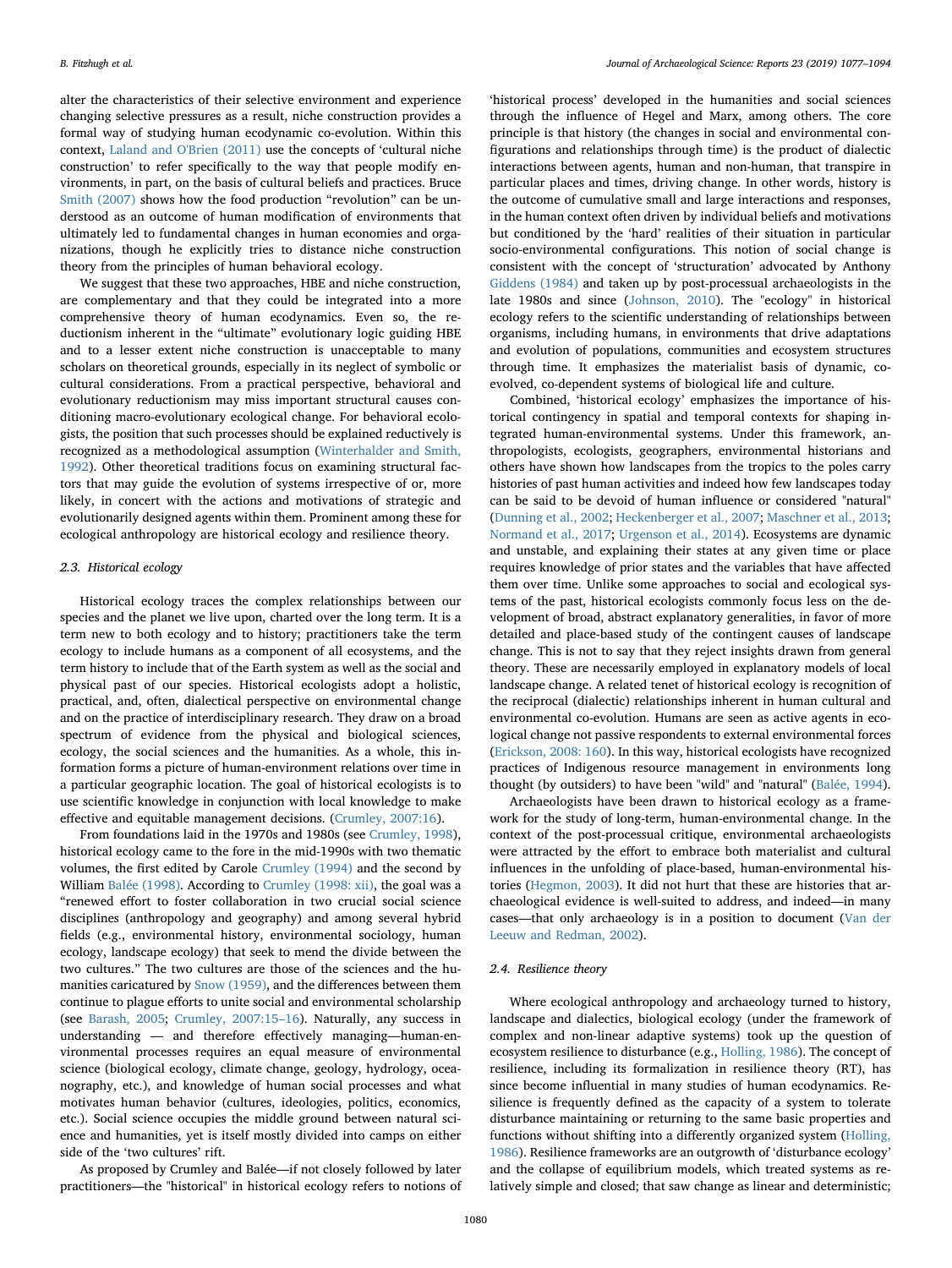and that advocated management practices which support simplification and stability [\(Gunderson and Holling, 2002;](#page-15-25) [Holling, 1973](#page-15-5)). Equilibrium models guided the establishment of resource management policies in the mid to late 20th century in the U.S. and elsewhere and remain embedded in management practices even today. As such, management strategies seek to promote harvests of "nature's excess production with as little fluctuation as possible" [\(Holling, 1973:](#page-15-5)21; see also [Holling and Me](#page-15-26)ffe, 1996) by promoting estimates of 'maximum sustainable yields.' Resilience theory represents a paradigm shift in ecology. Systems are viewed as complex, change as non-linear, andgiven the indeterminate nature of future events—the best management practices are those that seek persistence in system relationships, rather than stability per se. Contemporary resource managers are trying to adjust to this new understanding under the banner of 'ecosystem-based management' over conventional 'species-based management' practices ([Belgrano and Fowler, 2011;](#page-14-14) [Levin et al., 2009](#page-16-10); [McLeod and Leslie,](#page-16-11) [2009\)](#page-16-11).

While RT has its origins in 20th century ecological theory, it has found broader application to a variety of complex social systems, in areas such as healthcare, urban planning, and more. Likely one reason RT has currency across such disparate fields is that it incorporates humans—their social and political structures—as components of complex system models. Thus RT focuses on Social-Ecological systems (SESs), or the coupling of 'human-natural systems,' in conceptualizing questions related to food, human health, the environment, global climate change, and so forth (e.g., [Abramson et al., 2015](#page-14-15); [Bottom et al., 2011;](#page-14-16) [Folke](#page-15-27) [et al., 2010](#page-15-27); [Urgenson et al., 2010](#page-17-17); [Walker and Salt, 2006\)](#page-17-18).

One thrust of RT has been on modeling the dynamics of SESs as historical process by means of the adaptive cycle (illustrated by the figure eight panarchic loop), wherein a SES moves through four main phases: growth, conservation, release, and reorganization [\(Holling,](#page-15-28) [2001;](#page-15-28) Gunderson [and Holling, 2002](#page-15-25)). As modeled, cycling need not occur in a fixed and regular direction, and SESs can interact across multiple scales and operate at different rates. So conceptualized, nested SESs combine to introduce complexity and contingency to system histories. Considering SESs in this way addresses the paradox of change and persistence that characterizes complex adaptive systems, potentially accounting for patterns of so-called punctuated equilibria in both biological and cultural evolution.

Resilience 'thinking' (see [Walker and Salt, 2006\)](#page-17-18) is appealing as a way to frame stability and change in complex coupled human-environmental systems according to relatively intuitive models (e.g., the adaptive cycle, the 'ball and basin' metaphor). Adaptive cycle models, for example, suggest new ways of framing enduring questions of longterm change observed archaeologically, such as how cultural complexity increases some times and then declines or "collapses" at other times, or how communities persist through some environmental downturns but are destroyed by others of similar scale. For example, [Nelson et al. \(2016\)](#page-16-12) compare the resilience of SESs in Greenland and the American Southwest in the face of extreme and rare environmental events (drought in the Southwest; cooling in the North Atlantic). They document community vulnerability to food shortage before environmental crises and then cultural response after the crises, finding "major social changes and food shortfall followed climate challenges in the highest vulnerability loads" (2016:302). Communities with relatively resilient food systems (e.g., diverse portfolios of foods, social networks, storage) were less affected by extreme events. Besides scholarly insights, their study has clear implications for how ancient records can contribute to modern disaster management policy.

Despite its appeal, the application of resilience theory in archaeology remains limited (Bradtmӧ[ller et al., 2017;](#page-14-17) but see examples by [Redman, 2005;](#page-17-19) [Nelson et al., 2006;](#page-16-13) and [Thompson and Turck, 2009](#page-17-20)). Debate continues about whether resilience theory provides truly explanatory insights or simply a new way of describing patterns of stability and change (Bradtmö[ller et al., 2017\)](#page-14-17). At least in some applications, adaptive cycle models have been used primarily as a post-hoc,

descriptive tool. This is true, for example, where cultural units (e.g., 'Solutrean,' 'Early Woodland') are assigned to a distinct phase in the adaptive cycle, and then specific socio-ecological factors are proposed that may have caused the SES to shift from one domain to another. We suggest the most fruitful avenues in RT research will be in expanded theorizing about the mechanisms that underlie complex system changes drawing on HBE, niche construction, political ecology and similar frameworks (see Bradtmӧ[ller et al., 2017;](#page-14-17) and [Solich and Bradtm](#page-17-21)ӧller, [2017,](#page-17-21) for examples along these lines).

Often resilience research seems to describe the resilience of coupled systems themselves, under the expectation that a resilient system supports resilience of its components (e.g., human communities). We note here, in passing, that it is sometimes unclear in these applications whether the relevant target of analysis is or should be the human population, its economic organization, socio-cultural lifestyle, non-human taxa influenced in part by human interaction, or the larger, coupled human-natural system in which these SES components are situated. That analytical ambiguity is a common feature of complex system analyses, and it is one of the reasons some prefer to explore mechanisms at less aggregated scales (e.g., HBE).

#### 2.5. Human ecodynamics

In this already crowded field of alternative approaches to the study of long-term human-ecological interactions, we turn now to explore human ecodynamics itself. The term "ecodynamics" appears in the ecology literature starting in the late 1960s ([Gannutz, 1971;](#page-15-29) [Hansen](#page-15-30) [and Reed, 1969\)](#page-15-30). Perhaps the earliest application of the term to human social processes is by evolutionary economist Kenneth Boulding, in an ambitious tome called Ecodynamics: A New Theory of Societal Evolution ([Boulding, 1978\)](#page-14-18). In that work, Boulding asks why human social and cultural institutions have a tendency to grow in complexity at odds with the then-current principles of ecological equilibria. His answer, after much dissection, is "disturbance" (destabilizing elements), a conceptual shift paralleled, and no-doubt influenced, by the same turn in mainstream ecology discussed above ([Worster, 1994](#page-18-1)). Similar in some respects to the encompassing social evolutionary approaches of contemporaries in anthropology and archaeology (e.g., [Flannery, 1968](#page-15-31); [Sahlins and Service, 1960](#page-17-22); [White, 1959\)](#page-18-9), though citing none of them, Boulding sought to expose generalizable structural principles at the nexus of social change. Unlike some of his contemporaries, Boulding embraced an 'agnostic evolutionism,' envisioning social change as emerging continuously through the complex and undirected interactions of physical, biological, and social factors, each at once structuring the evolution of other parts and being structured by them. Boulding's approach foreshadows much in H.E. research as it is practiced today. This includes:

- viewing human social change as embedded in and contributing to human-environmental interactions;
- seeking understanding through examination of patterns of systemic relationships;
- including both "natural" (physical and biological) as well as "social" (psychological, ideological) dimensions in any comprehensive description of social evolutionary process; and
- rejecting evolutionary teleology and embracing a contingent understanding of socio-ecological evolution.

Without explicit reference to human dimensions, ecodynamics appears again a decade after Boulding's book as the organizational framework for a volume entitled Ecodynamics: Contributions to Theoretical Ecology (Wolff [et al., 1988\)](#page-18-10). Papers in that volume reflect the general trend in ecology toward more mathematical modeling and simulation, conservation, and especially non-linear 'complex ecological systems' discussed earlier.

The first paper embracing an archaeological approach to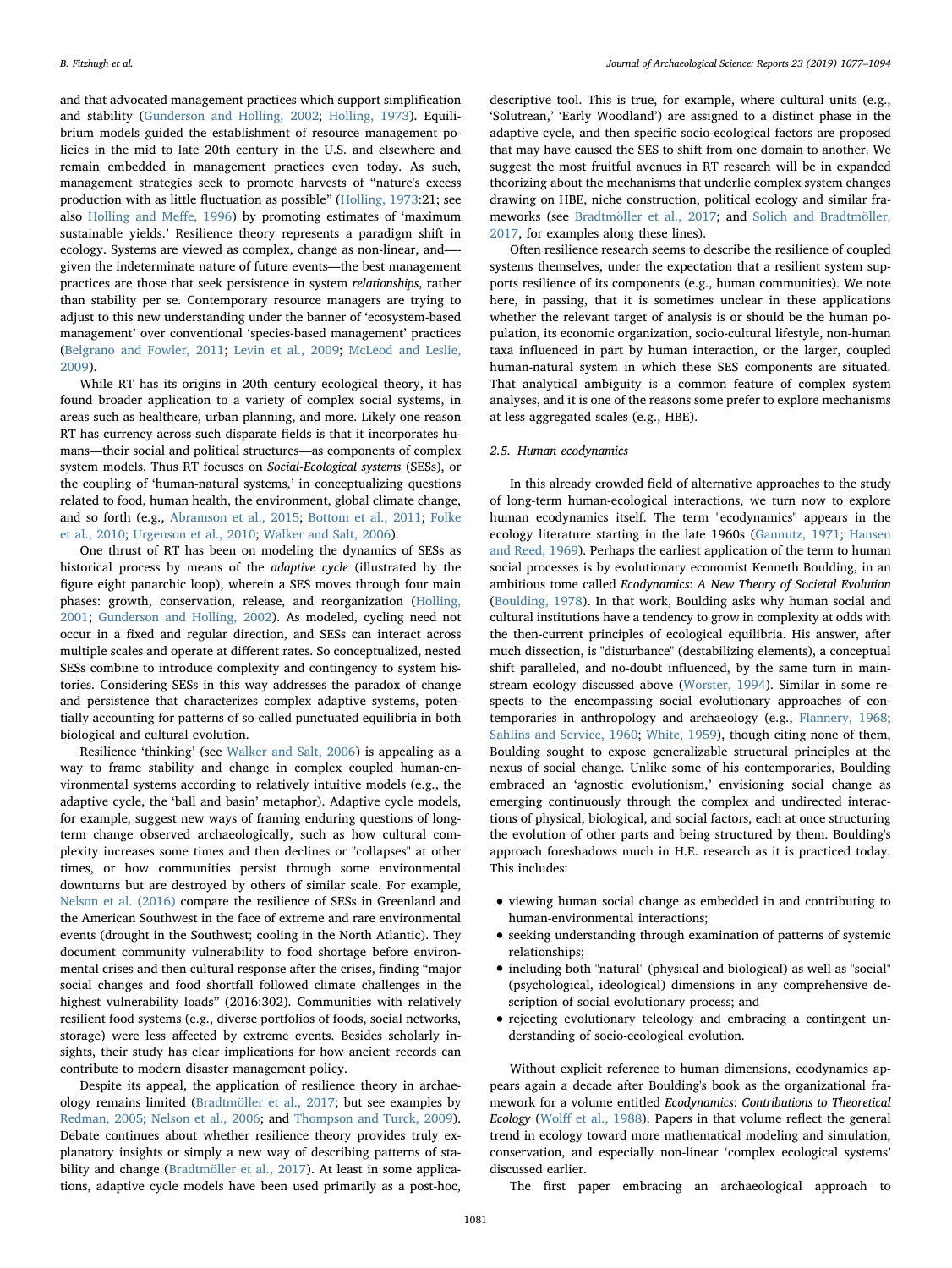ecodynamics was by James [McGlade \(1995; see also Van der Leeuw and](#page-16-1) [McGlade, 1997\)](#page-16-1), who proposed a 'human ecodynamic' framework, but without reference to Boulding's earlier use of the term and indeed without Boulding's social-evolutionary focus. McGlade was inspired by contemporary trends in ecological theory, and his view of human ecodynamics emphasized non-linear dynamics arising from nested scales of socio-natural relations and the unpredictable creativity of disturbance/perturbation (like Boulding). Crucial to McGlade's framework is the view that humans are integral parts of the environment, not external actors outside of nature. His work explicitly breaks from 1960s-era cultural ecology and systems theory archaeology, which viewed cultures as coherent adaptive units, human ecosystems as homeostatic, and that classified the 'environment' as distinct from 'subsistence' and from other discrete parts of human-related phenomena. To McGlade, human-environmental interactions are simply irreducible, a position at odds with behavioral ecology and perhaps some niche construction approaches. Archaeology should focus on reciprocal, co-evolutionary relationships between humans and the 'environment' or 'socio-natural systems.' The paper is also notable for its effort to promote mathematically intensive non-linear modeling focused on the mutually constructed relationships of coupled natural and social dynamics. In this pioneering archaeological work, we already see some of the dominant concepts that will carry through most subsequent applications of human ecodynamics: nonlinearity, disturbance, historical contingency, resilience and sustainability, which echo and combine themes also raised in historical ecology and resilience theory.

[McGlade's \(1995\)](#page-16-1) paper presented a rather abstract vision of H.E. research goals with relatively little pragmatic guidance for archaeologists interested in using it. Those who took up the torch since have tended to approach the subject more concretely, emphasizing the dynamic relations between physical (climate change, natural hazards, etc.), ecological (nutrient cycling, predator-prey relations, population fluctuations), and social (economic, technological, organizational, political, and ideological) processes. Patrick Kirch's adoption of the concept in the early 2000s provided an influential catalyst. He used it to frame the evolutionary analysis of pre-contact Hawaiian socio-ecosystems, with attention to climate, soil ecology, agricultural technologies, population, and the political strategies of elites ([Kirch, 2005, 2007](#page-16-2); [Kirch et al., 2004, 2007\)](#page-16-14). A number of subsequent papers and projects adopted the human ecodynamics label. Many were funded under the U.S. National Science Foundation's (NSF) 'Coupled Natural and Human Systems' program (CNH, initially a subprogram of the 'Biocomplexity in the Environment' initiative; [Baerwald et al., 2016](#page-14-19)). Many of these projects were developed to synthesize decades of archaeological and ecological research in targeted landscapes and emphasized the integrated modeling of human and natural system co-evolution. While H.E. research is in no way limited to large, well-funded efforts, most published references to the term come from those projects. This fact suggests both that realizing the goals of a synthetic, long-term H.E. research program is laborious and expensive, but also that the term's initial fluorescence is at least partly linked to its relevance to funding initiatives as it is a self-realizing research paradigm (see [McGovern,](#page-16-15) [2014:214](#page-16-15)).

Many of the CNH and thematically related projects have led to comparative theoretical, methodological, and substantive syntheses across multiple projects (e.g., [Alberti et al., 2011;](#page-14-20) [Nelson et al., 2016](#page-16-12)). To give a sense of the kinds of research recently generated under the topic of human ecodynamics, [Table 1](#page-7-0) lists the human ecodynamics (or 'coupled natural and human systems') research efforts funded by the NSF CNH program. These are particularly representative of the direction of H.E. research, given the targeted nature of the funding program and the large budgets that allowed unusually comprehensive, interdisciplinary efforts within coordinated research programs.

A common theme in the H.E. research projects listed in [Table 1](#page-7-0) and otherwise is the effort to study the causal relationships between past climate, ecology, geography, human settlement, demography, mobility,

economy and other cultural dimensions of their respective regions, such as political and social organization. These projects often draw on large datasets (making well-studied areas some of the first such targets) and use computational models in various ways to flesh out predictions, facilitate data integration and develop experimental scenarios. Studies run the gamut of temporal, economic and socio-political variation in human history, from the Pleistocene to late Holocene, hunter-gatherers to agriculturalists/pastoralists, mobile to sedentary, egalitarian to hierarchical, and organizationally simple to complex. Locations of research projects cover terrestrial and maritime environments, continents and islands, tropical latitudes to the subarctic.

Of course, H.E. projects are not limited to large-scale, interdisciplinary collaborations supported by the CNH program, or other research agencies in the U.S. or abroad. A number of smaller-scaled or otherwise funded studies fall under the umbrella of H.E. research (e.g., [Corbett et al., 2010;](#page-14-21) [Katzenberg et al., 2012;](#page-15-32) [Müller et al., 2016](#page-16-16); [Weber](#page-18-11) [et al., 2011, 2013;](#page-18-11) [West et al., 2012](#page-18-12)). The Číx<sup>w</sup>ican Project, about which this special issue is dedicated, is another in this growing list of H.E. case studies. Importantly, one way smaller-scale projects, including those linked to heritage management, or 'compliance' archaeology can be incorporated into H.E. research is through coordinating efforts and synthesis of 'big data' (see [Section 4.7](#page-11-0) below). Research coordination efforts (e.g., Integrated History of People on Earth or IHOPE [[ihopenet.](http://ihopenet.org) [org](http://ihopenet.org)]; Global Human Ecodynamics Alliance [\[gheahome.org\]](http://gheahome.org); North Atlantic Biocultural Organization or NABO [[nabohome.org](http://nabohome.org)]), are excellent examples of such networks that illustrate how integrating results from disparate, relatively small-scale projects can contribute to broad comparative syntheses, directly applicable to H.E. research.

#### 2.6. Comparing human ecodynamics and allied frameworks

In the previous four [Sections \(2.2](#page-3-0)–2.5), we sought to characterize several concepts popular in the archaeological study of human-environmental interactions. Upon reflection, while human behavioral ecology, niche construction, historical ecology, resilience theory, and now human ecodynamics are defined around some unique explanatory goals and/or methodological commitments, they also overlap in numerous ways. HBE is probably the most formally circumscribed of these approaches with its strong theoretical commitment to individual-level Darwinian explanatory modeling. Niche construction provides a way to view how human (and non-human) behaviors could change socio-ecological systems through the engineering of new niches, and it may be an interesting theoretical mechanism to bridge scales from individual-level actions to system 'evolution'. Of the remaining three concepts, resilience theory is the next most formally defined conceptually, and the adaptive cycle model provides a key orienting framework.

Outside of the formal resilience theory framework, many archaeologists use the concept of resilience as a framing tool to explore the relative effectiveness of past community adaptations within socio-ecological contexts. In these cases, theoretical attention is sometimes drawn to relationships between "natural" variables (e.g., "natural" hazard exposure, climate change, and scales and predictability of ecological variability) and "social" variables (e.g., demographic patterns, mobility, residential organization, economic practices, social networks, hierarchies, and inter-group hostilities). These variables are often considered in terms of their relative implications for the welfare of economic, social, and cultural systems [\(Campbell and Butler, 2010](#page-14-22); [Fitzhugh et al., 2016;](#page-15-33) see papers in [Harrison and Maher, 2014](#page-15-1)). These archaeologists attempt to track ways socio-ecological systems confer greater or lesser resilience to the well-being of the individuals, communities, and populations they include.

Historical ecology and human ecodynamics are probably the least formally defined of the concepts reviewed above. In one of the papers in which Kirch promoted the term 'human ecodynamics,' he explicitly points out the 'heavy intersection' between H.E. and historical ecology, while also acknowledging the influence of complexity and resilience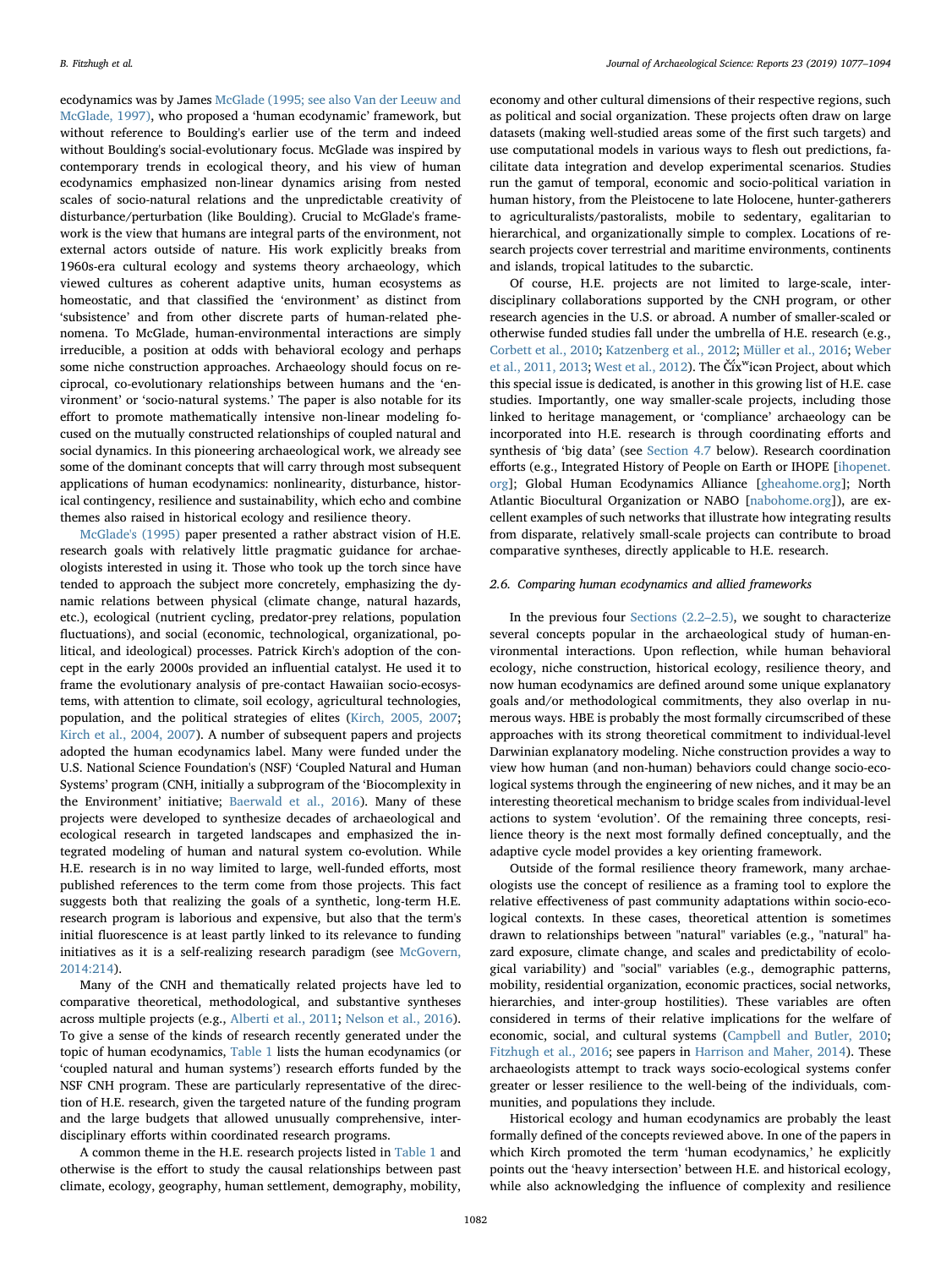#### <span id="page-7-0"></span>Table 1

Examples of integrated human ecodynamics projects between 2000 and 2015.

| Project title                                                                             | Themes explored                                                                                                                                                    | References                                                                                                      |
|-------------------------------------------------------------------------------------------|--------------------------------------------------------------------------------------------------------------------------------------------------------------------|-----------------------------------------------------------------------------------------------------------------|
| Human ecodynamics in the Hawaiian ecosystem                                               | Agroecology; paleodemography; political centralization                                                                                                             | Kirch et al., 2004, 2007; Ladefoged and Graves,<br>2008; Ladefoged et al., 2009; Vitousek et al., 2004          |
| The village ecodynamics project                                                           | Hydrology, agroecology; paleodemography; domestication (turkey)                                                                                                    | Kohler et al., 2007, 2008, 2012; Varien et al., 2007                                                            |
| Long-term coupled socioecological change in the<br>American Southwest and Northern Mexico | Resilience; standardization; climate change; ecology paleodemography;<br>identity                                                                                  | Nelson et al., 2011, 2012                                                                                       |
| Land-use and landscape socioecology in the<br>Mediterranean Basin                         | Intensification; residential mobility; environmental change                                                                                                        | Barton et al., 2010, 2011, 2013                                                                                 |
| The Kuril Biocomplexity project                                                           | Climate change; marine ecology/biogeography; colonization; social<br>networks; abandonment; geological hazards; political economy;<br>resilience and vulnerability | Fitzhugh, 2012, 2018; Fitzhugh et al., 2011, 2016;<br>Gjesfjeld, 2015; Gjesfjeld and Phillips, 2013             |
| The Sanak archaeology project                                                             | Climate change; marine ecology/biogeography; paleodemography;<br>resilience                                                                                        | Maschner et al., 2009; Misarti et al., 2011; Reedy-<br>Maschner and Maschner, 2012, 2013                        |
| Comparative island ecodynamics in the North<br>Atlantic                                   | Colonization; climate change; natural hazards; human impacts and<br>ecological management; agropastoral and marine economies; resilience<br>and vulnerability      | Ascough et al., 2014; Brewington et al., 2015;<br>Harrison and Maher, 2014; McGovern, 2014;<br>Smiarowski, 2014 |

#### theories:

In addition to sharing with historical ecology an emphasis on the contingent long-term histories of landscapes, human ecodynamics incorporates concepts such as hierarchy, resilience, self-organization, and nonlinear causality ([Gunderson and Holling](#page-15-25), 2002; [Nicolis and](#page-16-17) [Prigogine](#page-16-17), 1977; O'Neill [et al., 1986\)](#page-17-23). While drawing heavily on the legacy of a largely qualitative and descriptive environmental archaeology, human ecodynamics thus moves the field toward quantitative approaches and the use of dynamic, nonlinear models. ([Patrick V.](#page-16-0) [Kirch, 2007:8\)](#page-16-0)

Clearly, 'human ecodynamics' is a concept closely allied and overlapping in application with related frameworks proposed to study complex human-environmental interactions and long-term histories. With historical ecology, it shares and draws inspiration from theoretical currents of mainstream ecology, anthropology, geography, sociology, and related disciplines. The research falling under these two labels shares the foundational premises: 1) that humans are part of the environments and ecosystems in which they engage; and 2) that the component social and natural subsystems co-evolve through mutual interaction and bi-directional influences. These premises themselves do not form a singular and coherent theoretical framework or model for research as such, and for that purpose, different researchers have tapped into theoretical inspiration from across the spectra of science and humanities, from Darwinian behavioral ecology to Hegelian dialectics.

On the basis of early programmatic statements, historical ecology may be said to have been defined uniquely around a human/nonhuman Hegelian dialectic in which landscapes come to inscribe the 'dialogic' histories of interacting natural and cultural processes. By the same token, a core and somewhat unique element in human ecodynamics, not central in early historical ecological framings, is the emphasis on mathematical modeling, especially in the development of coupled human and "natural" system models. Interestingly, the themes raised by those identifying with historical ecology today are somewhat different from those highlighted by Crumley and Balée in early formulations. In particular, dialectical models of history are not mentioned in [Armstrong et al.'s \(2017\)](#page-14-23) list of the top 50 questions in historical ecology. Apparently more materialist, ecological models have claimed prominence under the banner of historical ecology. In any case, the outcome of these shifts is the reduction of any significant differences between the practice of historical ecology and what might be otherwise defined more generally as human ecodynamics research.

Conceptually, both human ecodynamics and historical ecology view social and natural systems as coupled, inextricably bound entities.

Humans are nature. Given this perspective, one might expect that the unit of study should be the socio-ecological system or SES. In practice, however, to explain changes in coupled human-natural systems, scholars from both camps generally divide the components of the SES into sub-units of analysis; and these sub-units generally break down along the traditional social-natural divide.

For example, researchers wishing to understand ways coastal SESs changed over the Holocene would consider key variables that likely guided those changes, such as sea level, ocean productivity, human population size, technology, the marine and terrestrial resource base, abrupt environmental forces such as tsunamis, and so forth. Research could focus at varying spatial and temporal scales, depending on the question and available records. Scholarship would model, then try to evaluate, the importance of these variables, using standard practices. For example, faunal analysis would document changing animal use— whether certain resources were used sustainably or not, the extent the animal resource base was independently affected by bottom-up ocean conditions (e.g., food and/or habitat availability) or top-down (e.g., human and non-human predation and habitat alteration) ecosystem forces. We might study the landform history—trying to determine the role of coastal processes (currents, availability of sediments) vs. human deposition of shellfish, for example, in constructing that landscape—or the extent to which the two forces were intertwined. We could create proxies for human population size using radiocarbon models (see [Section 4](#page-8-0), below), and then study how trends reflected changing ocean productivity, changing technology, regional trade networks, and so forth.

This scenario highlights an important paradox. Embracing the concept that humans and nature are inextricably bound still allows for, in fact can demand, that we create conditional units of analysis for the variables of interest that often still fall into "natural" and "cultural" categories. This process is part of what is required in establishing cause and effect relationships.

While these analytical steps may appear to push this scholarship back to environmental determinism, key ideas in the human ecodynamics/historical ecology framework mitigate this. Thus, change in SESs is non-linear and complex, and is the result of the dynamic interaction of variables and historical contingency. Moreover, these frameworks give humans agency, as strategic actors, in structuring their responses to socio-ecological conditions and, as a result, affecting their own historical trajectories.

In sum, the scholarship of human ecodynamics and historical ecology have different intellectual histories, but they have converged on topical foci and goals—namely research into long-term ecological change in human/non-human dynamics; and rely on broadly similar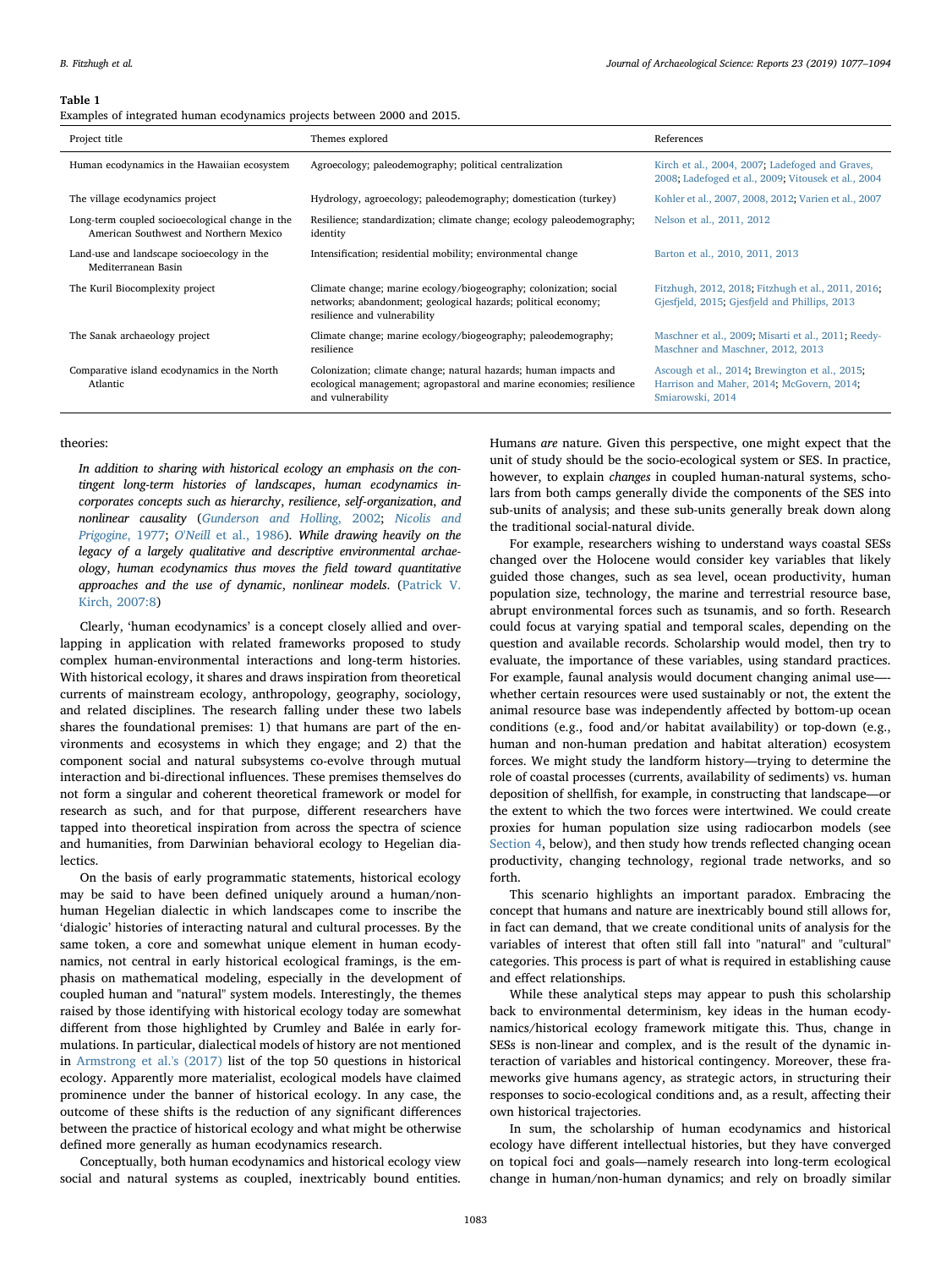premises. We grant that there are places of divergence in scholarship but suggest the differences are in emphasis rather than substance. Indeed, many of the scholars cited in [Table 1](#page-7-0), under human ecodynamics, have also published on the same themes under historical ecology (e.g, [Kirch and Hunt, 1997](#page-16-24) vs. [Kirch, 2007](#page-16-0); [McGovern et al.,](#page-16-25) [2007](#page-16-25) vs. [McGovern, 2014\)](#page-16-15).

#### 3. Common goals & questions of human ecodynamics research

Despite their different histories, theoretical inspirations, and terminology, there is much common ground in the approaches outlined above, both in terms of goals/questions and methods (see [Section 4](#page-8-0)). Here we provide a brief overview of some common questions pursued in the name of human ecodynamics research. With limits on space, we can only highlight a few examples, emphasizing research in coastal settings (our primary area of expertise and the most relevant literature for the Číx<sup>w</sup>ican site discussed in this special issue).

#### 3.1. Archaeology of natural hazards

There is a long history in archaeology of studying catastrophic external events, both abrupt (e.g., earthquakes, volcanoes) and more gradual (e.g., severe drought, onset of the Little Ice Age, sea level rise), given the obvious potential for ecosystem perturbation, which may have directly or indirectly affected past peoples (e.g., [Baumho](#page-14-27)ff and [Heizer, 1965;](#page-14-27) [Sheets and Grayson, 1979\)](#page-17-28). In some areas, such as coastal Peru, people faced convergent catastrophes, including extreme El Niño/ Southern Oscillation events, earthquakes/tsunamis, and volcanic eruptions ([Mosley, 1999](#page-16-26); [Sandweiss and Quilter, 2012](#page-17-29)). Understanding how people on the edges of human existence, both in terms of these extreme events or geographically challenging environments (Arctic, deserts), have adapted and survived is a central focus of much H.E. research (e.g., [Cooper and Sheets, 2012;](#page-14-28) [Harrison and Maher, 2014](#page-15-1)).

Recent research in anthropology and archaeology has begun to unpack the concept of "catastrophe" to show that while these are natural events, their impacts are mediated by various social variables, such as subsistence strategy, settlement pattern/mobility, population density, territoriality, infrastructure/technology, and previous experiences (e.g. [Reycraft and Bawden, 2000;](#page-17-30) [Grattan and Torrence, 2007](#page-15-38); [Oliver-](#page-17-31)[Smith, 1996\)](#page-17-31). Many studies highlight the resilience, adaptive ability, flexibility and continuity of foragers facing dramatic natural events. [Losey \(2005\)](#page-16-27) found few effects (in terms of diet or settlement patterns) of the massive 1700 CE Cascadia Zone earthquake on northern Oregon coastal communities. The resiliency observed in North Pacific foragers may have been possible because of their mobility, extensive territory, and widespread kin networks (e.g., [Fitzhugh, 2012](#page-15-34); [Fitzhugh et al.,](#page-15-33) [2016;](#page-15-33) [Johnson, 2002](#page-15-39); [Saltonstall and Carver, 2002](#page-17-32)). In his summary of Indigenous Caribbean response to hazards such as hurricanes and floods, [Cooper \(2012\)](#page-14-29) argued that complex belief systems, transfer of ecological knowledge over generations, settlement locations, house structures, diverse food procurement strategies and social networks all contributed to resiliency. [Vanderhoek and Nelson \(2007\),](#page-17-33) by contrast, find that the unique conditions surrounding the frequent catastrophic volcanic activity of the Aniakchak volcano on the Alaska Peninsula prevented prehistoric settlement prior to 2200 years ago, despite settlement in adjacent regions as far back as 9000 years ago. Clearly there are limits to human resilience, something many H.E. projects have attempted to measure.

#### 3.2. Humans in bottom-up, top-down, and integrated SESs

Beyond extreme events and environments, those working on human ecodynamics research themes have all been interested in how people both affect, and are affected by, their natural environment. Indeed assessing the relative roles of 'bottom-up' versus 'top-down' ecological drivers over time has been a major focus of scholarship. Recent studies in coastal areas have focused on assessing changes in resource availability, diet, or settlement strategy during the late Pleistocene/ Holocene transition (e.g., [Barton et al., 2013;](#page-14-30) [Fisher et al., 2010](#page-15-40); [Reitz](#page-17-34) [et al., 2015](#page-17-34)), the Medieval Climatic Anomaly (MCA) and Little Ice Age (LIA; e.g., [Jones et al., 2017;](#page-15-41) [Monks, 2017;](#page-16-28) [Rindel et al., 2017](#page-17-35); [West,](#page-18-13) [2009\)](#page-18-13). Others have investigated the effects of human hunters removing apex predators from an ecosystem, such as sea otters in the Aleutians ([Simenstad et al., 1978\)](#page-17-36) and Loco shells in Tierra del Fuego ([Jerardino](#page-15-42) [et al., 1992\)](#page-15-42), or locally overharvesting large mammals or birds (e.g., [Broughton, 1994;](#page-14-8) [Nagaoka, 2002](#page-16-29)). Scholars do not always agree on these impacts given the difficulty in parsing out human hunting from climatic effects on animal populations [\(Rose, 2004](#page-17-37)). In some cases, scholars have diagnosed 'sustainability' or stability in harvesting over time, supporting the idea that communities with intimate local ecological knowledge may manage or otherwise limit their impacts on critical subsistence resources ([Braje et al., 2017;](#page-14-31) [Butler and Campbell,](#page-14-32) [2004;](#page-14-32) [Campbell and Butler, 2010](#page-14-22); [Erlandson et al., 2008, 2009;](#page-15-43) [Etnier,](#page-15-44) [2007;](#page-15-44) [McGovern et al., 2007](#page-16-25); [McKechnie et al., 2014](#page-16-30)).

Recent research in human ecodynamics strives to treat humans as part of (not external to) the ecosystems they model, given the irreducibility of people in their environment (see [Simenstad et al., 1978](#page-17-36) for an early version of this point). In the Pacific Northwest coast, integrated anthropological and archaeological study has revealed intensive ways that wild resources were managed through habitat alteration (niche construction), such as the creation of clam beds and anthropogenic burning (e.g., [Deur and Turner, 2005;](#page-15-45) [Lepofsky et al., 2017\)](#page-16-31). [Dunne](#page-15-46) [et al. \(2016\)](#page-15-46) used a highly-resolved food web network model to explore the implications of adding humans as prey-switching omnivores and find that without technologically intensive predation on 50% or more of the taxa, the system would remain largely sustainable in the face of human harvesting.

#### <span id="page-8-0"></span>4. Methodological contributions to the study of human ecodynamics

The questions just reviewed, common to H.E. research in a broad sense, require robust methods to address with any confidence. Several methodological developments have helped to operationalize H.E. research. While these methods are not unique to H.E., their availability is crucial to our ability to answer questions about long-term human ecodynamic change. In particular, developments over the last several decades have dramatically improved chronological inference, paleoecology and paleoclimate reconstruction, human paleodemography, migration mapping, and dynamic socioecological modeling. Particularly relevant developments include refinements in radiocarbon and luminescence dating, isotope bio- and geo-chemistry, paleogenomics, computational modeling, data management, and comparison/ synthetic analysis of large datasets from multiple projects (so-called 'big data').

#### 4.1. Chronological inference

While for at least a century archaeologists and others have recognized the importance of studying the interactions of climate, physical environment, ecology and culture change in tandem, efforts have been hampered by limitations on integration due to incomplete and imprecise chronologies. Until recently, archaeologists ran few dates and only used them to supplement typological dating within culture historical systematics. The result was imprecise chronologies of change and a limited ability to compare archaeological and paleoecological/ climatic proxy sequences. For their part, temporal control for paleoclimate and paleoecological reconstructions are normally based on a limited number of age estimates that are used to interpolate age models through the sequences. With rare exceptions then, regional syntheses must assume imprecision and correlation (between individual paleoenvironmental proxy records and between them and archaeological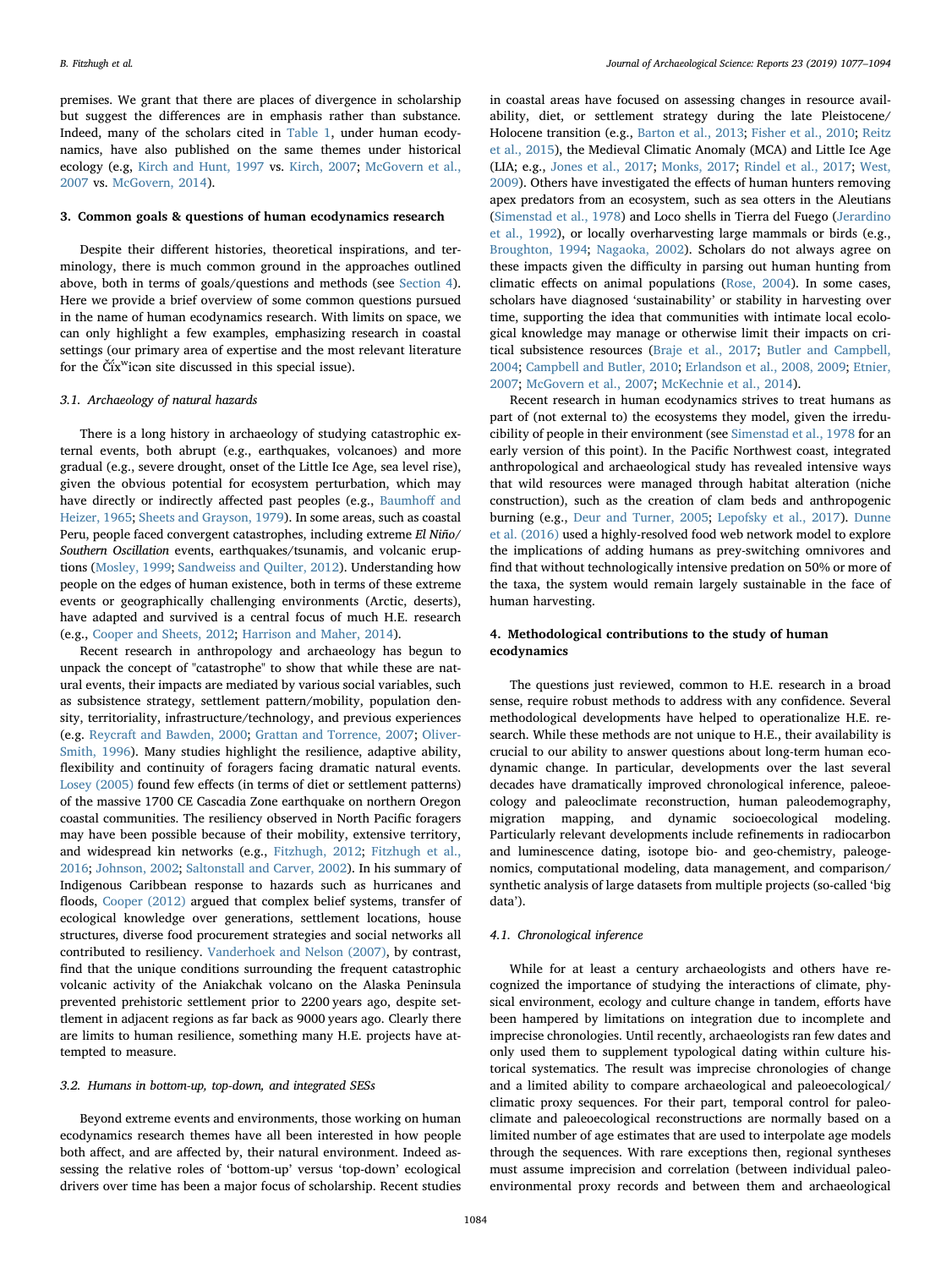records), falling back on 'wiggle matching' and coarse-scale interpretation. As a result, small sample sizes, sampling protocols, and instrumental errors limited chronological precision of human-environmental accounts. For those dependent on radiocarbon dating for most chronological assessments, the refinement of AMS radiocarbon instrumentation and better pretreatments have tightened precision and enabled dating of smaller samples [\(Kutschera, 2005](#page-16-32)). In turn, this has allowed dating of short-lived specimens that can increase accuracy. Improved calibration datasets and protocols for both terrestrial and marine samples [\(Ramsey, 2009;](#page-17-38) [Reimer et al., 2013](#page-17-39); [Stuiver and](#page-17-40) [Braziunas, 1993](#page-17-40)) further strengthen the comparability of data from different contexts, sometimes dated by different methods. Innovations in other chronometric techniques such as single-grained optically stimulated luminescence (OSL) are also helping improve chronological inferences for both paleoecological and archaeological records. As much as anything, larger chronology budgets have made it possible to date paleo-sequences at higher resolution, identifying date inconsistencies, stratigraphic disturbance, and sampling errors and facilitating better interpretations of sequences. Large chronological datasets also enable statistical analysis of human settlement duration and intensity at local sites and across regions, which is the basis of a current growth industry in population modeling.

#### 4.2. Population dynamics

Population trends are critical for many long-term human ecodynamics studies. The density and distribution of people across a landscape influence human effects on ecological processes and, of course, those ecological processes have direct effects on the sustainability of human populations who depend on them for food, water, raw materials, and shelter. For many H.E. projects, population dynamics are placed at the nexus of the modeled socioecological relationship, and a primary goal is understanding how population fluctuations may have occurred in relation to changes in climate, prey availability, crop productivity, or other factors. As a result, reliable measures of population change are necessary.

"Archaeological demography is the investigation of the structure and dynamics of past human populations using the broad spectrum of evidence provided by the traces of human activities and remnants of material culture in the archaeological record" ([Chamberlain, 2009:](#page-14-33) [275](#page-14-33)). Archaeologists often seek to estimate relative population levels in the past based on the assumption that some quantifiable attribute or attributes like sites, houses, burials, or artifacts varies in proportion to populations. Quantification of one or more such attribute as it changes through time can be used as a 'temporal frequency distribution' (tfd) that can be interpreted to represent change in relative population through time.

Radiocarbon date samples have been the archaeological target of choice for a fluorescence of recent paleodemographic models ([Chamberlain, 2009](#page-14-33); [Rick, 1987](#page-17-41); [Williams, 2012\)](#page-18-14), or study of human settlement duration and intensity (Hutchinson et al., this issue). Radiocarbon datasets have a distinct advantage over other archaeological attributes because they simultaneously encode chronology and something about relative human activity on the landscape. Nevertheless, variables that undermine the reliability of 'dates as population data' include: 1) small numbers of dates in a local or regional dataset (low numbers bias); 2) differential loss of archaeological sites in the past (preservation bias); 3) uneven sampling of archaeological deposits and dates (sampling bias); and 4) changes in modes of living during the interval under study that alters the rates of per capita production of the archaeological attribute (cultural bias) ([Brown, 2015\)](#page-14-34). Where these factors are controlled, radiocarbon tfds make excellent population trend proxies ([Fitzhugh et al., 2016](#page-15-33)).

Methods for quantifying and interpreting large regional radiocarbon data sets are developing rapidly. Whereas little over a decade ago, population models were built on histograms of uncalibrated dates,

today summed probability distributions (spds) dominate the literature ([Bamforth and Grund, 2012](#page-14-35); [Tremayne and Brown, 2017](#page-17-42); [Williams,](#page-18-14) [2012\)](#page-18-14) and both modeling procedures and interpretations are becoming more sophisticated [\(Brown, 2015, 2017;](#page-14-34) [Crema, 2012](#page-14-36); [Crema et al.,](#page-14-37) [2014;](#page-14-37) [Shennan, 2013\)](#page-17-43). Importantly, paleodemographic change is influenced by a complex array of factors, including changing rates of fertility, mortality, in/out migration, and intra- and inter-population interactions, each potentially influenced by and influencing environmental developments in the region in question [\(Lee and Tuljapurkar,](#page-16-33) [2008,](#page-16-33) [Lee et al., 2009\)](#page-16-34). Coupled with high-precision dating, radiocarbon modeling can provide a well-resolved picture of fluctuating population size. The task becomes trying to explain demographic trends through close comparison with paleoenvironmental and social changes (including hazards like earthquakes, volcanic eruptions, population movements, market expansions, disease transmission, and so on: [Fitzhugh et al., 2016](#page-15-33)).

In addition to radiocarbon-based models of paleodemography, complementary methods are developing rapidly in paleogenomics that may soon add independent data on population dynamics and relatedness. Where human remains can be ethically sampled, for example, demographic information on relatedness can be derived from the ancient DNA (aDNA) of preserved human samples ([Harpending et al.,](#page-15-47) [1998\)](#page-15-47). Population bottlenecks can also sometimes be identified in isolated populations from studies of aDNA diversity ([Chan et al., 2006](#page-14-38)), which could also provide key insights about human demographic crises and possible causes in socioecological variables.

#### 4.3. Paleoenvironment and paleoclimatic inference

Paleoclimate research has been integral to the Earth sciences for well over a century ([Bradley, 1985;](#page-14-39) [Butzer, 1964\)](#page-14-40) and was influential in the establishment of the scientific discipline of geology in the 19th century ([Grayson, 1984\)](#page-15-48). Since that time, climate scientists have learned to make increasingly detailed paleoclimatic inferences from proxy evidence, such as geomorphic features (e.g., glacial moraines, river terraces and wave-cut coastal benches) and preserved plant and animal remains (e.g., pollen, insects, marine diatoms as well as the remains of larger organisms) recovered from stratified sediments and quantified as evidence for those changes. Late 20th century developments in geochemistry and the accumulation of multi-proxy records from tree rings, corals, marine, lake and ice cores around the world have increased the ability to study aspects of climate change more or less continuously through time in different regions and connect them to develop pictures of global changes [\(Cubasch et al., 2013](#page-15-49); [Masson-](#page-16-35)[Delmotte et al., 2013](#page-16-35)). Studies of stable isotope fractionation, especially of oxygen (O) isotopes in biological, sedimentary, and glacial ice archives, have also been critical in paleoclimate interpretations ([Chappell](#page-14-41) [and Shackleton, 1986;](#page-14-41) [Grootes et al., 1993](#page-15-50)).

The accumulation of proxy climate data has led to revisions in the understanding of the pace of climate changes (they are often abrupt) and revealed greater spatial variability in regional and local effects than previously appreciated. This, in turn, has revealed problems in facile application of paleoclimate records from one region to represent climate implications for local ecosystems and cultures in other regions. In the absence of robust local proxies, presumed global records, like the Greenland ice sheet proxy records, have sometimes been compared uncritically to environmental and cultural changes in distant regions ([Jones and Mann, 2004](#page-15-51)). Unfortunately, good proxy records with suitable time depth and temporal resolution are still too few and spatially disparate to provide solid inferences for many local regions. For this reason, H.E. projects often must include the independent development of local/regional proxy records. It is increasingly recognized that paleoclimate and paleoecological proxies drawn from archaeological deposits themselves are ideal for many H.E. purposes because the climate and ecological inferences can be tied directly to changes in human variables without the use of age models and correlations over distance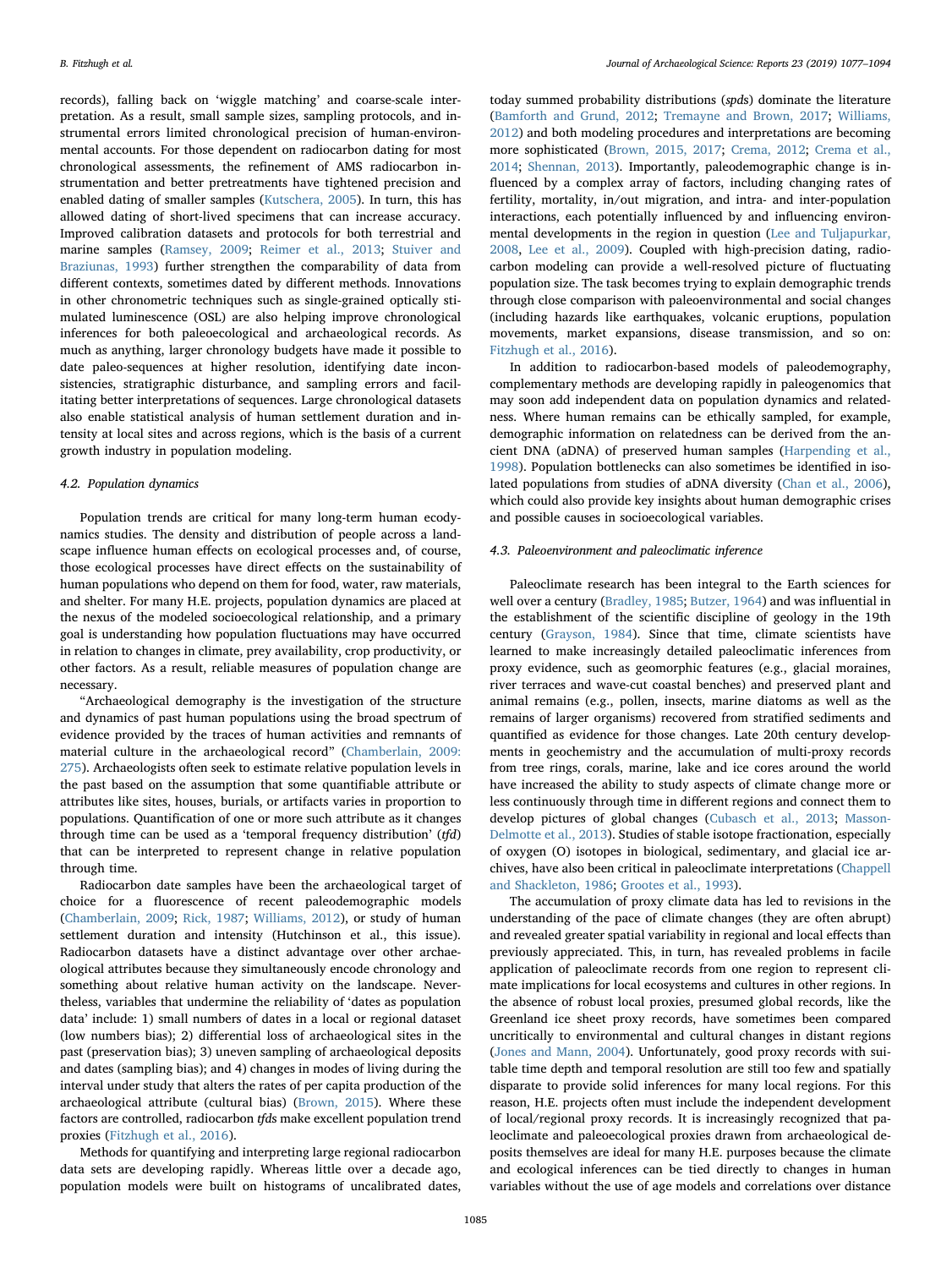#### ([Sandweiss, 2017\)](#page-17-44).

Paleoclimate series typically track local changes in temperature and precipitation based on changing micro-plant and animal communities, organic growth rates, stable isotopes, minerals, and greenhouse gas concentrations, among other proxies. Of course, paleoclimate inference depends on establishing that the proxy measure in question changes in a predictable way because of climate change. Even with good proxy climate series, interpreting the relationship between climate and socioecological dynamics requires strong inferential arguments. When the goal is better understanding of socioecological dynamics, it is vital to move past generalized climate trends to consider how those trends would manifest at the scales relevant to the SESs under investigation ([Sandweiss, 2017](#page-17-44)). Advances in global climate models (GCMs) that incorporate key features of solar insolation, Earth topography, hydrology, oceanography, and atmospheric circulation in concert has made it possible to assemble multiple paleoclimate proxy records into ensemble models and predict how past climate dynamics should have varied spatially in the past (e.g., [Collins et al., 2006\)](#page-14-42). The availability of spatially resolved dynamic climate models, in principle, allows researchers to develop models and hypotheses about regional climate variability and its effects on local ecosystems and people. With improvements in climate theory, computing power, and inclusion of new proxy data sets, we can expect regional climate models (RCMs) to become increasingly precise and appropriate for use in modeling the behavior of regional to local scale variables in SESs ([Rummukainen,](#page-17-45) [2010\)](#page-17-45).

#### 4.4. Foodweb dynamics

Any study of long-term human ecodynamics requires robust data on changing environments in the past. Archaeologists have long collaborated with paleoecologists, who study changing communities of plants and animals, to better understand the evolution of local/regional ecosystems. In the 1960s and 1970s, biochemists discovered that heavy isotopes of carbon (C) and nitrogen (N) are metabolized differently than their lighter, more abundant counterparts and 'bioaccumulate' in successively higher trophic levels in the food web ([DeNiro and Epstein,](#page-15-52) [1978, 1981\)](#page-15-52). Differences were also seen in the photosynthetic pathways of terrestrial plants, including important cultivars such as maize ([van](#page-17-46) [der Merwe, 1982\)](#page-17-46), as well as marine vs. terrestrial organisms ([Schoeninger and DeNiro, 1984\)](#page-17-47). These differences are reflected in the concentrations of C and N (and a host of other elements) in body tissues, including bone collagen. This allows for the reconstruction of food web dynamics from ancient (archaeological and paleontological) samples, and has been used extensively in recent decades to investigate human diets [\(Newsome et al., 2004](#page-16-36); [Schoeninger, 2009\)](#page-17-48) and ecological relationships among the prey species upon which human populations depended ([Burton and Koch, 1999;](#page-14-43) [Newsome et al., 2010;](#page-16-37) [Misarti et al.,](#page-16-38) [2009;](#page-16-38) [Szpak et al., 2009](#page-17-49)).

The study of marine food web dynamics has also benefited greatly from the pioneering field research of Jim Estes (sea otters, kelp, urchins—[Simenstad et al., 1978\)](#page-17-36) and Robert Paine (intertidal ecology—[Paine, 1966\)](#page-17-50). Their extensive field programs were subsequently bolstered by the development of rigorous quantitative models, which have the capability of examining ecological dynamics by virtually adding or removing one or more key components of the system ([Christensen and Pauly, 1992](#page-14-44)). Importantly, these applications can explicitly include humans as part of that system [\(Dunne et al., 2016](#page-15-46); [Simenstad et al., 1978](#page-17-36)).

#### 4.5. Tracking trade/social networks

For much of the history of archaeological practice, migration and mobility in pre-literate societies was inferred from relative similarities in the styles of artifacts, houses, burials, and biological traits—imprecise and largely speculative methods at best. Recent developments in

archaeochemistry have made it possible to map movements of artifacts, people and animals/plants from source areas to the location of their archaeological deposition. For example, trace element analysis has been found effective in discriminating the sources of obsidian and other minerals in lithic artifacts and pottery, which in turn allows us to test hypotheses about degrees of movement and trade throughout a region ([Gjesfjeld, 2015](#page-15-36); [Gjesfjeld and Phillips, 2013\)](#page-15-37). When geographic variability is known in isotopic strontium (Sr), oxygen (O) and lead (Pb) across terrestrial landscapes, the same isotopes in human, non-human animal and plant tissues from archaeological deposits can be compared to map the net displacement of adults from the locations of their childhoods ([Price et al., 2002](#page-17-51); [Shaw et al., 2010;](#page-17-52) [Turner et al., 2009](#page-17-53)). Likewise, spatial gradients in C and N have been used to infer migratory pathways of various prey species that formed the foundation of coastal subsistence economies ([Burton and Koch, 1999](#page-14-43)). Future developments in the combined use of chemical and molecular evidence promise dramatic expansion of our abilities to map past movements (e.g., [Brown](#page-14-45) [et al., 2013;](#page-14-45) [Nielsen et al., 2017](#page-16-39)), with concomitant benefits for our understandings of past SES dynamics.

#### 4.6. Computational modeling

Advances in computational modeling have been essential to many recent human ecodynamics projects. At its core, H.E. research seeks to account for the evolution of complex human behavior patterns and/or complex adaptive systems. Quantitative modeling of variables seeks to represent the effects of that behavior on system dynamics. Anthropic variables such as food choice, mobility, social organization, and technology are often integrated with environmental parameters and dynamics in simulations and other modeling endeavors (e.g., [Barton et al.,](#page-14-46) [2011;](#page-14-46) [Kohler et al., 2012\)](#page-16-40). Various approaches to complex systems modeling are well-suited to tracking dynamic feedbacks of multiple variables, including those related to environmental change. Most computational modeling used in H.E. research relies on optimality logic (that individuals or groups would operate in certain ways to maximize benefits), with the understanding that such models are not "true" as much as they create a standard against which the empirical record can be measured ([Barton et al., 2011\)](#page-14-46). Often the discrepancy between the modeled result and the archaeological pattern is where real insights emerge. Human agency and historical contingency are often built into the models, countering the critique that computational models are overly deterministic [\(McGlade, 2014](#page-16-41)). In fact, one of the key features of dynamic models is that they represent systems as interconnected and integrating, which also contradicts the critique that optimality models are overly deterministic.

Within H.E. research, agent-based models (ABMs; a.k.a. individualbased models/IBMs) have perhaps seen the most use. ABMs are a class of models for simulating the actions of autonomous agents (e.g., individuals or groups), given relatively simple rules, or constraints that are fed into the model, such as initial group size, age profile, food requirements, technology, trade networks, climate conditions, and so forth. ABMs draw on game theory, evolutionary programming, and Monte Carlo methods to simulate the behavior of complex systems. As with any modeling, the simulation effort is not the end or goal of scholarship, but rather what is of interest is the comparison of the results of simulation with the archaeological/ecological record. To the extent the two are aligned, we can gain insights on the 'rules' that guide complex socio-ecological systems. And, as noted above, discrepancies point us to components of the cultural system for which we still lack understanding. [Kohler et al., 2012](#page-16-40) have used ABMs to elucidate the socio-ecological factors behind the growth, expansion and collapse of villages and broader social systems in a part of the prehispanic United States Southwest between the 9th–13th centuries CE. [Barton et al.](#page-14-46) [\(2011\)](#page-14-46) use an ABM to highlight the dynamic forces—including changing land use and technology, climate change, biological evolution— which led to the disappearance of Neanderthals and expansion of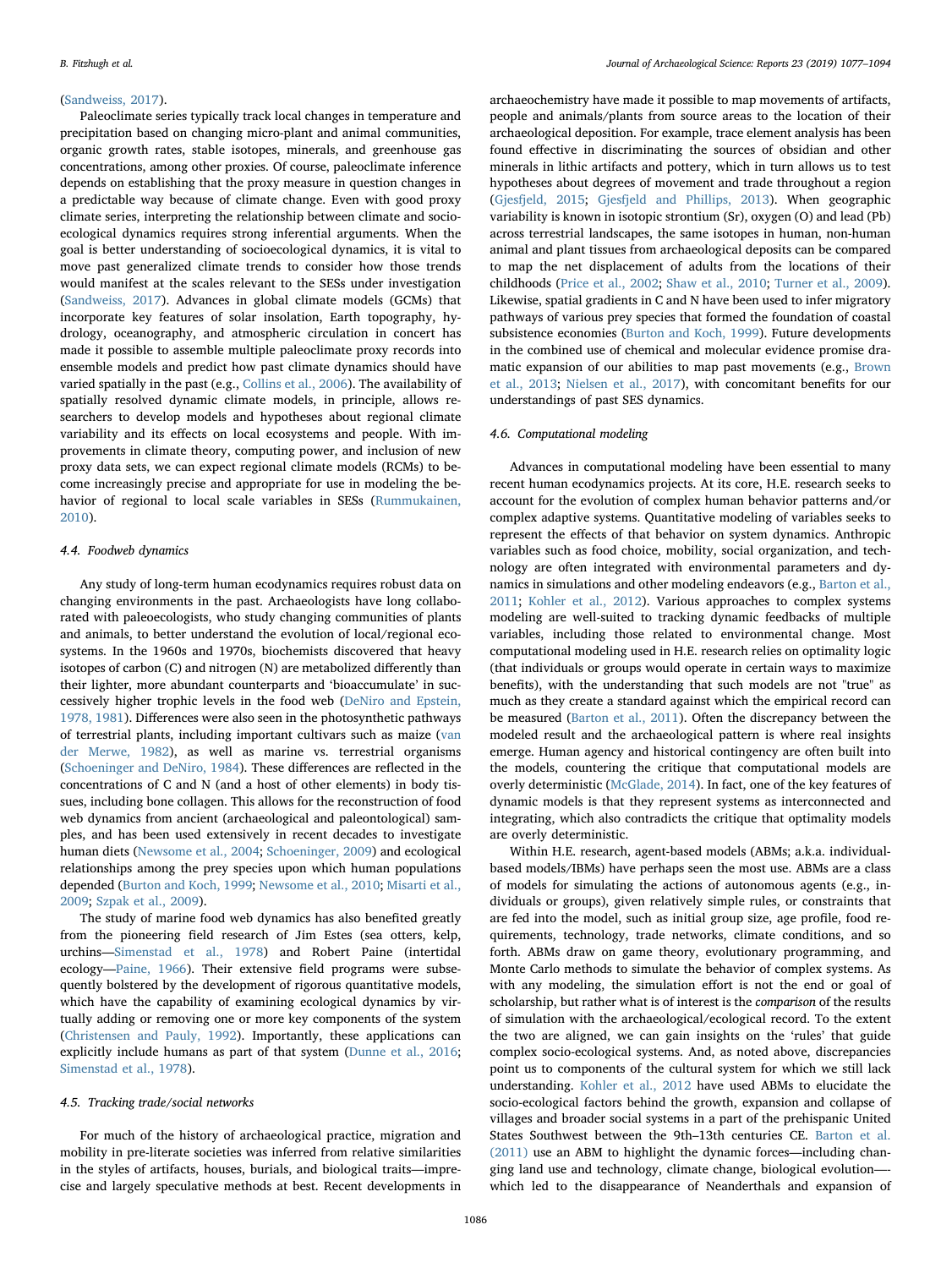modern hominins in western Eurasia during the late Pleistocene. Beyond ABMs, [d'Alpoim Guedes et al. \(2016\)](#page-15-53) showcase the use of niche or species distribution modeling to help explain the spread of early farming in Europe and the distribution of wild ancestors to maize, which is key to earliest farming in Mexico.

#### <span id="page-11-0"></span>4.7. Digital archiving and the birth of big data

Starting in the late 20th Century, science communities and funding agencies began developing the infrastructure for greater data standardization, more explicit data management practices, digital archiving, and the development of online data assimilation platforms for aggregating, analyzing and synthesizing those data. The first big push came with the development of GENBANK in 1982 as a platform for archiving and accessing genetic sequences [\(NIH, 2008\)](#page-17-54). Although GENBANK was initially used primarily/exclusively by modern geneticists, the growth of aDNA studies in support of (or in conjunction with) archaeological analyses has definitely capitalized on the existing database structure. Within more classically historical sciences, the North Atlantic Biocultural Organization (NABO) was one of the first major efforts to systematize coding of zooarchaeological data in 1992 ([McGovern et al., 2018](#page-16-42)). Since that time, major federal funding organizations, like the National Science Foundation (NSF), and publication outlets have established requirements and guidelines, funded archives, and worked with research community to develop best practices for digital archiving of data [\(Atici et al., 2013](#page-14-47)).

While the initial thrust of the advocacy behind this move was preservation and accountability, H.E. research has been facilitated by the meta-analytical potential of these developments. For example, digital archives, like the Canadian Archaeological Radiocarbon Database (CARD) is now serving as a digital repository for all North American archaeological 14C dates (see Hutchinson et al., this issue). Archaeological paleodemography requires the accumulation of the most comprehensive radiocarbon datasets available for a given region, and CARD's centralized online database makes it possible to assemble data for demographic analysis from potentially hundreds of project archives. Other notable developments include the Neotoma Paleoecological Database ([Williams et al., 2018\)](#page-18-15), which was itself an expansion of the FaunMap vertebrate paleontological database ([FAUNMAP Working Group, 1994](#page-15-54); [Graham and Lundelius Jr., 2010\)](#page-15-55) but now serves as an online repository for a wide range of paleoecological data including pollen, diatoms, insects, etc. Open Context ([opencontext.org\)](https://opencontext.org) and the Digital Archaeological Record (tDAR, [core.](https://core.tdar.org) [tdar.org;](https://core.tdar.org) [Kintigh, 2006](#page-15-56)) are both archaeology-specific databases and web platforms that serve primarily as a repository for data and unpublished metadata (field notes, excavation photographs, etc.).

#### 5. Contributions of Indigenous knowledge to human ecodynamics research

H.E. research is relevant to any socio-ecological context regardless of scale, location, or social context. However, for those projects focused on the human-environmental dynamics of subsistence-oriented communities, especially where descent communities remain in place and continue to live in intimate connection with the environment and to claim sovereignty over the natural resources and cultural heritage of ancestral territories, it is both beneficial and essential to work closely with those communities.

In the past three decades, archaeologists in many parts of the world have committed to working collaboratively with descent communities in the regions where they conduct research. This trend has emerged in reaction to the colonial heritage of earlier archaeology and anthropology and the desire for research to more directly benefit local and often Indigenous communities. This shift has been accelerated by landmark legal decisions in countries like the United States (e.g., NAGPRA) that legislate consultation and encourage collaboration.

Moreover, many archaeologists, anthropologists, and ecologists believe that partnering with local and descent communities is an ethical obligation—at the simplest level, it is the right thing to do because we owe something to the people and places where we work. At a more pragmatic level, researchers know that partnering with local communities is often necessary for accessing sites and opportunities for future study.

Beyond these reasons, engaging with Indigenous knowledge holders and communities is important because it increases the information, perspectives, and potential benefits of research. Many Indigenous communities retain some degree of traditional lifestyle, often involving the use of knowledge about the ecosystems in which they have been embedded for generations. For these reasons, the understanding of human ecodynamics can only be improved with increased Indigenous engagement.

#### 5.1. Local and traditional knowledge as a bank of socio-environmental information

Over the past few decades, anthropologists, archaeologists and environmental scholars have shown a growing appreciation that locally based knowledge systems can represent sophisticated understanding of the dynamics of local environmental conditions. The terms 'traditional ecological knowledge' (TEK), 'local and traditional knowledge' (LTK), and 'Indigenous knowledge' (IK) have been used to refer to the accumulated wisdom of groups with deep connection to and dependence on their surroundings [\(Berkes, 2009;](#page-14-48) [Hunn, 1993](#page-15-57); [Stump, 2013](#page-17-55)). Where university-trained ecologists and anthropologists from outside the region cumulatively might spend several years in the field and study various forms of collected evidence, those who grow up, interact, and base their livelihoods in daily engagement in the local environment gain deep and practical understanding of the socio-natural systems of relationships in which they are embedded. Where communities persist in place and that wisdom is passed down through the generations, communities can accumulate knowledge over decades, centuries and, in some cases, millennia ([Cruikshank, 2014](#page-14-49); [Thornton et al., 2010](#page-17-56); [Turner](#page-17-57) [et al., 2013](#page-17-57)). Such knowledge often encodes information about both frequent and infrequent perturbations and regime shifts in climate and ecosystem, as it does about the range of social opportunities and hazards experienced in the past ([Minc, 1986](#page-16-43)). We prefer to use the term 'local and traditional knowledge' or LTK in this context because it refers to the two core features of this knowledge, its local or place-based context, which is key to the intimate experiences that generate and reinforce it, and its inter-generational transmission primarily, though not necessarily, through oral modes of communication. The term 'Indigenous knowledge' becomes salient when referring to how this knowledge comes to be framed in relation to what is sometimes called 'Western Science' or in the effort to bridge academic and Indigenous scholarship (see [Stump, 2013](#page-17-55)).

LTK is important to environmental social science, and H.E. research more specifically, in at least two ways. The first engages LTK as a source of expert information about the socio-ecological structures and processes encoded in that knowledge. Academic and agency-based ecologists and environmental anthropologists often collaborate with LTK scholars to supplement field observations. In the context of colonialist histories, in which outside scholars have often failed to appreciate or respect Indigenous people or their expert knowledge, bringing LTK into research studies validates the expertise of Indigenous scholars, enables development of bi-directional learning, and makes for better scholarship. Because the most experienced holders of LTK are also usually fulltime practitioners of environmentally embedded livelihoods—or retired elders, inclusion of LTK insights in the academic study of local human ecodynamics usually requires dedicated effort on the part of the research team. When done well, which is difficult, such work has yielded valuable insights (e.g., [Gonzalez, 2016;](#page-15-58) [Lepofsky et al., 2017](#page-16-31); [Lightfoot](#page-16-44) [et al., 2013](#page-16-44); [Silliman, 2008;](#page-17-58) [Welch et al., 2011](#page-18-16)). Unfortunately, because Indigenous communities around the world have been victims of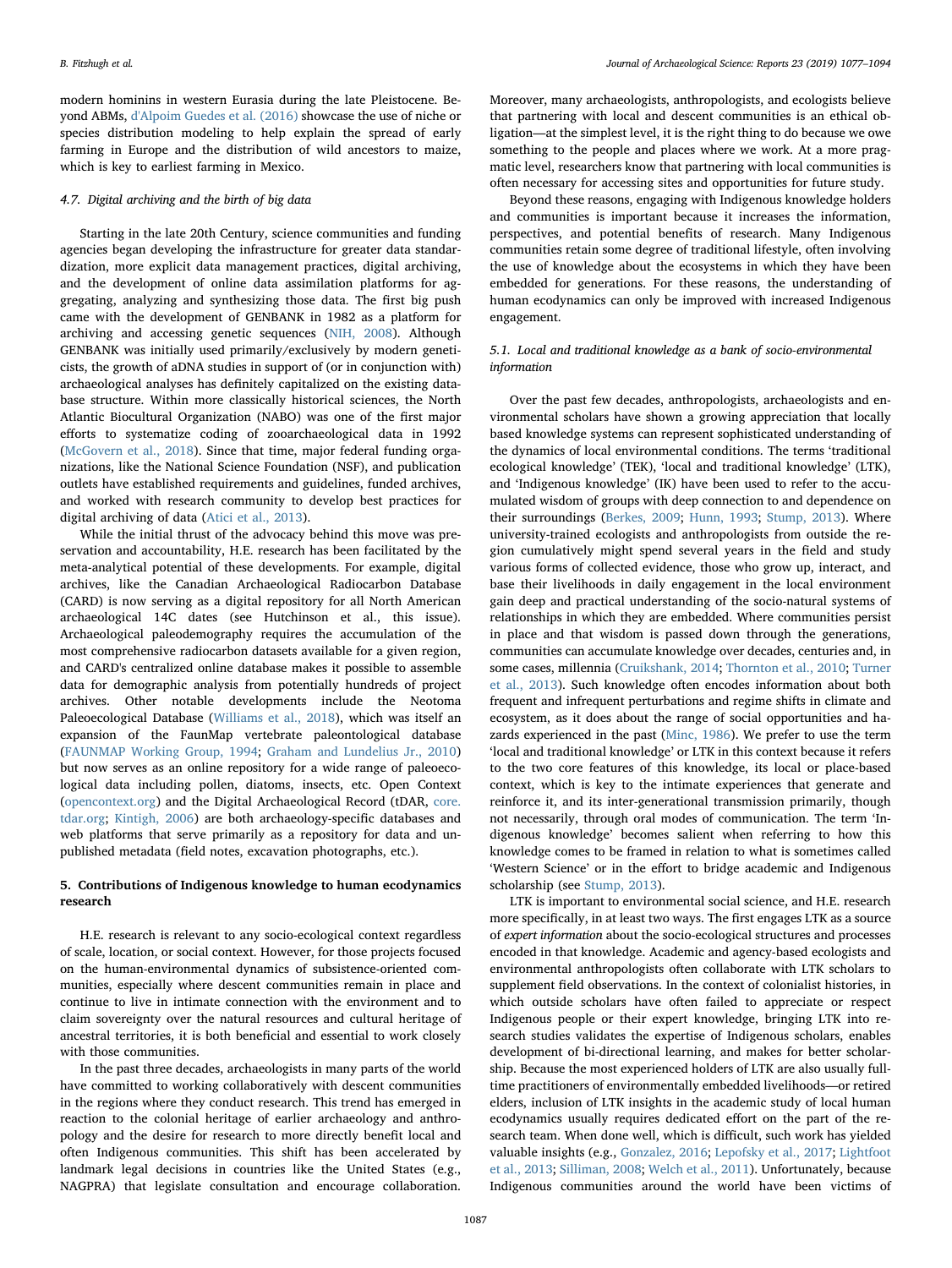repeated appropriations of land, resources, and rights, the rush by outside researchers to record Indigenous knowledge has also triggered concerns about misuse of information and career profiteering, perpetuating the colonialist mode [\(Brush, 1993](#page-14-50)). These are serious ethical concerns that are overcome only with the development of trust and the respectful negotiation of protocols for the use of and credit for LTK before a study begins ([Atalay, 2012;](#page-14-51) [Colwell-Chanthaphonh and](#page-14-52) [Ferguson, 2008;](#page-14-52) [Nicholas and Bannister, 2004](#page-16-45)).

#### 5.2. Local and traditional knowledge as adaptive mechanism

A second dimension in which LTK is important to H.E. research concerns the processes of its formation, how it works in different cultural settings, and the extent to which it comes to encode adaptive information (and for whom or what). These questions fall squarely in the fields of environmental and cognitive anthropology [\(Hunn, 1993\)](#page-15-57).

Indigenous knowledge systems are forms of scientific knowledge not fundamentally different in derivation than so-called Western Science ([Brush, 1993\)](#page-14-50). They are systems that work in practical terms, systems that make sense of empirical observations and enable effective predictions, even if they do so according to cultural logics that are foreign to outsiders. Like ecosystems, knowledge systems are products of the ecosocial histories through which they are shaped. Understanding how and to what extent LTK comes to be effective in guiding adaptive solutions, and for whom (individual, communities, and societies), should be one of the core theoretical concerns of an anthropology of human ecodynamics. To our knowledge, archaeologists have largely ignored this question of mechanism (but see [Stump, 2013\)](#page-17-55), focusing instead on how Indigenous knowledge systems seem to work.

Some of the most promising research is being done through ethnographic fieldwork. For example Eduardo [Kohn \(2013\)](#page-16-46), in his book How Forests Think, presents a rich ethnographic account of the socioecological logic of the Runa of Ecuadoran Amazon. Kohn makes sense of how the Runa understand the jungle as a web of social interactors embedded in relationships with each other. Humans, dogs, jaguars and other beings negotiate these relationships through acts of interpretation with life or death consequences (human or animal? predatory or prey? spirit? family?). In the process, the jungle comes alive as a system of interconnected but changeable relationships of meaning situated, not simply in the heads of people, but in the histories of interactions that change how they think about those relationships. Through this account we can begin to imagine how SESs might evolve in ways that include biological imperatives, cognitive principles, adaptation, and emergent systemic properties.

If people living intimately with "nature" become experts in it, then it only makes sense that they might be able to diagnose negative human impacts and devise ways to mitigate or even reverse those impacts if so motivated. This logic is behind the push to explore 'sustainability' in SESs. A rigorous debate has surrounded the question of whether or not Indigenous communities tend to be 'conservationists'—that is, to put environmental preservation above short term personal gain ([Alcorn,](#page-14-53) [1993;](#page-14-53) [Balée, 1994, 2013](#page-14-13); [Berkes, 2017;](#page-14-54) [Erickson, 2008](#page-15-22); [Kalland, 2003](#page-15-59); Lepofsky [and Caldwell, 2013](#page-16-47); [Redford and Stearman, 1993;](#page-17-59) [Smith and](#page-17-60) [Wishnie, 2000](#page-17-60)). Even so, it is not hard to see how small populations with intimate LTK could recognize the personal advantages of a sustainable relationship with their natural resources and environment. Archaeological cases contribute to these debates by showing how communities, with presumably effective LTKs, have sometimes adversely and sometimes beneficially altered their environments or left evidence of sustainable strategies that mitigated overuse ([Brewington](#page-14-26) [et al., 2015](#page-14-26); [Broughton, 1994](#page-14-8); [Etnier, 2007](#page-15-44); [Groesbeck et al., 2014\)](#page-15-60).

#### 6. Conclusions

Human ecodynamics research today is a reflection of the theoretical history of ecology and ecological anthropology, insights on human

entanglements in ecological processes, new methods, and political and ethical perspectives on how to direct socio-ecological insights toward desirable future environmental and social outcomes. Increasingly, this is done in collaboration with traditional knowledge experts and Indigenous communities. Having reviewed the history and application of the human ecodynamics concepts and related frameworks, we are now in a position to directly address the questions first posed in the introduction.

#### 6.1. Where does the H.E. concept come from? What are its influences? What, if anything, separates H.E. from related frameworks such as historical ecology or resilience theory?

Human ecodynamics has emerged from a variety of overlapping frameworks and constructs in ecology, ecological anthropology, historical ecology, resilience theory and similar perspectives. Evolutionary economist Kenneth Boulding was likely the first scholar to use the term in the late 1970s, and even in its early uses, human ecodynamics was already associated with key elements of its current meaning, inspired by shifts in the interpretive fabric of ecological and social theories. Since [McGlade \(1995\)](#page-16-1) brought the term to archaeology, it has been used primarily by archaeology-centered studies of past human-environmental interactions, embracing elements of environmental and postprocessual archaeologies. Since that time, human ecodynamics has paralleled and overlapped research efforts defined under the historical ecology framework, and while there are differences in how the two terms were introduced, they now are generally treated as synonyms. One might therefore comfortably speak of historical ecology as a research framework for the study of human ecodynamics, positing one as in a disciplinary context (perhaps properly an "inter-discipline"), and the other a subject of interdisciplinary study. One could advocate for the reverse framing as well. The argument would be polemic at best. Concepts from resilience theory are incorporated into both frameworks, further emphasizing overlap across all three frameworks.

'Human ecodynamics' particularly draws attention to the dynamic nature of socio-ecological systems, aptly capturing the expectation that these systems respond actively and responsively to internal and external influences, shifts in structural configurations, and unanticipated, chance confluences of factors whose combinations matter more for the status of 'the system' than any single variable in isolation. [Dugmore](#page-15-61) [et al. \(2012\)](#page-15-61) demonstrate this point well in showing how Norse Greenlanders were able to adapt to a range of climate variability through the onset of the Little Ice Age, but failed to cope with similar scale perturbations when additional, unrelated factors co-occurred.

#### 6.2. Does H.E. contain a defined theoretical or methodological commitment and dedicated set of practitioners?

In response to Holm's query quoted in the Introduction about whether H.E. has a unifying interpretive theory or model, the short answer is "no." H.E. is theoretically agnostic and open to different conceptual frameworks appropriate for explaining different aspects of socioecological change. Theoretical assumptions and propositions cannot all be correct in every instance, and we do not advocate an openended, anything-goes, theoretical pluralism. Nevertheless, we suggest that H.E. should be viewed as a subject of study and not a paradigm; human ecodynamic-related questions can be explored through any theoretical framing that seems relevant to a given question or interpretive issue. This makes the topic fertile ground for comparing the effectiveness of different approaches and providing a rich interpretive diversity. [Nagaoka and Wolverton \(2016:473\)](#page-16-48) make a similar point in discussing the benefits of ethnobiology as a framework for zooarchaeological research. They suggest that subject-centered orientations can be less divisive than one often finds in the polemic ideological landscape of discipline-centered communities like Archaeology and Anthropology. We are not as convinced that subject-based identities are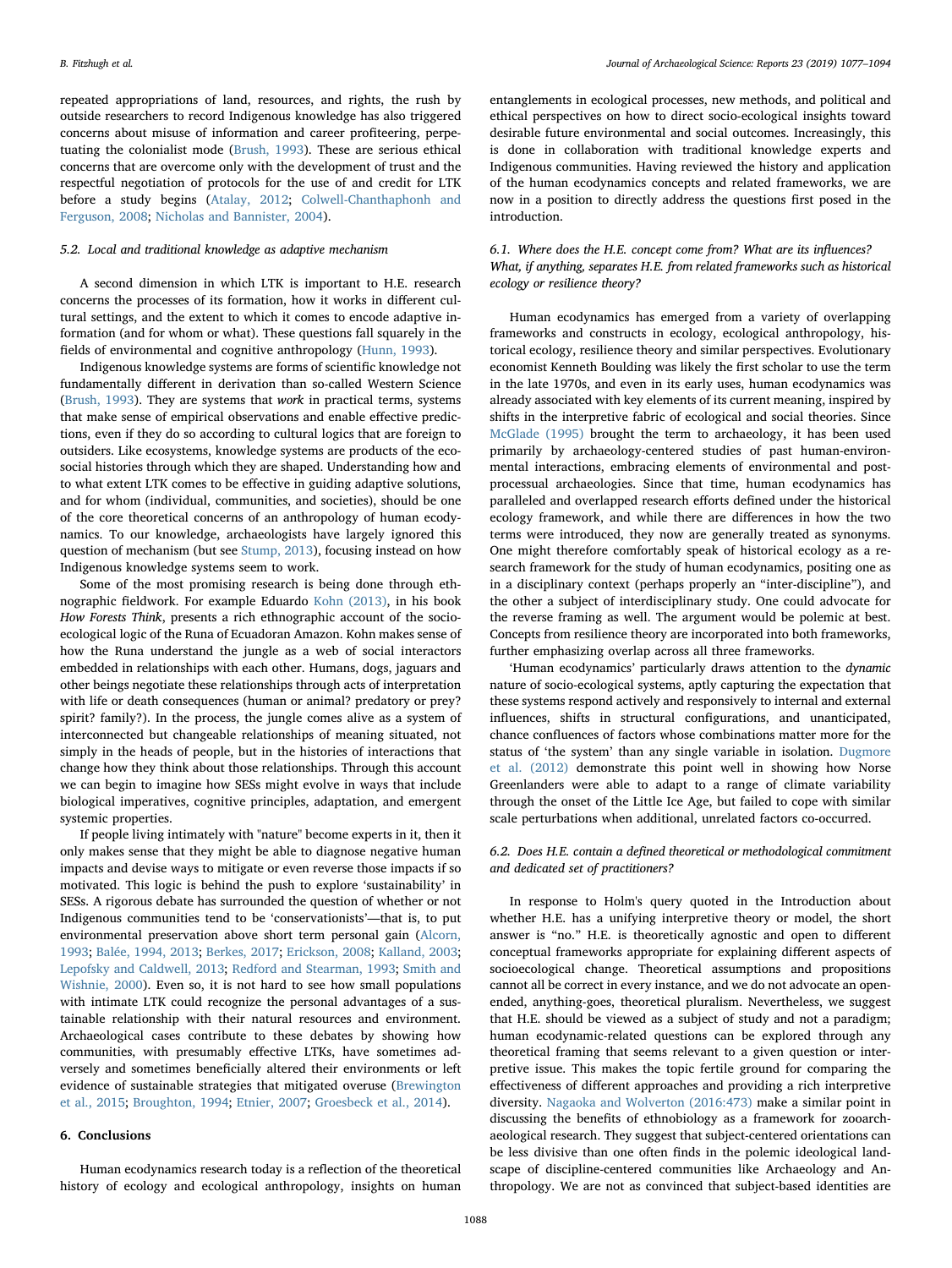necessarily freer of dissent on theoretical and methodological issues than other ways of framing research. But certainly, a lack of theoretical specificity is advantageous for a subject with a potentially diverse array of research questions about systems affected by a range of forces. It also may be the case that the most divisive epistemological and ontological debates have been excluded by the way H.E. research has attracted or repelled potential practitioners.

Even though it may be untethered to any specific theory, H.E. research has tended to share several common principles, for example embracing dynamism and challenging determinism. H.E. research also tends to recognize historical contingency, human agency, and the key notion of social-natural systems (that humans are not separate or isolated from the environment). Many scholars rely on optimality models for predicting a range of human behaviors; some extend this to computer modeling. Many embrace the analytical concepts of complexity and engage in systems thinking.

As with theory, human ecodynamics has no specific claim on methods of practice, per se. Even so, the study of human-environmental interactions and change has been fundamentally shaped and—in its current form—made possible by a range of methodological advancements in paleoecology/paleoclimate, molecular zooarchaeology and archaeobotany including isotopic ecology and aDNA analyses. These methods are often paired with synthetic paleodemography, made more robust—if not less controversial—by the accumulation of large radiocarbon data sets and the development of methods for modeling changes in the intensity of archaeological deposition and arguably, population. With the ability to connect climate, ecology, demography, mobility and exchange through archaeological deposits, it is increasingly possible to correlate social and ecological variability within the same stratigraphic settings, reducing the dependence on correlations between proxy series, such as lake pollen or glacial cores, over great distances.

With these improved methods and data sets informing interpretations about environmental, demographic, and social dimensions of the past, it is possible to identify patterns and ask questions about human resilience to environmental and social influences. It is also possible to reverse the question and ask about the resilience of non-human populations and ecosystems to human perturbations due to factors such as human immigration, increased density, technological change, adoption of domesticates, changes in political organization, urbanization, and warfare.

#### 6.3. Is the human ecodynamics term useful in other ways, for example in facilitating interdisciplinary collaborations?

Our overview should make clear that human ecodynamics captures and summarizes a frame of reference that has yielded a flurry of productive, interdisciplinary research into integrated human-environmental change. This flurry has been led by archaeologists, who have drawn willing collaborators from other fields into the fray. The resulting scale and scope of interdisciplinary research has been possible for several reasons. First, the unique availability of large funding packages from NSF CNH initiative and other funding streams, created a unique catalyst to develop human ecodynamics case studies and advance the theory and methods around the dynamics of socio-ecological system change. Second, H.E. research has benefited from the growth of large-scale digital databases and coordinating research networks—that allow for the opportunity to synthesize records from multiple smallscale projects. Both scales of projects have hugely benefited from methodological advances in disciplines outside of archaeology—geosciences, genetics, and more.

#### 6.4. What can Indigenous knowledge contribute to human ecodynamics research?

As archaeologists today are aware, many Indigenous and local communities are culturally and spiritually committed to maintaining lifestyles in landscapes and ecosystems long part of their cultural heritage. These groups have robust and intimate knowledge about the ecosystem processes, variabilities, and dynamics often inaccessible to outside research methods. They have insights into environmental histories and cultural responses in the past (e.g., [Crowell, 2016](#page-14-55)). Community historians and leaders are also keenly aware of the hazards of socio-ecological change and often eager to document long-term histories of natural and cultural change to better prepare for the future and to support traditional claims whose violation only undermines community resilience in today's complex globalized world. Collaborative human ecodynamics research is a way for outside archaeologists and their collaborators to help serve these goals and participate pragmatically in the research of a "usable past" ([Stump, 2013\)](#page-17-55), that is, where communities see an interest in pursuing such research.

#### 6.5. How can human ecodynamics research contribute to society?

Archaeologists are increasingly eager to put their understanding of the past to use in the present. H.E. research and the synthesis of what [Nelson et al. \(2016:299\)](#page-16-12) call "completed experiments in human ecodynamics" is a key way to make these contributions. From local to global scales, H.E. is often promoted as a source of long-term information on integrated socio-ecological changes that should be relevant to contemporary society. There are at least three general ways that H.E. can make contributions to our contemporary world. First, understanding of human ecodynamics can contribute to issues in contemporary conservation and habitat management. Historic collapses of the stocks of herring ([McKechnie et al., 2014](#page-16-30); [McKechnie and Moss,](#page-16-49) [2016\)](#page-16-49), sea otters [\(Larson et al., 2002, 2012;](#page-16-50) [Springer et al., 2003\)](#page-17-61), and elk or the 'out-of-control' deer populations across eastern North America (e.g., [Wolverton et al., 2007\)](#page-18-17) can best be understood by comparison to long-term case studies in human ecodynamics, drawing on zooarchaeology, paleoclimate research, and land use evidence. More broadly, human ecodynamics themes run through the core of what archaeologists today consider to be the most important grand challenges in archaeology [\(Kintigh et al., 2014](#page-16-51)). These include issues of resilience, complexity, mobility and human-environmental interactions. Third, as part of historical science, H.E. research can affect change in cultural values, through the perspective of 'disclosure' (e.g., [Borgmann, 2000](#page-14-56), as cited in [Wolverton and Lyman, 2012](#page-18-18)). According to this philosophical concept, humans mainly make sense of the world through day-to-day experiences and those accumulated over a lifetime. The vastness of time and space—as understood from geology, paleobiology, and archaeology—are not readily 'disclosed' to the human imagination. To the extent that historical science helps people conceptualize deep time and worlds beyond their own lives, such scholarship can promote a shift in values, especially regarding the impact of current actions on the future. The thinking goes: if we can change the way people feel about the past, we may be able to get them to think differently about their impact on the present and the future. How can H.E. research begin to address this need? A starting place is to devote more resources to translating scientific understanding from H.E. research into formats that engage the broader public, which can take a range of forms. If we agree that engaging the public about human-environmental history is important, then there is a clear need for more incentives to support such engagement (from research funding agencies, professional organizations, and agencies that fund archaeological mitigation).

In closing, we are optimistic for the future of H.E. research, carried out as such or under the banner of historical ecology or any other related term. As archaeologists, it is invigorating to collaborate with scholars and students with different training and experiences on questions that require our mutual engagement. H.E. research gives us the opportunity to cross the artificial but ingrained natural and human divide. It is not easy, but it is intellectually rewarding and holds significance for a globalized society facing dramatic climate change, resource management crises, endangered lifestyles, and social unrest.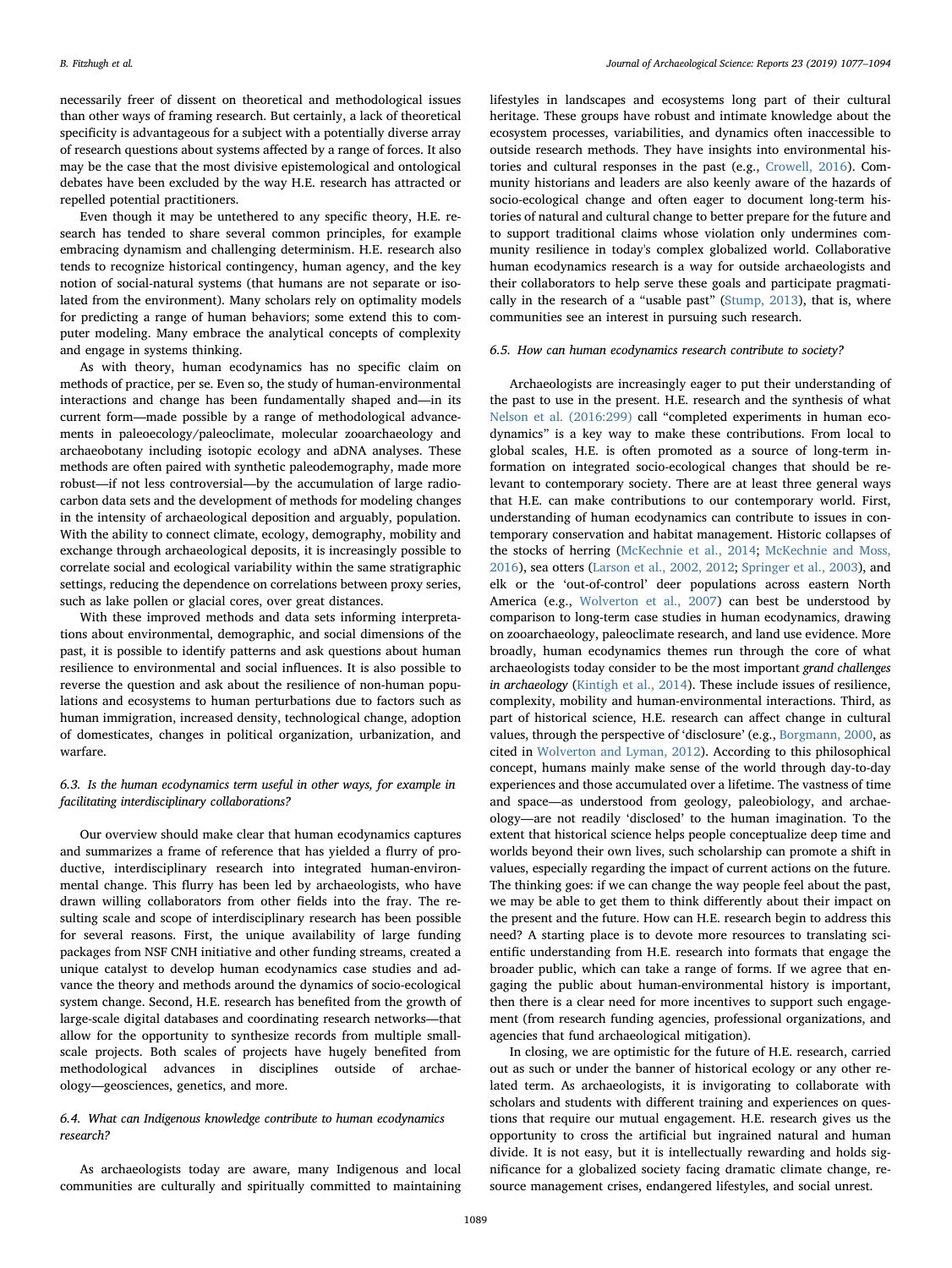#### Acknowledgements

Inspiration for this paper comes in part from participation in funded CNH projects, and for that we credit the National Science Foundation awards (0508109; 1202879, - University of Washington, Fitzhugh, P.I.) and the Čîx<sup>w</sup>ican project funded through NSF Arctic Social Science awards (1219468 - Portland State University, V.L. Butler, PI; 1219483 - University of Rhode Island, K. M. Bovy, PI; and 1219470 - Western Washington University, S.K. Campbell, PI). We would also like to thank the support and leadership of NSF program officer, Anna Kerttula, and a number of particularly influential colleagues, including Carole Crumley, Pat Kirch, Tim Kohler, and Tom McGovern. We also thank collaborators and associates for sharing papers and ideas along the way (Ken Ames, Shelby Anderson, Sarah Campbell, and Madonna Moss). Of course, we alone take responsibility for any errors.

#### References

- <span id="page-14-15"></span>[Abramson, D.M., Grattan, L.M., Mayer, B., Colten, C.E., Arosemena, F.A., Bedimo-Rung,](http://refhub.elsevier.com/S2352-409X(18)30131-7/rf0005) [A., Lichtveld, M., 2015. The resilience activation framework: a conceptual model of](http://refhub.elsevier.com/S2352-409X(18)30131-7/rf0005) [how access to social resources promotes adaptation and rapid recovery in post-dis](http://refhub.elsevier.com/S2352-409X(18)30131-7/rf0005)[aster settings. J. Behav. Health Serv. Res. 42, 42](http://refhub.elsevier.com/S2352-409X(18)30131-7/rf0005)–57.
- <span id="page-14-20"></span>[Alberti, M., Asbjornsen, H., Baker, L.A., Brozovic, N., Drinkwater, L.E., Drzyzga, S.A.,](http://refhub.elsevier.com/S2352-409X(18)30131-7/rf0010) [Jantz, C.A., Fragoso, J., Holland, D.S., Kohler, T.A., Liu, J., McConnell, W.J.,](http://refhub.elsevier.com/S2352-409X(18)30131-7/rf0010) [Maschner, H.D.G., Millington, J.D.A., Monticino, M., Podestá, G., Pontius Jr., R.G.,](http://refhub.elsevier.com/S2352-409X(18)30131-7/rf0010) [Redman, C.L., Reo, N.J., Sailor, D., Urquhart, G., 2011. Research on coupled human](http://refhub.elsevier.com/S2352-409X(18)30131-7/rf0010) [and natural systems \(CHANS\): approach, challenges, and strategies. The. Bull. Ecol.](http://refhub.elsevier.com/S2352-409X(18)30131-7/rf0010) [Soc. Am. 92, 218](http://refhub.elsevier.com/S2352-409X(18)30131-7/rf0010)–228.
- <span id="page-14-53"></span><span id="page-14-23"></span>[Alcorn, J.B., 1993. Indigenous peoples and conservation. Conserv. Biol. 7, 424](http://refhub.elsevier.com/S2352-409X(18)30131-7/rf0015)–426. [Armstrong, C.G., Shoemaker, A.C., McKechnie, I., Ekblom, A., Szabó, P., Lane, P.J.,](http://refhub.elsevier.com/S2352-409X(18)30131-7/rf0020) [McAlvay, A.C., Boles, O.J., Walshaw, S., Petek, N., Gibbons, K.S., Morales, E.Q.,](http://refhub.elsevier.com/S2352-409X(18)30131-7/rf0020) [Anderson, E.N., Ibragimow, A., Podruczny, G., Vamosi, J.C., Marks-Block, T.,](http://refhub.elsevier.com/S2352-409X(18)30131-7/rf0020) [LeCompte, J.K., Awâsis, S., Nabess, C., Sinclair, P., Crumley, C.L., 2017.](http://refhub.elsevier.com/S2352-409X(18)30131-7/rf0020) [Anthropological contributions to historical ecology: 50 questions, in](http://refhub.elsevier.com/S2352-409X(18)30131-7/rf0020)finite prospects. [PLoS One 12, e0171883](http://refhub.elsevier.com/S2352-409X(18)30131-7/rf0020).
- <span id="page-14-25"></span>[Ascough, P.L., Church, M.J., Cook, G.T., Einarsson, A., McGovern, T.H., Dugmore, A.J.,](http://refhub.elsevier.com/S2352-409X(18)30131-7/rf0025) [Edwards, K.J., 2014. Stable isotopic \(](http://refhub.elsevier.com/S2352-409X(18)30131-7/rf0025)δ<sup>13</sup>C and δ<sup>15</sup>N) characterization of key faunal [resources from Norse period settlements in North Iceland. J. N. Atl. 7, 25](http://refhub.elsevier.com/S2352-409X(18)30131-7/rf0025)–42.
- <span id="page-14-51"></span>[Atalay, S., 2012. Community-based Archaeology: Research with, by, and for Indigenous](http://refhub.elsevier.com/S2352-409X(18)30131-7/rf0030) [and Local Communities. Univ. of California Press, Berkeley](http://refhub.elsevier.com/S2352-409X(18)30131-7/rf0030).
- <span id="page-14-47"></span>[Atici, L., Kansa, S.W., Lev-Tov, J., Kansa, E.C., 2013. Other people's data: a demonstration](http://refhub.elsevier.com/S2352-409X(18)30131-7/rf0035) [of the imperative of publishing primary data. J. Archaeol. Method Theory 20,](http://refhub.elsevier.com/S2352-409X(18)30131-7/rf0035) 663–[681](http://refhub.elsevier.com/S2352-409X(18)30131-7/rf0035).
- <span id="page-14-19"></span>[Baerwald, T., Firth, P.L., Ruth, S.L., 2016. The dynamics of coupled natural and human](http://refhub.elsevier.com/S2352-409X(18)30131-7/rf0040) [systems program at the U.S. National Science Foundation: lessons learned in inter](http://refhub.elsevier.com/S2352-409X(18)30131-7/rf0040)[disciplinary funding program development and management. Curr. Opin. Environ.](http://refhub.elsevier.com/S2352-409X(18)30131-7/rf0040) [Sustain. 19, 123](http://refhub.elsevier.com/S2352-409X(18)30131-7/rf0040)–133.

<span id="page-14-3"></span>[Bak, P., Chen, K., 1991. Self-organized criticality. Sci. Am. 264 \(1\), 46](http://refhub.elsevier.com/S2352-409X(18)30131-7/rf0045)–53.

- <span id="page-14-13"></span>[Balée, W., 1994. Footprints of the Forest: Ka](http://refhub.elsevier.com/S2352-409X(18)30131-7/rf0050)'apor Ethnobotany – the Historical Ecology of [Plant Utilization by an Amazonian People. Columbia University Press, New York.](http://refhub.elsevier.com/S2352-409X(18)30131-7/rf0050) [Balée, W., 1998. Historical ecology: premises and postulates. In: Balée, W. \(Ed.\),](http://refhub.elsevier.com/S2352-409X(18)30131-7/rf0055)
- <span id="page-14-11"></span>[Advances in Historical Ecology. Columbia University Press, New York, pp. 13](http://refhub.elsevier.com/S2352-409X(18)30131-7/rf0055)–29. [Balée, W., 2013. Cultural Forests of the Amazon: a Historical Ecology of People and their](http://refhub.elsevier.com/S2352-409X(18)30131-7/rf0060) [Landscapes. University of Alabama Press, Tuscaloosa](http://refhub.elsevier.com/S2352-409X(18)30131-7/rf0060).
- <span id="page-14-35"></span>[Bamforth, D.B., Grund, B., 2012. Radiocarbon calibration curves, summed probability](http://refhub.elsevier.com/S2352-409X(18)30131-7/rf0065) [distributions, and early Paleoindian population trends in North America. J. Archaeol.](http://refhub.elsevier.com/S2352-409X(18)30131-7/rf0065) [Sci. 39, 1768](http://refhub.elsevier.com/S2352-409X(18)30131-7/rf0065)–1774.
- <span id="page-14-24"></span><span id="page-14-12"></span>[Barash, D.P., 2005. C.P. Snow: bridging the two-cultures divide. Chron. Rev. 52 \(14\), B10.](http://refhub.elsevier.com/S2352-409X(18)30131-7/rf0070) [Barton, C.M., Ullah, I., Mitasova, H., 2010. Computational modeling and Neolithic so](http://refhub.elsevier.com/S2352-409X(18)30131-7/rf0075)[cioecological dynamics: a case study from southwest Asia. Am. Antiq. 75, 364](http://refhub.elsevier.com/S2352-409X(18)30131-7/rf0075)–386.
- <span id="page-14-46"></span>[Barton, C.M., Riel-Salvatore, J., Anderies, J.M., Popescu, G., 2011. Modeling human](http://refhub.elsevier.com/S2352-409X(18)30131-7/rf0080) [ecodynamics and biocultural interactions in the late Pleistocene of western Eurasia.](http://refhub.elsevier.com/S2352-409X(18)30131-7/rf0080) [Hum. Ecol. 39, 705](http://refhub.elsevier.com/S2352-409X(18)30131-7/rf0080)–725.
- <span id="page-14-30"></span>[Barton, C.M., Villaverde, V., Zilhão, J., Aura, J.E., Garcia, O., Badal, E., 2013. In glacial](http://refhub.elsevier.com/S2352-409X(18)30131-7/rf0085) [environments beyond glacial terrains: human eco-dynamics in late Pleistocene](http://refhub.elsevier.com/S2352-409X(18)30131-7/rf0085) [Mediterranean Iberia. Quat. Int. 318, 53](http://refhub.elsevier.com/S2352-409X(18)30131-7/rf0085)–68.
- <span id="page-14-27"></span>Baumhoff[, M.A., Heizer, R.F., 1965. Postglacial climate and archaeology in the Desert](http://refhub.elsevier.com/S2352-409X(18)30131-7/rf0090) [West. In: Wright, H.E., Frey, D.G. \(Eds.\), The Quaternary of the United States.](http://refhub.elsevier.com/S2352-409X(18)30131-7/rf0090) [Princeton University Press, New Jersey, pp. 697](http://refhub.elsevier.com/S2352-409X(18)30131-7/rf0090)–708.
- <span id="page-14-14"></span>[Belgrano, A., Fowler, C. \(Eds.\), 2011. Ecosystem-based Management for Marine Fisheries:](http://refhub.elsevier.com/S2352-409X(18)30131-7/rf0095) [an Evolving Perspective. Cambridge University Press, Cambridge](http://refhub.elsevier.com/S2352-409X(18)30131-7/rf0095).
- <span id="page-14-48"></span>[Berkes, F., 2009. Evolution of co-management: role of knowledge generation, bridging](http://refhub.elsevier.com/S2352-409X(18)30131-7/rf0100) [organizations and social learning. J. Environ. Manag. 90, 1692](http://refhub.elsevier.com/S2352-409X(18)30131-7/rf0100)–1702.
- <span id="page-14-54"></span><span id="page-14-4"></span>[Berkes, F., 2017. Sacred Ecology, fourth edition. Routledge, New York](http://refhub.elsevier.com/S2352-409X(18)30131-7/rf0105). [Biersack, A., 1999. Introduction: from the](http://refhub.elsevier.com/S2352-409X(18)30131-7/rf0110) "new ecology" to the new ecologies. Am. [Anthropol. 101, 5](http://refhub.elsevier.com/S2352-409X(18)30131-7/rf0110)–18.

<span id="page-14-1"></span>[Binford, L.R., 1962. Archaeology as anthropology. Am. Antiq. 28, 217](http://refhub.elsevier.com/S2352-409X(18)30131-7/rf0115)–225.

<span id="page-14-6"></span>Bintliff[, J., 1999. Structure, contingency, narrative, and timelessness. In: Bintli](http://refhub.elsevier.com/S2352-409X(18)30131-7/rf0120)ff, J. (Ed.), [Structure and Contingency: Evolutionary Processes in Life and Human Society.](http://refhub.elsevier.com/S2352-409X(18)30131-7/rf0120) [Leicester University Press, London, pp. 132](http://refhub.elsevier.com/S2352-409X(18)30131-7/rf0120)–148.

- <span id="page-14-7"></span>Boone, J.L., 1992. Competition, confl[ict, and the development of social hierarchies. In:](http://refhub.elsevier.com/S2352-409X(18)30131-7/rf0125) [Smith, E.A., Winterhalder, E.A. \(Eds.\), Evolutionary Ecology and Human Behavior.](http://refhub.elsevier.com/S2352-409X(18)30131-7/rf0125) [Aldine de Gruyter, New York, pp. 301](http://refhub.elsevier.com/S2352-409X(18)30131-7/rf0125)–337.
- <span id="page-14-56"></span>[Borgmann, A., 2000. The transparency and contingency of the earth. In: Frodeman, R.](http://refhub.elsevier.com/S2352-409X(18)30131-7/rf0130) [\(Ed.\), Earth Matters: the Earth Sciences, Philosophy, and the Claims of Continuity.](http://refhub.elsevier.com/S2352-409X(18)30131-7/rf0130) [Prentice Hall, Upper Saddle River, New Jersey, pp. 99](http://refhub.elsevier.com/S2352-409X(18)30131-7/rf0130)–106.
- <span id="page-14-16"></span>[Bottom, D.L., Jones, K.F., Simenstad, C.A., Smith, C.L., Cooper, R. \(Eds.\), 2011. Pathways](http://refhub.elsevier.com/S2352-409X(18)30131-7/rf0135) [to Resilience: Sustaining Salmon Ecosystems in a Changing World. Oregon State](http://refhub.elsevier.com/S2352-409X(18)30131-7/rf0135) [University, Corvallis, Oregon.](http://refhub.elsevier.com/S2352-409X(18)30131-7/rf0135)
- <span id="page-14-18"></span>[Boulding, K., 1978. A New Theory of Societal Evolution. Sage Publications, Thousand](http://refhub.elsevier.com/S2352-409X(18)30131-7/rf0140) [Oaks, California](http://refhub.elsevier.com/S2352-409X(18)30131-7/rf0140).
- <span id="page-14-39"></span>[Bradley, R., 1985. Quaternary Paleoclimatology: Methods of Paleoclimatic](http://refhub.elsevier.com/S2352-409X(18)30131-7/rf0145) [Reconstruction. Springer, Dordrecht, The Netherlands.](http://refhub.elsevier.com/S2352-409X(18)30131-7/rf0145)
- <span id="page-14-17"></span>Bradtmö[ller, M., Grimm, S., Riel-Salvatore, J., 2017. Resilience theory in archaeological](http://refhub.elsevier.com/S2352-409X(18)30131-7/rf0150) practice—[an annotated review. Quat. Int. 446, 3](http://refhub.elsevier.com/S2352-409X(18)30131-7/rf0150)–16.
- <span id="page-14-31"></span>[Braje, T.J., Rick, T.C., Szpak, P., Newsome, S.D., McCain, J.M., Elliot Smith, E.A.,](http://refhub.elsevier.com/S2352-409X(18)30131-7/rf0155) [Glassow, M., Hamilton, S.L., 2017. Historical ecology and the conservation of large,](http://refhub.elsevier.com/S2352-409X(18)30131-7/rf0155) hermaphroditic fishes in Pacifi[c Coast kelp forest ecosystems. Sci. Adv. 3, e1601759.](http://refhub.elsevier.com/S2352-409X(18)30131-7/rf0155)
- <span id="page-14-26"></span>[Brewington, S., Hicks, M., Edwald, A., Einarsson, A., Anamthawat-Jónsson, K., Cook, G.,](http://refhub.elsevier.com/S2352-409X(18)30131-7/rf0160) [Ascough, P., Sayle, K.L., Arge, S.V., Church, M., Bond, J., Dockrill, S., Fri](http://refhub.elsevier.com/S2352-409X(18)30131-7/rf0160)ŏriksson, A., [Hambrecht, G., Juliusson, A.D., Hreinsson, V., Hartman, S., Smiarowski, K., Harrison,](http://refhub.elsevier.com/S2352-409X(18)30131-7/rf0160) [R., McGovern, T.H., 2015. Islands of change vs. islands of disaster: managing pigs and](http://refhub.elsevier.com/S2352-409X(18)30131-7/rf0160) [birds in the Anthropocene of the North Atlantic. The Holocene 25, 1676](http://refhub.elsevier.com/S2352-409X(18)30131-7/rf0160)–1684.
- <span id="page-14-8"></span>[Broughton, J.M., 1994. Declines in mammalian foraging e](http://refhub.elsevier.com/S2352-409X(18)30131-7/rf0165)fficiency during the late [Holocene, San Francisco Bay, California. J. Anthropol. Archaeol. 13, 371](http://refhub.elsevier.com/S2352-409X(18)30131-7/rf0165)–401.
- <span id="page-14-34"></span>Brown, W.A., 2015. Through a fi[lter, darkly: population size estimation, systematic error,](http://refhub.elsevier.com/S2352-409X(18)30131-7/rf0170) [and random error in radiocarbon-supported demographic temporal frequency ana](http://refhub.elsevier.com/S2352-409X(18)30131-7/rf0170)[lysis. J. Archaeol. Sci. 53, 133](http://refhub.elsevier.com/S2352-409X(18)30131-7/rf0170)–147.
- [Brown, W.A., 2017. The past and future of growth rate estimation in demographic tem](http://refhub.elsevier.com/S2352-409X(18)30131-7/rf0175)[poral frequency analysis: biodemographic interpretability and the ascendance of](http://refhub.elsevier.com/S2352-409X(18)30131-7/rf0175) [dynamic growth models. J. Archaeol. Sci. 80, 96](http://refhub.elsevier.com/S2352-409X(18)30131-7/rf0175)–108.
- <span id="page-14-45"></span>[Brown, S.K., Darwent, C.M., Sacks, B.N., 2013. Ancient DNA evidence for genetic con](http://refhub.elsevier.com/S2352-409X(18)30131-7/rf0180)[tinuity in Arctic dogs. J. Archeol. Sci. 40, 1279](http://refhub.elsevier.com/S2352-409X(18)30131-7/rf0180)–1288.
- <span id="page-14-5"></span>Brumfi[el, E.M., 1992. Distinguished lecture in archeology: breaking and entering the](http://refhub.elsevier.com/S2352-409X(18)30131-7/rf0185) ecosystem—[gender, class, and faction steal the show. Am. Anthropol. 94, 551](http://refhub.elsevier.com/S2352-409X(18)30131-7/rf0185)–567.
- <span id="page-14-50"></span>[Brush, S.B., 1993. Indigenous knowledge of biological resources and intellectual property](http://refhub.elsevier.com/S2352-409X(18)30131-7/rf0190) [rights: the role of anthropology. Am. Anthropol. 95, 653](http://refhub.elsevier.com/S2352-409X(18)30131-7/rf0190)–671.
- <span id="page-14-43"></span>[Burton, R.K., Koch, P.L., 1999. Isotopic tracking of foraging and long-distance migration](http://refhub.elsevier.com/S2352-409X(18)30131-7/rf0195) in northeastern Pacifi[c pinnipeds. Oecologia 119, 578](http://refhub.elsevier.com/S2352-409X(18)30131-7/rf0195)–585.
- <span id="page-14-9"></span>Butler, V.L., 2001. Changing fish [use on Mangaia, southern Cook Islands: resource de](http://refhub.elsevier.com/S2352-409X(18)30131-7/rf0200)[pression and the prey choice model. Int. J. Osteoarchaeol. 11, 88](http://refhub.elsevier.com/S2352-409X(18)30131-7/rf0200)–100.
- <span id="page-14-32"></span>Butler, V.L., Campbell, S.K., 2004. Resource intensification and resource depression in the Pacific northwest of North America: a zooarchaeological review. J. World Prehist. 18, 327–405. <http://dx.doi.org/10.1007/s10963-004-5622-3>.
- <span id="page-14-40"></span>[Butzer, K.W., 1964. Environment and Archaeology: an Introduction to Pleistocene](http://refhub.elsevier.com/S2352-409X(18)30131-7/rf0210) [Geography. Aldine de Gruyter, Chicago.](http://refhub.elsevier.com/S2352-409X(18)30131-7/rf0210)
- <span id="page-14-22"></span>[Campbell, S.K., Butler, V.L., 2010. Archaeological evidence for resilience of Paci](http://refhub.elsevier.com/S2352-409X(18)30131-7/rf0215)fic [Northwest salmon populations and the socioecological system over the last](http://refhub.elsevier.com/S2352-409X(18)30131-7/rf0215) [~7,500 years. Ecol. Soc. 15 \(17\).](http://refhub.elsevier.com/S2352-409X(18)30131-7/rf0215)
- <span id="page-14-38"></span><span id="page-14-33"></span>[Chamberlain, A., 2009. Archaeological demography. Hum. Biol. 81, 275](http://refhub.elsevier.com/S2352-409X(18)30131-7/rf0220)–286. [Chan, Y.L., Anderson, C.N., Hadly, E.A., 2006. Bayesian estimation of the timing and](http://refhub.elsevier.com/S2352-409X(18)30131-7/rf0225)
- <span id="page-14-41"></span>[severity of a population bottleneck from ancient DNA. PLoS Genet. 2, e59.](http://refhub.elsevier.com/S2352-409X(18)30131-7/rf0225) [Chappell, J., Shackleton, N., 1986. Oxygen isotopes and sea level. Nature 324, 137](http://refhub.elsevier.com/S2352-409X(18)30131-7/rf0230)–140.
- <span id="page-14-44"></span>[Christensen, V., Pauly, D., 1992. Ecopath II](http://refhub.elsevier.com/S2352-409X(18)30131-7/rf0235) – a software for balancing steady-state eco[system models and calculating network characteristics. Ecol. Model. 61, 169](http://refhub.elsevier.com/S2352-409X(18)30131-7/rf0235)–185.
- <span id="page-14-42"></span>[Collins, W.D., Bitz, C.C., Blackmon, M.L., Bonan, G.B., Bretherton, C.S., Carton, J.A.,](http://refhub.elsevier.com/S2352-409X(18)30131-7/rf0240) [Chang, P., Doney, S.C., Hack, J.J., Henderson, T.B., Kiehl, J.T., 2006. The community](http://refhub.elsevier.com/S2352-409X(18)30131-7/rf0240) [climate system model version 3 \(CCSM3\). J. Clim. 19, 2122](http://refhub.elsevier.com/S2352-409X(18)30131-7/rf0240)–2143.
- <span id="page-14-52"></span>[Colwell-Chanthaphonh, C., Ferguson, T.J. \(Eds.\), 2008. Collaboration in Archaeological](http://refhub.elsevier.com/S2352-409X(18)30131-7/rf0245) [Practice: Engaging Descendant Communities. Altamira, Lanham](http://refhub.elsevier.com/S2352-409X(18)30131-7/rf0245).
- <span id="page-14-2"></span>[Connell, J.H., Slatyer, R.O., 1977. Mechanisms of succession in natural communities and](http://refhub.elsevier.com/S2352-409X(18)30131-7/rf0250) [their role in community stability and organization. Am. Nat. 111, 1119](http://refhub.elsevier.com/S2352-409X(18)30131-7/rf0250)–1144.
- <span id="page-14-29"></span>[Cooper, J., 2012. Fail to prepare, then prepare to fail: rethinking threat, vulnerability, and](http://refhub.elsevier.com/S2352-409X(18)30131-7/rf0255) [mitigation in the precolumbian Carribean. In: Cooper, J., Sheets, P. \(Eds.\), Surviving](http://refhub.elsevier.com/S2352-409X(18)30131-7/rf0255) [Sudden Environmental Change: Answers from Archaeology. University Press of](http://refhub.elsevier.com/S2352-409X(18)30131-7/rf0255) [Colorado, Boulder, pp. 91](http://refhub.elsevier.com/S2352-409X(18)30131-7/rf0255)–113.
- <span id="page-14-28"></span>[Cooper, J., Sheets, P. \(Eds.\), 2012. Surviving Sudden Environmental Change: Answers](http://refhub.elsevier.com/S2352-409X(18)30131-7/rf0260) [from Archaeology. University Press of Colorado, Boulder](http://refhub.elsevier.com/S2352-409X(18)30131-7/rf0260).
- <span id="page-14-21"></span>[The people at the end of the world: the western Aleutians project and the archaeology of](http://refhub.elsevier.com/S2352-409X(18)30131-7/rf0265) [Shemya Island. In: Corbett, D.G., West, D.L., Lefèvre, C. \(Eds.\), Monograph Series no.](http://refhub.elsevier.com/S2352-409X(18)30131-7/rf0265) [VIII. Alaska Anthropological Association, Anchorage.](http://refhub.elsevier.com/S2352-409X(18)30131-7/rf0265)
- <span id="page-14-36"></span>[Crema, E.R., 2012. Modelling temporal uncertainty in archaeological analysis. J.](http://refhub.elsevier.com/S2352-409X(18)30131-7/rf0270) [Archaeol. Method Theory 19, 440](http://refhub.elsevier.com/S2352-409X(18)30131-7/rf0270)–461.
- <span id="page-14-37"></span>[Crema, E.R., Edinborough, K., Kerig, T., Shennan, S.J., 2014. An approximate bayesian](http://refhub.elsevier.com/S2352-409X(18)30131-7/rf0275) [computation approach for inferring patterns of cultural evolutionary change. J.](http://refhub.elsevier.com/S2352-409X(18)30131-7/rf0275) [Archaeol. Sci. 50, 160](http://refhub.elsevier.com/S2352-409X(18)30131-7/rf0275)–170.
- <span id="page-14-0"></span>[Cronon, W., 1995. The trouble with wilderness: or, getting back to the wrong nature. In:](http://refhub.elsevier.com/S2352-409X(18)30131-7/rf0280) [Cronon, W. \(Ed.\), Uncommon Ground: Rethinking the Human Place in Nature. W.W.](http://refhub.elsevier.com/S2352-409X(18)30131-7/rf0280) [Norton and Co. Inc, New York, pp. 69](http://refhub.elsevier.com/S2352-409X(18)30131-7/rf0280)–90.
- <span id="page-14-55"></span>[Crowell, A.L., 2016. Ice, seals, and guns: late 19th-century Alaska Native commercial](http://refhub.elsevier.com/S2352-409X(18)30131-7/rf0285) [sealing in Southeast Alaska. Arct. Anthropol. 53, 11](http://refhub.elsevier.com/S2352-409X(18)30131-7/rf0285)–32.
- <span id="page-14-49"></span>[Cruikshank, J., 2014. Do Glaciers Listen? Local Knowledge, Colonial Encounters, and](http://refhub.elsevier.com/S2352-409X(18)30131-7/rf0290) [Social Imagination. UBC Press, Vancouver](http://refhub.elsevier.com/S2352-409X(18)30131-7/rf0290).
- <span id="page-14-10"></span>[Crumley, C.L., 1994. Historical ecology: a multidimensional ecological orientation. In:](http://refhub.elsevier.com/S2352-409X(18)30131-7/rf0295) [Crumley, C.L. \(Ed.\), Historical Ecology: Cultural Knowledge and Changing](http://refhub.elsevier.com/S2352-409X(18)30131-7/rf0295) [Landscapes. School of American Research, Santa Fe, pp. 1](http://refhub.elsevier.com/S2352-409X(18)30131-7/rf0295)–16.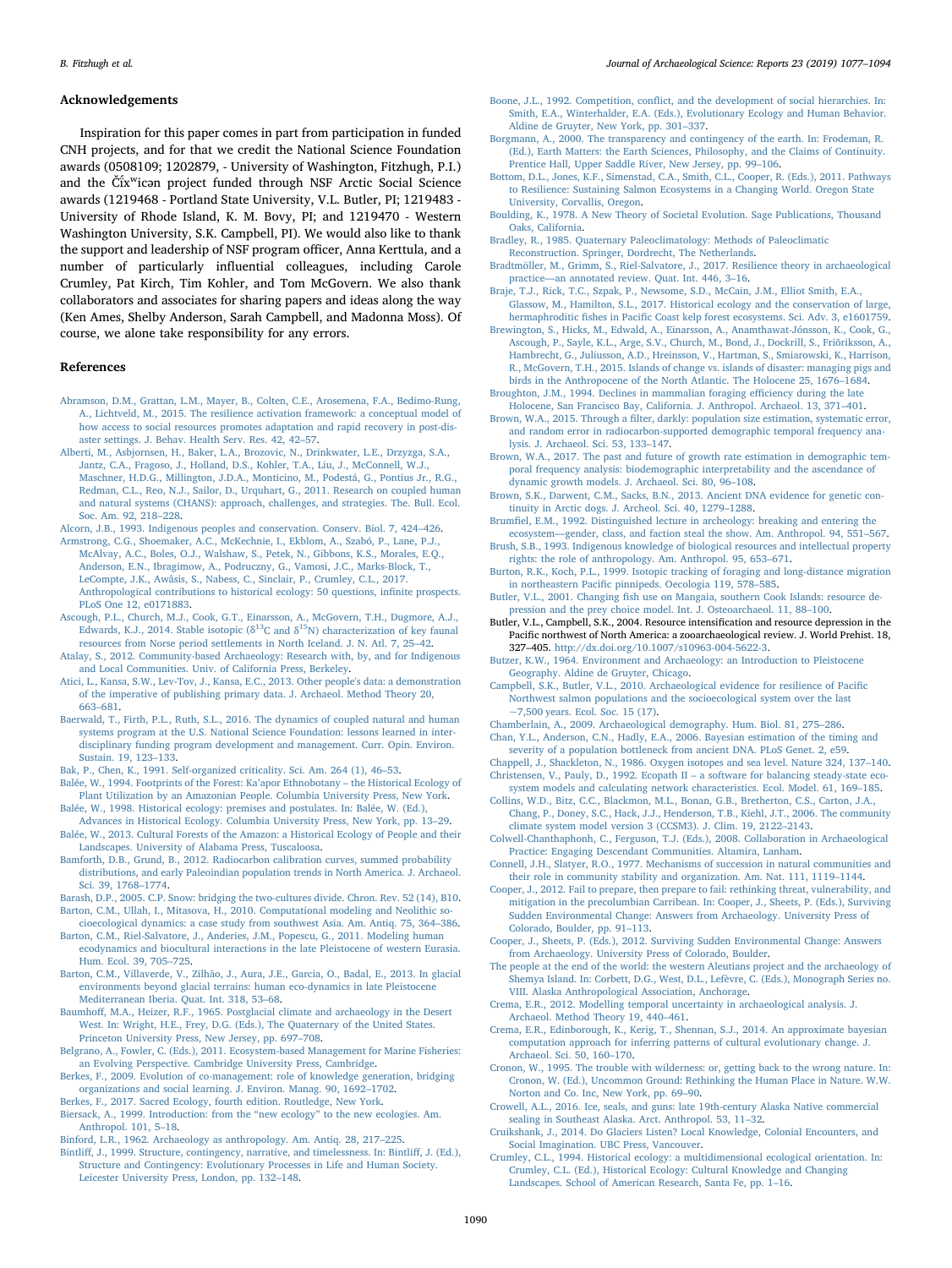- <span id="page-15-18"></span>[Crumley, C.L., 1998. Foreword. In: Balée, W. \(Ed.\), Advances in Historical Ecology.](http://refhub.elsevier.com/S2352-409X(18)30131-7/rf0300) [Columbia University Press, New York, pp. ix](http://refhub.elsevier.com/S2352-409X(18)30131-7/rf0300)–xiv.
- <span id="page-15-17"></span>[Crumley, C.L., 2007. Historical ecology: integrated thinking at multiple temporal and](http://refhub.elsevier.com/S2352-409X(18)30131-7/rf0305) [spatial scales. In: Hornborg, A., Crumley, C.L. \(Eds.\), The World System and the Earth](http://refhub.elsevier.com/S2352-409X(18)30131-7/rf0305) [System: Global Socioenvironmental Change and Sustainability since the Neolithic.](http://refhub.elsevier.com/S2352-409X(18)30131-7/rf0305) [Routledge, New York, pp. 15](http://refhub.elsevier.com/S2352-409X(18)30131-7/rf0305)–28.
- <span id="page-15-49"></span>[Cubasch, U., Wuebbles, D., Chen, D., Facchini, M.C., Frame, D., Mahowald, N., Winther,](http://refhub.elsevier.com/S2352-409X(18)30131-7/rf0310) [J.-G., 2013. Introduction. In: Stocker, T.F., Qin, D., Plattner, G.-K., Tignor, M., Allen,](http://refhub.elsevier.com/S2352-409X(18)30131-7/rf0310) [S.K., Boschung, J., Nauels, A., Xia, Y., Bex, V., Midgley, P.M. \(Eds.\), Climate Change](http://refhub.elsevier.com/S2352-409X(18)30131-7/rf0310) [2013: the Physical Science Basis. Contribution of Working Group I to the Fifth](http://refhub.elsevier.com/S2352-409X(18)30131-7/rf0310) [Assessment Report of the Intergovernmental Panel on Climate Change Cambridge](http://refhub.elsevier.com/S2352-409X(18)30131-7/rf0310) [University Press, Cambridge.](http://refhub.elsevier.com/S2352-409X(18)30131-7/rf0310)
- <span id="page-15-53"></span>d'Alpoim Guedes, J.S., Crabtree, S.A., Bocinsky, R.K., Kohler, T.A., 2016. Twenty-first century approaches to ancient problems: climate and society. PNAS 113, 14483–14491. <http://dx.doi.org/10.1073/pnas.1616188113>.

<span id="page-15-4"></span>[Davis, M.B., 1984. Climatic Instability, Time, Lags, and Community Disequilibrium.](http://refhub.elsevier.com/S2352-409X(18)30131-7/rf0320) [Harper & Row, New York.](http://refhub.elsevier.com/S2352-409X(18)30131-7/rf0320)

- <span id="page-15-7"></span>Dawkins, R., 1976. The Selfi[sh Gene. Oxford University Press, Oxford](http://refhub.elsevier.com/S2352-409X(18)30131-7/rf0325).
- <span id="page-15-52"></span>DeNiro, M.J., Epstein, S., 1978. Infl[uence of diet on the distribution of carbon isotopes in](http://refhub.elsevier.com/S2352-409X(18)30131-7/rf0330) [animals. Geochim. Cosmochim. Acta 42, 495](http://refhub.elsevier.com/S2352-409X(18)30131-7/rf0330)–506.
- DeNiro, M.J., Epstein, S., 1981. Infl[uence of diet on the distribution of nitrogen isotopes](http://refhub.elsevier.com/S2352-409X(18)30131-7/rf0335) [in animals. Geochim. Cosmochim. Acta 45, 341](http://refhub.elsevier.com/S2352-409X(18)30131-7/rf0335)–351.
- <span id="page-15-45"></span>[Deur, D., Turner, N. \(Eds.\), 2005. Keeping it Living: Traditions of Plant Use and](http://refhub.elsevier.com/S2352-409X(18)30131-7/rf0340) [Cultivation on the Northwest Coast of North America. University of British Columbia](http://refhub.elsevier.com/S2352-409X(18)30131-7/rf0340) [Press, Vancouver, British Columbia.](http://refhub.elsevier.com/S2352-409X(18)30131-7/rf0340)
- <span id="page-15-11"></span>[Dobres, M.-A., Robb, J.E. \(Eds.\), 2000. Agency in Archaeology. Routledge, New York.](http://refhub.elsevier.com/S2352-409X(18)30131-7/rf0345)

<span id="page-15-3"></span>[Drury, W.H., Nisbet, I.C.T., 1973. Succession. J. Arnold Arboretum 54, 331](http://refhub.elsevier.com/S2352-409X(18)30131-7/rf0350)–368.

- <span id="page-15-61"></span>[Dugmore, A.J., McGovern, T.H., Vésteinsson, O., Arneborg, J., Streeter, R., Keller, C.,](http://refhub.elsevier.com/S2352-409X(18)30131-7/rf0355) [2012. Cultural adaptation, compounding vulnerabilities and conjunctures in Norse](http://refhub.elsevier.com/S2352-409X(18)30131-7/rf0355) [Greenland. PNAS 109, 3658](http://refhub.elsevier.com/S2352-409X(18)30131-7/rf0355)–3663.
- <span id="page-15-46"></span>Dunne, J.A., Maschner, H., Betts, M.W., Huntly, N., Russell, R., Williams, R.J., Wood, S.A., 2016. The roles and impacts of human hunter-gatherers in North Pacific marine food webs. Sci. Rep. 6, 21179. <http://dx.doi.org/10.1038/srep21179>.
- <span id="page-15-20"></span>[Dunning, N.P., Luzzadder-Beach, S., Beach, T., Jones, J.G., Scarborough, V., Culbert, T.P.,](http://refhub.elsevier.com/S2352-409X(18)30131-7/rf0365) [2002. Arising from the bajos: the evolution of a neotropical landscape and the rise of](http://refhub.elsevier.com/S2352-409X(18)30131-7/rf0365) [Maya civilization. Ann. Assoc. Am. Geogr. 92, 267](http://refhub.elsevier.com/S2352-409X(18)30131-7/rf0365)–283.
- <span id="page-15-10"></span>[Earle, T., 1978. Economic and Social Organization of a Complex Chiefdom: the Halelea](http://refhub.elsevier.com/S2352-409X(18)30131-7/rf0370) [district, Kaua'i, Hawaii. 63. Anthropological Papers Ann Arbor, Michigan, pp. 1](http://refhub.elsevier.com/S2352-409X(18)30131-7/rf0370)–205.
- <span id="page-15-12"></span>[Engelstad, E., 1991. Images of power and contradiction: feminist theory and post-pro](http://refhub.elsevier.com/S2352-409X(18)30131-7/rf0375)[cessual archaeology. Antiquity 65, 502](http://refhub.elsevier.com/S2352-409X(18)30131-7/rf0375)–514.
- <span id="page-15-22"></span>[Erickson, C.L., 2008. Amazonia: the historical ecology of a domesticated landscape. In:](http://refhub.elsevier.com/S2352-409X(18)30131-7/rf0380) [Silverman, H., Isbell, W.H. \(Eds.\), The Handbook of South American Archaeology.](http://refhub.elsevier.com/S2352-409X(18)30131-7/rf0380)
- <span id="page-15-43"></span>[Springer, Dordrecht, pp. 157](http://refhub.elsevier.com/S2352-409X(18)30131-7/rf0380)–183. [Erlandson, J.M., Rick, T.C., Braje, T.J., Steinberg, A., Vellanoweth, R.L., 2008. Human](http://refhub.elsevier.com/S2352-409X(18)30131-7/rf0385) impacts on ancient shellfi[sh: a 10,000 year record from San Miguel Island, California.](http://refhub.elsevier.com/S2352-409X(18)30131-7/rf0385) [J. Archaeol. Sci. 35, 2144](http://refhub.elsevier.com/S2352-409X(18)30131-7/rf0385)–2152.
- [Erlandson, J.M., Rick, T.C., Braje, T.J., 2009. Fishing up the food web?: 12,000 years of](http://refhub.elsevier.com/S2352-409X(18)30131-7/rf0390) maritime [subsistence and adaptive adjustments on California's Channel Islands. Pac.](http://refhub.elsevier.com/S2352-409X(18)30131-7/rf0390) [Sci. 63, 711](http://refhub.elsevier.com/S2352-409X(18)30131-7/rf0390)–724.
- <span id="page-15-44"></span>Etnier, M.A., 2007. Defi[ning and identifying sustainable harvests of resources: archae](http://refhub.elsevier.com/S2352-409X(18)30131-7/rf0395)[ological examples of pinniped harvests in the eastern North Paci](http://refhub.elsevier.com/S2352-409X(18)30131-7/rf0395)fic. J. Nat. Conserv. [15, 196](http://refhub.elsevier.com/S2352-409X(18)30131-7/rf0395)–207.
- <span id="page-15-54"></span>[FAUNMAP Working Group, 1994. FAUNMAP: a Database Documenting Late Quaternary](http://refhub.elsevier.com/S2352-409X(18)30131-7/rf0400) [Distributions of Mammal Species in the United States. 25. Illinois State Museum](http://refhub.elsevier.com/S2352-409X(18)30131-7/rf0400) Scientifi[c Papers, pp. 1](http://refhub.elsevier.com/S2352-409X(18)30131-7/rf0400)–690.
- <span id="page-15-40"></span>[Fisher, E.C., Bar-Matthews, M., Jerardino, A., Marean, C.W., 2010. Middle and late](http://refhub.elsevier.com/S2352-409X(18)30131-7/rf0405) [Pleistocene paleoscape modeling along the southern coast of South Africa. Quat. Sci.](http://refhub.elsevier.com/S2352-409X(18)30131-7/rf0405) [Rev. 29, 1382](http://refhub.elsevier.com/S2352-409X(18)30131-7/rf0405)–1398.
- <span id="page-15-2"></span>[Fitzhugh, B., 2000. Thoughts on the evolution of social inequality: a paradigmatic ana](http://refhub.elsevier.com/S2352-409X(18)30131-7/rf0410)[lysis. In: Kradin, N. \(Ed.\), Alternatives to Social Evolution. Archaeological Institute of](http://refhub.elsevier.com/S2352-409X(18)30131-7/rf0410) [the Russian Far East, Vladivostok, pp. 103](http://refhub.elsevier.com/S2352-409X(18)30131-7/rf0410)–116.
- <span id="page-15-15"></span>[Fitzhugh, B., 2003. The Evolution of Complex Hunter-Gatherers. Kluwer-Plenum Press,](http://refhub.elsevier.com/S2352-409X(18)30131-7/rf0415) [New York.](http://refhub.elsevier.com/S2352-409X(18)30131-7/rf0415)
- <span id="page-15-34"></span>[Fitzhugh, B., 2012. Hazards, impacts, and resilience among hunter-gatherers of the Kuril](http://refhub.elsevier.com/S2352-409X(18)30131-7/rf0420) [Islands. In: Cooper, J., Sheets, P. \(Eds.\), Surviving Sudden Environmental Change:](http://refhub.elsevier.com/S2352-409X(18)30131-7/rf0420) [Answers from Archaeology. University Press of Colorado, Boulder, pp. 19](http://refhub.elsevier.com/S2352-409X(18)30131-7/rf0420)–41.

[Fitzhugh, B., 2018. The Kuril Biocomplexity Project: anatomy of an interdisciplinary](http://refhub.elsevier.com/S2352-409X(18)30131-7/rf0425) [research program. In: Silliman, S.W. \(Ed.\), Engaging Archaeology: 25 Case Studies in](http://refhub.elsevier.com/S2352-409X(18)30131-7/rf0425) [Research Practice. Wiley-Blackwell, New York, pp. 61](http://refhub.elsevier.com/S2352-409X(18)30131-7/rf0425)–69.

- <span id="page-15-35"></span>[Fitzhugh, B., Phillips, S.C., Gjesfjeld, E., 2011. Modeling hunter-gatherer information](http://refhub.elsevier.com/S2352-409X(18)30131-7/rf0430) [networks: an archaeological case study from the Kuril Islands. In: Whallon, R., Lovis,](http://refhub.elsevier.com/S2352-409X(18)30131-7/rf0430) [W., Hitchcock, R. \(Eds.\), Information and its Role in Hunter-Gatherer Bands. UCLA](http://refhub.elsevier.com/S2352-409X(18)30131-7/rf0430) [Cotson Institute for Archaeology, Los Angeles, pp. 85](http://refhub.elsevier.com/S2352-409X(18)30131-7/rf0430)–115.
- <span id="page-15-33"></span>[Fitzhugh, B., Gjesfjeld, E.W., Brown, W.A., Hudson, M.J., Shaw, J.D., 2016. Resilience](http://refhub.elsevier.com/S2352-409X(18)30131-7/rf0435) [and the population history of the Kuril Islands, Northwest Paci](http://refhub.elsevier.com/S2352-409X(18)30131-7/rf0435)fic: a study in complex [human ecodynamics. Quat. Int. 419, 165](http://refhub.elsevier.com/S2352-409X(18)30131-7/rf0435)–193.
- <span id="page-15-31"></span>Flannery, K.V., 1968. Archaeological systems theory and early Mesoamerica. In: Meggars [B.J. \(Ed.\), Anthropological Archaeology in the Americas. Anthropological Society of](http://refhub.elsevier.com/S2352-409X(18)30131-7/rf0440) [Washington, Washington, DC, pp. 67](http://refhub.elsevier.com/S2352-409X(18)30131-7/rf0440)–87.
- <span id="page-15-27"></span>[Folke, C., Carpenter, S.R., Walker, B., Sche](http://refhub.elsevier.com/S2352-409X(18)30131-7/rf0445)ffer, M., Chapin, T., Rockström, J., 2010. [Resilience thinking: integrating resilience, adaptability and transformability. Ecol.](http://refhub.elsevier.com/S2352-409X(18)30131-7/rf0445) [Soc. 15 \(20\).](http://refhub.elsevier.com/S2352-409X(18)30131-7/rf0445)
- <span id="page-15-29"></span>[Gannutz, T.P., 1971. Ecodynamics of lichen communities in Antarctica. In: Quam, L.O.,](http://refhub.elsevier.com/S2352-409X(18)30131-7/rf0450) [Porter, H.D. \(Eds.\), Research in the Antarctic. Research in the Antarctic American](http://refhub.elsevier.com/S2352-409X(18)30131-7/rf0450) [Association for the Advancement of Science Publication No. 93, Washington, DC, pp.](http://refhub.elsevier.com/S2352-409X(18)30131-7/rf0450) 213–[226](http://refhub.elsevier.com/S2352-409X(18)30131-7/rf0450).
- <span id="page-15-19"></span>[Giddens, A., 1984. The Constitution of Society: Outline of the Theory of Structuration.](http://refhub.elsevier.com/S2352-409X(18)30131-7/rf0455) [University of California Press, Berkeley](http://refhub.elsevier.com/S2352-409X(18)30131-7/rf0455).
- <span id="page-15-36"></span>[Gjesfjeld, E., 2015. Network analysis of archaeological data from hunter-gatherers:](http://refhub.elsevier.com/S2352-409X(18)30131-7/rf0460) [methodological problems and potential solutions. J. Archaeol. Method Theory 22,](http://refhub.elsevier.com/S2352-409X(18)30131-7/rf0460) 182–[205](http://refhub.elsevier.com/S2352-409X(18)30131-7/rf0460).
- <span id="page-15-37"></span>[Gjesfjeld, E., Phillips, S.C., 2013. Evaluating adaptive network strategies with geochem](http://refhub.elsevier.com/S2352-409X(18)30131-7/rf0465)[ical sourcing data: a case study from the Kuril Islands. In: Knappett, C. \(Ed.\), Network](http://refhub.elsevier.com/S2352-409X(18)30131-7/rf0465) [Analysis in Archaeology: new Approaches to Regional Interaction. Oxford University](http://refhub.elsevier.com/S2352-409X(18)30131-7/rf0465) [Press, Oxford, pp. 281](http://refhub.elsevier.com/S2352-409X(18)30131-7/rf0465)–305.
- <span id="page-15-58"></span>[Gonzalez, S.L., 2016. Indigenous values and methods in archaeological practice: low](http://refhub.elsevier.com/S2352-409X(18)30131-7/rf0470)[impact archaeology through the Kashaya Pomo Interpretive Trail Project. Am. Antiq.](http://refhub.elsevier.com/S2352-409X(18)30131-7/rf0470) [81, 533](http://refhub.elsevier.com/S2352-409X(18)30131-7/rf0470)–549.
- <span id="page-15-55"></span>Graham, R.W., Lundelius Jr., E.L., 2010. FAUNMAP II: new data for North America with a temporal extension for the Blancan. In: Irvingtonian and Early Rancholabrean. FAUNMAP II Database version 1.0. [http://www.ucmp.berkeley.edu/faunmap/,](http://www.ucmp.berkeley.edu/faunmap/) Accessed date: 16 February 2018.
- <span id="page-15-38"></span>[Grattan, J., Torrence, R. \(Eds.\), 2007. Living under the Shadow: the Cultural Impacts of](http://refhub.elsevier.com/S2352-409X(18)30131-7/rf0480) [Volcanic Eruptions. Left Coast Press, Walnut Creek, California](http://refhub.elsevier.com/S2352-409X(18)30131-7/rf0480).
- <span id="page-15-48"></span>[Grayson, D.K., 1984. Nineteenth-century explanations of Pleistocene extinctions: a review](http://refhub.elsevier.com/S2352-409X(18)30131-7/rf0485) [and analysis. In: Martin, P.S., Klein, R.G. \(Eds.\), Quaternary Extinctions. University of](http://refhub.elsevier.com/S2352-409X(18)30131-7/rf0485) [Arizona Press, Tucson, pp. 5](http://refhub.elsevier.com/S2352-409X(18)30131-7/rf0485)–39.
- <span id="page-15-60"></span>[Groesbeck, A.S., Rowell, K., Lepofsky, D., Salomon, A.K., 2014. Ancient clam gardens](http://refhub.elsevier.com/S2352-409X(18)30131-7/rf0490) increased shellfi[sh production: adaptive strategies from the past can inform food](http://refhub.elsevier.com/S2352-409X(18)30131-7/rf0490) [security today. PLoS One 9, e91235.](http://refhub.elsevier.com/S2352-409X(18)30131-7/rf0490)
- <span id="page-15-50"></span>[Grootes, P.M., Stuiver, M., White, J.W.C., Johnsen, S., Jouzel, J., 1993. Comparison of](http://refhub.elsevier.com/S2352-409X(18)30131-7/rf0495) [oxygen isotope records from the GISP2 and GRIP Greenland ice cores. Nature 366,](http://refhub.elsevier.com/S2352-409X(18)30131-7/rf0495) 552–[554](http://refhub.elsevier.com/S2352-409X(18)30131-7/rf0495).
- <span id="page-15-25"></span>[Gunderson, L.H., Holling, C.S. \(Eds.\), 2002. Panarchy: Understanding Transformations in](http://refhub.elsevier.com/S2352-409X(18)30131-7/rf0500) [Human and Natural Systems. Island Press, Washington, D.C..](http://refhub.elsevier.com/S2352-409X(18)30131-7/rf0500)
- <span id="page-15-30"></span>[Hansen, R.M., Reed, L.D., 1969. Energy assimilation in Richardson ground squirrels. Am.](http://refhub.elsevier.com/S2352-409X(18)30131-7/rf0505) [Midl. Nat. 82, 290](http://refhub.elsevier.com/S2352-409X(18)30131-7/rf0505)–293.
- <span id="page-15-47"></span>[Harpending, H.C., Batzer, M.A., Gurven, M., Jorde, L.B., Rogers, A.R., Sherry, S.T., 1998.](http://refhub.elsevier.com/S2352-409X(18)30131-7/rf0510) [Genetic traces of ancient demography. PNAS 95, 1961](http://refhub.elsevier.com/S2352-409X(18)30131-7/rf0510)–1967.
- <span id="page-15-1"></span>[Harrison, R., Maher, R.A., 2014. Human Ecodynamics in the North Atlantic: a](http://refhub.elsevier.com/S2352-409X(18)30131-7/rf0515) [Collaborative Model of Humans and Nature through Space and Time. Lexington](http://refhub.elsevier.com/S2352-409X(18)30131-7/rf0515) [Books, Lanham, Maryland.](http://refhub.elsevier.com/S2352-409X(18)30131-7/rf0515)
- <span id="page-15-21"></span>[Heckenberger, M.J., Russell, J.C., Toney, J.R., Schmidt, M.J., 2007. The legacy of cultural](http://refhub.elsevier.com/S2352-409X(18)30131-7/rf0520) [landscapes in the Brazilian Amazon: implications for biodiversity. Philos. Trans. R.](http://refhub.elsevier.com/S2352-409X(18)30131-7/rf0520) [Soc. Lond. Ser. B Biol. Sci. 362, 197](http://refhub.elsevier.com/S2352-409X(18)30131-7/rf0520)–208.
- <span id="page-15-23"></span>[Hegmon, M., 2003. Setting theoretical egos aside: issues and theory in north American](http://refhub.elsevier.com/S2352-409X(18)30131-7/rf0525) [archaeology. Am. Antiq. 68, 213](http://refhub.elsevier.com/S2352-409X(18)30131-7/rf0525)–214.
- <span id="page-15-9"></span>[Hodder, I., 1986. Reading the Past: Current Approaches to Interpretation in Archaeology.](http://refhub.elsevier.com/S2352-409X(18)30131-7/rf0530) [Cambridge University Press, Cambridge.](http://refhub.elsevier.com/S2352-409X(18)30131-7/rf0530)
- <span id="page-15-5"></span>[Holling, C.S., 1973. Resilience and stability of ecological systems. Annu. Rev. Ecol. Syst.](http://refhub.elsevier.com/S2352-409X(18)30131-7/rf0535) [4, 1](http://refhub.elsevier.com/S2352-409X(18)30131-7/rf0535)–23.
- <span id="page-15-24"></span>[Holling, C.S., 1986. The resilience of terrestrial ecosystems: local surprise and global](http://refhub.elsevier.com/S2352-409X(18)30131-7/rf0540) [change. Sustain. Dev. Biosph. 14, 292](http://refhub.elsevier.com/S2352-409X(18)30131-7/rf0540)–317.
- <span id="page-15-28"></span>[Holling, C.S., 2001. Understanding the complexity of economic, ecological, and social](http://refhub.elsevier.com/S2352-409X(18)30131-7/rf0545) [systems. Ecosystems 4, 390](http://refhub.elsevier.com/S2352-409X(18)30131-7/rf0545)–405.
- <span id="page-15-26"></span>Holling, C.S., Meff[e, G.K., 1996. Command and control and the pathology of natural](http://refhub.elsevier.com/S2352-409X(18)30131-7/rf0550) [resource management. Conserv. Biol. 10, 328](http://refhub.elsevier.com/S2352-409X(18)30131-7/rf0550)–337.
- <span id="page-15-0"></span>[Holm, P., 2016. Human ecodynamics in the North Atlantic: a collaborative model of](http://refhub.elsevier.com/S2352-409X(18)30131-7/rf0555) [humans and nature through space and time. J. I. Coast. Archaeol. 11, 307](http://refhub.elsevier.com/S2352-409X(18)30131-7/rf0555)–308.
- <span id="page-15-57"></span>[Hunn, E., 1993. What is traditional ecological knowledge? In: Williams, N.M., Baines, G.](http://refhub.elsevier.com/S2352-409X(18)30131-7/rf0560) [\(Eds.\), Traditional Ecological Knowledge: Wisdom for Sustainable Development.](http://refhub.elsevier.com/S2352-409X(18)30131-7/rf0560) [Centre for Resource and Environmental Studies Australian National University, pp.](http://refhub.elsevier.com/S2352-409X(18)30131-7/rf0560) 13–[15](http://refhub.elsevier.com/S2352-409X(18)30131-7/rf0560).
- <span id="page-15-42"></span>[Jerardino, A., Castilla, J.C., Ramírez, J.M., Hermosilla, N., 1992. Early coastal subsistence](http://refhub.elsevier.com/S2352-409X(18)30131-7/rf0565) [patterns in central Chile: a systematic study of the marine-invertebrate fauna from](http://refhub.elsevier.com/S2352-409X(18)30131-7/rf0565) [the site of Curaumilla-1. Lat. Am. Archaeol. 3, 43](http://refhub.elsevier.com/S2352-409X(18)30131-7/rf0565)–62.
- <span id="page-15-39"></span>[Johnson, L.L., 2002. Natural disasters and culture change in the Shumagin Islands. In:](http://refhub.elsevier.com/S2352-409X(18)30131-7/rf0570) [Torrence, R., Grattan, J. \(Eds.\), Natural Disasters and Cultural Change. One World](http://refhub.elsevier.com/S2352-409X(18)30131-7/rf0570) [Archaeology Series 45 Routledge, London, pp. 193](http://refhub.elsevier.com/S2352-409X(18)30131-7/rf0570)–203.

<span id="page-15-8"></span>Johnson, [M., 2010. Archaeological Theory: an Introduction. John Wiley & Sons, New](http://refhub.elsevier.com/S2352-409X(18)30131-7/rf0575) [York.](http://refhub.elsevier.com/S2352-409X(18)30131-7/rf0575)

- <span id="page-15-51"></span>Jones, P.D., Mann, M.E., 2004. Climate over past millennia. Rev. Geophys. 42, RG2002. [http://dx.doi.org/10.1029/2003RG000143.](http://dx.doi.org/10.1029/2003RG000143)
- <span id="page-15-41"></span>[Jones, T.L., Jones, D.A., Hadick, K., Gobalet, K.W., Porcasi, J.F., Hildebrandt, W.R., 2017.](http://refhub.elsevier.com/S2352-409X(18)30131-7/rf0585) [The Morro Bay fauna: evidence for a medieval droughts refugium on the central](http://refhub.elsevier.com/S2352-409X(18)30131-7/rf0585) [California coast. Am. Antiq. 82, 203](http://refhub.elsevier.com/S2352-409X(18)30131-7/rf0585)–222.
- <span id="page-15-59"></span>[Kalland, A., 2003. Environmentalism and images of the other. In: Selin, H. \(Ed.\), Nature](http://refhub.elsevier.com/S2352-409X(18)30131-7/rf0590) [Across Culture. Springer, Dordrecht, pp. 1](http://refhub.elsevier.com/S2352-409X(18)30131-7/rf0590)–17.
- <span id="page-15-13"></span>[Kaplan, H., Hill, K., 1992. The evolutionary ecology of food acquisition. In: Smith, E.A.,](http://refhub.elsevier.com/S2352-409X(18)30131-7/rf0595) [Winterhalder, B. \(Eds.\), Evolutionary Ecology and Human Behavior. Aldine de](http://refhub.elsevier.com/S2352-409X(18)30131-7/rf0595) [Gruyter, Chicago, pp. 167](http://refhub.elsevier.com/S2352-409X(18)30131-7/rf0595)–201.
- <span id="page-15-32"></span>[Katzenberg, M.A., McKenzie, H.G., Losey, R.J., Goriunova, O.I., Weber, A., 2012.](http://refhub.elsevier.com/S2352-409X(18)30131-7/rf0600) [Prehistoric dietary adaptations among hunter-](http://refhub.elsevier.com/S2352-409X(18)30131-7/rf0600)fisher-gatherers from the Little Sea of [Lake Baikal, Siberia, Russian Federation. J. Archaeol. Sci. 39, 2612](http://refhub.elsevier.com/S2352-409X(18)30131-7/rf0600)–2626.
- <span id="page-15-6"></span>Kauff[man, S.A., 1991. Antichaos and adaptation. Sci. Am. 265 \(2\), 78](http://refhub.elsevier.com/S2352-409X(18)30131-7/rf0605)–85.
- <span id="page-15-14"></span>Kauff[man, S.A., 1993. Origins of Order. Oxford University Press, New York](http://refhub.elsevier.com/S2352-409X(18)30131-7/rf2406). [Kelly, R.L., 1995. The Foraging Spectrum: Diversity in Hunter-gatherer Lifeways.](http://refhub.elsevier.com/S2352-409X(18)30131-7/rf0610)
- <span id="page-15-16"></span>[Smithsonian Institution Press, Washington, D.C.](http://refhub.elsevier.com/S2352-409X(18)30131-7/rf0610) [Kennett, D.J., 2005. The Island Chumash: Behavioral Ecology of a Maritime Society. Univ.](http://refhub.elsevier.com/S2352-409X(18)30131-7/rf0615) [of California Press, Berkeley.](http://refhub.elsevier.com/S2352-409X(18)30131-7/rf0615)
- <span id="page-15-56"></span>[Kintigh, K., 2006. The promise and challenge of archaeological data integration. Am.](http://refhub.elsevier.com/S2352-409X(18)30131-7/rf0620) [Antiq. 71, 567](http://refhub.elsevier.com/S2352-409X(18)30131-7/rf0620)–578.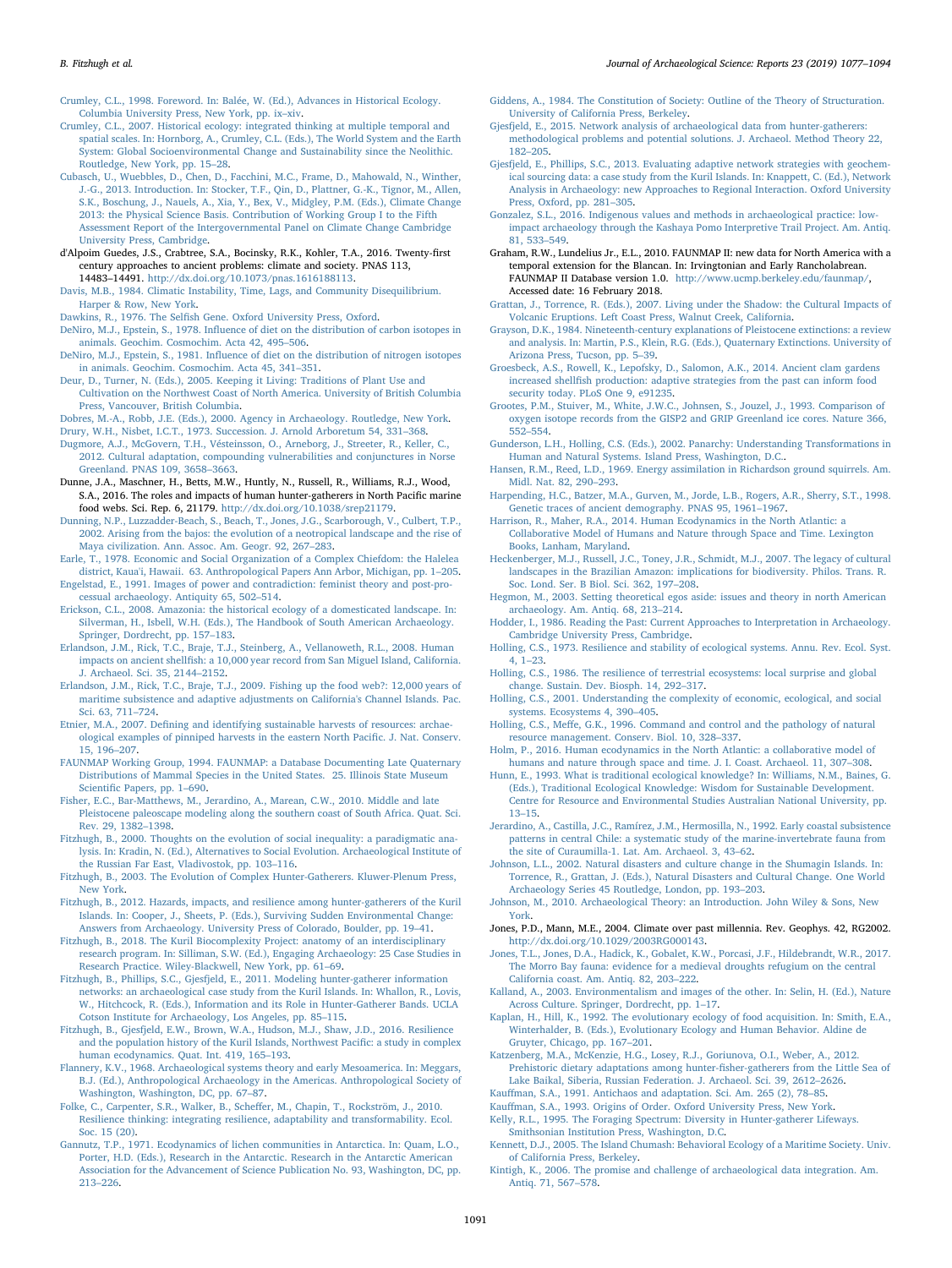- <span id="page-16-51"></span>Kintigh, Keith W., Altschul, Jeff[rey H., Beaudry, Mary C., Drennan, Robert D., Kinzig, Ann](http://refhub.elsevier.com/S2352-409X(18)30131-7/rf0625) [P., Kohler, Timothy A., Frederick Limp, W., Maschner, Herbert D.G., Michener,](http://refhub.elsevier.com/S2352-409X(18)30131-7/rf0625) [William K., Pauketat, Timothy R., Peregrine, Peter, Sablo](http://refhub.elsevier.com/S2352-409X(18)30131-7/rf0625)ff, Jeremy A., Wilkinson, [Tony J., Wright, Henry T., Zeder, Melinda A., 2014. Grand challenges for archae](http://refhub.elsevier.com/S2352-409X(18)30131-7/rf0625)[ology. Am. Antiq. 79, 5](http://refhub.elsevier.com/S2352-409X(18)30131-7/rf0625)–24.
- <span id="page-16-2"></span>[Kirch, P.V., 2005. Archaeology and global change: the Holocene record. Annu. Rev.](http://refhub.elsevier.com/S2352-409X(18)30131-7/rf0630) [Environ. Resour. 30, 409](http://refhub.elsevier.com/S2352-409X(18)30131-7/rf0630)–440.
- <span id="page-16-0"></span>[Kirch, P.V., 2007. Hawaii as a model system for human ecodynamics. Am. Anthropol.](http://refhub.elsevier.com/S2352-409X(18)30131-7/rf0635) [109, 8](http://refhub.elsevier.com/S2352-409X(18)30131-7/rf0635)–26.
- <span id="page-16-24"></span>[Kirch, P.V., Hunt, T.L. \(Eds.\), 1997. Historical Ecology in the Paci](http://refhub.elsevier.com/S2352-409X(18)30131-7/rf0640)fic Islands: Prehistoric [Environmental and Landscape Change. Yale University Press, New Haven](http://refhub.elsevier.com/S2352-409X(18)30131-7/rf0640).
- <span id="page-16-14"></span>[Kirch, P.V., Hartshorn, A.S., Chadwick, O.A., Vitousek, P.M., Sherrod, D.R., Coil, J., Holm,](http://refhub.elsevier.com/S2352-409X(18)30131-7/rf0645) [L., Sharp, W.D., 2004. Environment, agriculture, and settlement patterns in a mar](http://refhub.elsevier.com/S2352-409X(18)30131-7/rf0645)[ginal Polynesian landscape. PNAS 101, 9936](http://refhub.elsevier.com/S2352-409X(18)30131-7/rf0645)–9941.
- [Kirch, P.V., Chadwick, O.A., Tuljapurkar, S., Ladefoged, T., Graves, M., Hotchkiss, S.,](http://refhub.elsevier.com/S2352-409X(18)30131-7/rf0650) [Vitousek, P., 2007. Human ecodynamics in the Hawaiian ecosystem, from 1200 to](http://refhub.elsevier.com/S2352-409X(18)30131-7/rf0650) [200 Yr BP. In: Kohler, T.A., van der Leeuw, S.E. \(Eds.\), The Model-based Archaeology](http://refhub.elsevier.com/S2352-409X(18)30131-7/rf0650) [of Socionatural Systems. School for Advanced Research, Santa Fe, New Mexico, pp.](http://refhub.elsevier.com/S2352-409X(18)30131-7/rf0650) 121–[139](http://refhub.elsevier.com/S2352-409X(18)30131-7/rf0650).
- <span id="page-16-8"></span>[Dynamics in human and primate societies: agent-based modeling of social and spatial](http://refhub.elsevier.com/S2352-409X(18)30131-7/rf0655) [processes. In: Kohler, T.A., Gumerman, G. \(Eds.\), Santa Fe Institute Studies in the](http://refhub.elsevier.com/S2352-409X(18)30131-7/rf0655) [Sciences of Complexity. Oxford University Press, New York](http://refhub.elsevier.com/S2352-409X(18)30131-7/rf0655).
- <span id="page-16-20"></span>[Kohler, T.A., Johnson, C.D., Varien, M., Ortman, S., Reynolds, R., Kobti, Z., Cowan, J.,](http://refhub.elsevier.com/S2352-409X(18)30131-7/rf0660) [Kolm, K., Smith, S., Yap, L., 2007. Settlement ecodynamics in the prehispanic central](http://refhub.elsevier.com/S2352-409X(18)30131-7/rf0660) [Mesa Verde region. In: Kohler, T.A., van der Leeuw, S.E. \(Eds.\), The Model-based](http://refhub.elsevier.com/S2352-409X(18)30131-7/rf0660) [Archaeology of Socionatural Systems. School for Advanced Research, Santa Fe, New](http://refhub.elsevier.com/S2352-409X(18)30131-7/rf0660) [Mexico, pp. 61](http://refhub.elsevier.com/S2352-409X(18)30131-7/rf0660)–104.
- [Kohler, T.A., Varien, M.D., Wright, A., Kuckelman, K.A., 2008. Mesa Verde migrations](http://refhub.elsevier.com/S2352-409X(18)30131-7/rf0665) [new archaeological research and computer simulation suggest why Ancestral](http://refhub.elsevier.com/S2352-409X(18)30131-7/rf0665) [Puebloans deserted the northern Southwest United States. Am. Sci. 96, 146](http://refhub.elsevier.com/S2352-409X(18)30131-7/rf0665)–153.
- <span id="page-16-40"></span>[Kohler, T.A., Bocinsky, R.K., Cockburn, D., Crabtree, S.A., Varien, M.D., Kolm, K.E.,](http://refhub.elsevier.com/S2352-409X(18)30131-7/rf0670) [Smith, S., Ortman, S.G., Kobti, Z., 2012. Modelling Prehispanic pueblo societies in](http://refhub.elsevier.com/S2352-409X(18)30131-7/rf0670) [their ecosystems. Ecol. Model. 241, 30](http://refhub.elsevier.com/S2352-409X(18)30131-7/rf0670)–41.
- <span id="page-16-46"></span>[Kohn, E., 2013. How Forests Think: Toward and Anthropology beyond the Human.](http://refhub.elsevier.com/S2352-409X(18)30131-7/rf0675) [University of California Press, Berkeley](http://refhub.elsevier.com/S2352-409X(18)30131-7/rf0675).
- <span id="page-16-6"></span>[Krebs, J.R., Davies, N.B. \(Eds.\), 2009. Behavioural Ecology: an Evolutionary Approach.](http://refhub.elsevier.com/S2352-409X(18)30131-7/rf0680) [John Wiley & Sons, New York.](http://refhub.elsevier.com/S2352-409X(18)30131-7/rf0680)
- <span id="page-16-32"></span>[Kutschera, W., 2005. Progress in isotope analysis at ultra-trace level by AMS. Int. J. Mass](http://refhub.elsevier.com/S2352-409X(18)30131-7/rf0685) [Spectrom. 242, 145](http://refhub.elsevier.com/S2352-409X(18)30131-7/rf0685)–160.
- <span id="page-16-18"></span>[Ladefoged, T.N., Graves, M.W., 2008. Variable development of dryland agriculture in](http://refhub.elsevier.com/S2352-409X(18)30131-7/rf0690) Hawai'i: a fi[ne-grained chronology from the Kohala](http://refhub.elsevier.com/S2352-409X(18)30131-7/rf0690) field system, Hawai'i island. Curr. [Anthropol. 49, 771](http://refhub.elsevier.com/S2352-409X(18)30131-7/rf0690)–802.
- <span id="page-16-19"></span>[Ladefoged, T.N., Kirch, P.V., Gon, S.M., Chadwick, O.A., Hartshorn, A.S., Vitousek, P.M.,](http://refhub.elsevier.com/S2352-409X(18)30131-7/rf0695) [2009. Opportunities and constraints for intensive agriculture in the Hawaiian ar](http://refhub.elsevier.com/S2352-409X(18)30131-7/rf0695)[chipelago prior to European contact. J. Archaeol. Sci. 36, 2374](http://refhub.elsevier.com/S2352-409X(18)30131-7/rf0695)–2383.
- <span id="page-16-9"></span>[Laland, K.N., O'Brien, M.J., 2011. Cultural niche construction: an introduction. Biol.](http://refhub.elsevier.com/S2352-409X(18)30131-7/rf0700) [Theory 6, 191](http://refhub.elsevier.com/S2352-409X(18)30131-7/rf0700)–202.
- <span id="page-16-50"></span>[Larson, S.E., Jameson, R., Etnier, M., Fleming, M., Bentzen, P., 2002. Loss of genetic](http://refhub.elsevier.com/S2352-409X(18)30131-7/rf0705) diversity in sea otters (Enhydra lutris[\) associated with the fur trade of the 18th and](http://refhub.elsevier.com/S2352-409X(18)30131-7/rf0705) [19th centuries. Mol. Ecol. 11, 1899](http://refhub.elsevier.com/S2352-409X(18)30131-7/rf0705)–1903.
- Larson, S., Jameson, R., Etnier, M., Jones, T., Hall, R., 2012. Genetic diversity and population parameters of sea otters, Enhydra lutris, before Fur trade extirpation from 1741–1911. PLoS One 7, e32205. [http://dx.doi.org/10.1371/journal.pone.0032205.](http://dx.doi.org/10.1371/journal.pone.0032205)
- <span id="page-16-33"></span>[Lee, C.T., Tuljapurkar, S., 2008. Population and prehistory I: food-dependent population](http://refhub.elsevier.com/S2352-409X(18)30131-7/rf0715) [growth in constant environments. Theor. Popul. Biol. 73, 473](http://refhub.elsevier.com/S2352-409X(18)30131-7/rf0715)–482.
- <span id="page-16-34"></span>[Lee, C.T., Puleston, C.O., Tuljapurkar, S., 2009. Population and prehistory III: food-de](http://refhub.elsevier.com/S2352-409X(18)30131-7/rf0720)[pendent demography in variable environments. Theor. Popul. Biol. 76, 179](http://refhub.elsevier.com/S2352-409X(18)30131-7/rf0720)–188.
- <span id="page-16-47"></span>Lepofsky, D., Caldwell, M., 2013. Indigenous marine resource management on the Northwest Coast of North America. Ecol. Process. 2, 12. [http://dx.doi.org/10.1186/](http://dx.doi.org/10.1186/2192-1709-2-12) [2192-1709-2-12](http://dx.doi.org/10.1186/2192-1709-2-12).
- <span id="page-16-31"></span>Lepofsky, D., Armstrong, C.G., Greening, S., Jackley, J., Carpenter, J., Guernsey, B., Mathews, D., Turner, N.J., 2017. Historical ecology of cultural keystone places of the Northwest Coast. Am. Anthropol. 119, 448–463. [http://dx.doi.org/10.1111/aman.](http://dx.doi.org/10.1111/aman.12893) [12893.](http://dx.doi.org/10.1111/aman.12893)
- <span id="page-16-10"></span>Levin, P.S., Fogarty, M.J., Murawski, S.A., Fluharty, D., 2009. Integrated ecosystem assessments: developing the scientific basis for ecosystem-based management of the ocean. PLoS Biol. 7, e1000014. [http://dx.doi.org/10.1371/journal.pbio.1000014.](http://dx.doi.org/10.1371/journal.pbio.1000014) [Lewontin, R.C., 1970. The units of selection. Annu. Rev. Ecol. Syst. 1, 1](http://refhub.elsevier.com/S2352-409X(18)30131-7/rf0745)–18.
- <span id="page-16-44"></span><span id="page-16-4"></span>[Lightfoot, K.G., Panich, L.M., Schneider, T.D., Gonzalez, S.L., Russell, M.A., Modzelewski,](http://refhub.elsevier.com/S2352-409X(18)30131-7/rf0750) [D., Molino, T., Blair, E.H., 2013. The study of Indigenous political economies and](http://refhub.elsevier.com/S2352-409X(18)30131-7/rf0750) [colonialism in Native California: implications for contemporary tribal groups and](http://refhub.elsevier.com/S2352-409X(18)30131-7/rf0750) [federal recognition. Am. Antiq. 78, 89](http://refhub.elsevier.com/S2352-409X(18)30131-7/rf0750)–104.
- <span id="page-16-27"></span>[Losey, R.J., 2005. Earthquakes and tsunami as elements of environmental disturbance on](http://refhub.elsevier.com/S2352-409X(18)30131-7/rf0755) [the Northwest Coast of North America. J. Anthropol. Archaeol. 24, 101](http://refhub.elsevier.com/S2352-409X(18)30131-7/rf0755)–116.
- <span id="page-16-22"></span>[Maschner, H.D.G., Betts, M.W., Cornell, J., Dunne, J.A., Finney, B., Huntly, N., Jordan,](http://refhub.elsevier.com/S2352-409X(18)30131-7/rf0760) [J.W., King, A.A., Misarti, N., Reedy-Maschner, K.L., Russell, R., Tews, A., Wood, S.A.,](http://refhub.elsevier.com/S2352-409X(18)30131-7/rf0760) [Benson, B., 2009. An introduction to the biocomplexity of Sanak Island, western Gulf](http://refhub.elsevier.com/S2352-409X(18)30131-7/rf0760) [of Alaska. Pac. Sci. 63, 673](http://refhub.elsevier.com/S2352-409X(18)30131-7/rf0760)–709.
- <span id="page-16-5"></span>[Maschner, H.D.G., Trites, A.W., Reedy-Maschner, K.L., Betts, M., 2013. The decline of](http://refhub.elsevier.com/S2352-409X(18)30131-7/rf0765) Steller sea lions (Eumetopias jubatus) in the North Pacifi[c: insights from Indigenous](http://refhub.elsevier.com/S2352-409X(18)30131-7/rf0765) [people, ethnohistoric records and archaeological data. Fish Fish. 15, 634](http://refhub.elsevier.com/S2352-409X(18)30131-7/rf0765)–660.
- <span id="page-16-35"></span>[Masson-Delmotte, V., Schulz, M., Abe-Ouchi, A., Beer, J., Ganopolski, A., González Rouco,](http://refhub.elsevier.com/S2352-409X(18)30131-7/rf0770) [J.F., Jansen, E., Lambeck, K., Luterbacher, J., Naish, T., Osborn, T., Otto-Bliesner, B.,](http://refhub.elsevier.com/S2352-409X(18)30131-7/rf0770) [Quinn, T., Ramesh, R., Rojas, M., Shao, X., Timmermann, A., 2013. Information from](http://refhub.elsevier.com/S2352-409X(18)30131-7/rf0770) [paleoclimate archives. In: Stocker, T.F., Qin, D., Plattner, G.-K., Tignor, M., Allen,](http://refhub.elsevier.com/S2352-409X(18)30131-7/rf0770) [S.K., Boschung, J., Nauels, A., Xia, Y., Bex, V., Midgley, P.M. \(Eds.\), Climate Change](http://refhub.elsevier.com/S2352-409X(18)30131-7/rf0770)

[2013: the Physical Science Basis. Contribution of Working Group I to the Fifth](http://refhub.elsevier.com/S2352-409X(18)30131-7/rf0770) [Assessment Report of the Intergovernmental Panel on Climate Change Cambridge](http://refhub.elsevier.com/S2352-409X(18)30131-7/rf0770) [University Press, Cambridge.](http://refhub.elsevier.com/S2352-409X(18)30131-7/rf0770)

- <span id="page-16-3"></span>[May, R.M., 1974. Biological populations with nonoverlapping generations: stable points,](http://refhub.elsevier.com/S2352-409X(18)30131-7/rf0775) [stable cycles, and chaos. Science 186, 645](http://refhub.elsevier.com/S2352-409X(18)30131-7/rf0775)–647.
- <span id="page-16-1"></span>[McGlade, J., 1995. Archaeology and the ecodynamics of human-modi](http://refhub.elsevier.com/S2352-409X(18)30131-7/rf0780)fied landscapes. [Antiquity 69, 113](http://refhub.elsevier.com/S2352-409X(18)30131-7/rf0780)–132.
- <span id="page-16-41"></span>[McGlade, J., 2014. Simulation as narrative: contingency, dialogics, and the modeling](http://refhub.elsevier.com/S2352-409X(18)30131-7/rf0785) [conundrum. J. Archaeol. Method Theory 21, 288](http://refhub.elsevier.com/S2352-409X(18)30131-7/rf0785)–301.
- <span id="page-16-15"></span>[McGovern, T.H., 2014. North Atlantic human ecodynamics research. In: Harrison, R.,](http://refhub.elsevier.com/S2352-409X(18)30131-7/rf0790) [Maher, R.A. \(Eds.\), Human Ecodynamics in the North Atlantic: a Collaborative Model](http://refhub.elsevier.com/S2352-409X(18)30131-7/rf0790) [of Humans and Nature through Space and Time. Lexington Books, Lanham,](http://refhub.elsevier.com/S2352-409X(18)30131-7/rf0790) [Maryland,](http://refhub.elsevier.com/S2352-409X(18)30131-7/rf0790) pp. 213–221.
- <span id="page-16-25"></span>[McGovern, T.H., Vésteinsson, O., Fridriksson, A., Church, M., Lawson, I., Simpson, I.A.,](http://refhub.elsevier.com/S2352-409X(18)30131-7/rf0795) [Einarsson, A., Dugmore, A., Cook, G., Perdikaris, S., Edwards, K.J., Thomson, A.M.,](http://refhub.elsevier.com/S2352-409X(18)30131-7/rf0795) [Adderley, W.P., Newton, A., Lucas, G., Edvardsson, R., Alrded, O., Dunbar, E., 2007.](http://refhub.elsevier.com/S2352-409X(18)30131-7/rf0795) [Landscapes of settlement in northern Iceland: historical ecology of human impact and](http://refhub.elsevier.com/S2352-409X(18)30131-7/rf0795) climate fl[uctuation on the millennial scale. Am. Anthropol. 109, 27](http://refhub.elsevier.com/S2352-409X(18)30131-7/rf0795)–51.
- <span id="page-16-42"></span>[McGovern, T.H., Hambrecht, G., Brewington, S., Feeley, F., Harrison, R., Hicks, M.,](http://refhub.elsevier.com/S2352-409X(18)30131-7/rf0800) [Smiarowski, K., Woollett, J., 2018. Too many bones: data management and the](http://refhub.elsevier.com/S2352-409X(18)30131-7/rf0800) [NABONE experience. In: Lev-Tov, J., Wapnish, P., Gilbert, A. \(Eds.\), The Wide Lens in](http://refhub.elsevier.com/S2352-409X(18)30131-7/rf0800) [Archaeology: Honoring Brian Hesse's Contributions to Anthropological Archaeology.](http://refhub.elsevier.com/S2352-409X(18)30131-7/rf0800) [Lockwood Press, Atlanta](http://refhub.elsevier.com/S2352-409X(18)30131-7/rf0800).
- <span id="page-16-49"></span>[McKechnie, I., Moss, M.L., 2016. Meta-analysis in zooarchaeology expands perspectives](http://refhub.elsevier.com/S2352-409X(18)30131-7/rf0805) on Indigenous fi[sheries of the Northwest Coast of North America. J. Archaeol. Sci.](http://refhub.elsevier.com/S2352-409X(18)30131-7/rf0805) [Rep. 8, 470](http://refhub.elsevier.com/S2352-409X(18)30131-7/rf0805)–485.
- <span id="page-16-30"></span>McKechnie, I., Lepofsky, D., Moss, M.L., Butler, V.L., Orchard, T.J., Coupland, G., Foster, F., Caldwell, M., Lertzman, K., 2014. Archaeological data provide alternative hypotheses on Pacific herring (Clupea pallasii) distribution, abundance, and variability. PNAS 119, E807–E816. [http://dx.doi.org/10.1073/pnas.1316072111.](http://dx.doi.org/10.1073/pnas.1316072111)
- <span id="page-16-11"></span>[McLeod, K., Leslie, H. \(Eds.\), 2009. Ecosystem-based Management for the Oceans. Island](http://refhub.elsevier.com/S2352-409X(18)30131-7/rf0815) [Press, Washington D.C.](http://refhub.elsevier.com/S2352-409X(18)30131-7/rf0815)
- <span id="page-16-43"></span>[Minc, L.D., 1986. Scarcity and survival: the role of oral tradition in mediating subsistence](http://refhub.elsevier.com/S2352-409X(18)30131-7/rf0820) [crises. J. Anthropol. Archaeol. 5, 39](http://refhub.elsevier.com/S2352-409X(18)30131-7/rf0820)–113.
- <span id="page-16-38"></span>[Misarti, N., Finney, B.P., Maschner, H., Wooller, M.J., 2009. Changes in northeast Paci](http://refhub.elsevier.com/S2352-409X(18)30131-7/rf0825)fic [marine ecosystems over the last 4500 years: evidence from stable isotope analysis of](http://refhub.elsevier.com/S2352-409X(18)30131-7/rf0825) [bone collagen from archeological middens. The Holocene 19, 1139](http://refhub.elsevier.com/S2352-409X(18)30131-7/rf0825)–1151.
- <span id="page-16-23"></span>[Misarti, N., Finney, B.P., Maschner, H., 2011. Reconstructing site organization in the](http://refhub.elsevier.com/S2352-409X(18)30131-7/rf0830) [eastern Aleutian Islands, Alaska using multi-element chemical analysis of soils. J.](http://refhub.elsevier.com/S2352-409X(18)30131-7/rf0830) [Archaeol. Sci. 38, 1441](http://refhub.elsevier.com/S2352-409X(18)30131-7/rf0830)–1455.
- <span id="page-16-28"></span>[Monks, G.G., 2017. Evidence of changing climate and subsistence strategies among the](http://refhub.elsevier.com/S2352-409X(18)30131-7/rf0835) [Nuu-chah-nulth of Canada's west coast. In: Monks, G.G. \(Ed.\), Climate Change and](http://refhub.elsevier.com/S2352-409X(18)30131-7/rf0835) [Human Responses: A Zooarchaeological Perspective. Vertebrate Paleobiology and](http://refhub.elsevier.com/S2352-409X(18)30131-7/rf0835) [Paleoanthropology Series Springer, Dordrecht, the Netherlands, pp. 173](http://refhub.elsevier.com/S2352-409X(18)30131-7/rf0835)–196.
- <span id="page-16-26"></span>[Mosley, M.E., 1999. Convergent catastrophe: past patterns and future implications of](http://refhub.elsevier.com/S2352-409X(18)30131-7/rf0840) [collateral natural disasters in the Andes. In: Oliver-Smith, A., Ho](http://refhub.elsevier.com/S2352-409X(18)30131-7/rf0840)ffman, S.M. (Eds.), [The Angry Earth. Routledge, New York, pp. 59](http://refhub.elsevier.com/S2352-409X(18)30131-7/rf0840)–71.
- <span id="page-16-16"></span>[Müller, S., Schmidt, M., Kossler, A., Leipe, C., Irino, T., Yamamoto, M., Yonenobu, H.,](http://refhub.elsevier.com/S2352-409X(18)30131-7/rf0845) [Goslar, T., Kato, H., Wagner, M., Weber, A.W., Tarasov, P.E., 2016. Palaeobotanical](http://refhub.elsevier.com/S2352-409X(18)30131-7/rf0845) [records from Rebun Island and their potential for improving the chronological con](http://refhub.elsevier.com/S2352-409X(18)30131-7/rf0845)trol and understanding human–[environment interactions in the Hokkaido Region,](http://refhub.elsevier.com/S2352-409X(18)30131-7/rf0845) [Japan. The Holocene 26, 1646](http://refhub.elsevier.com/S2352-409X(18)30131-7/rf0845)–1660.
- <span id="page-16-29"></span>[Nagaoka, L., 2002. Explaining subsistence change in southern New Zealand using fora](http://refhub.elsevier.com/S2352-409X(18)30131-7/rf0850)[ging models. World Archaeol. 34, 84](http://refhub.elsevier.com/S2352-409X(18)30131-7/rf0850)–102.
- <span id="page-16-48"></span>[Nagaoka, L., Wolverton, S., 2016. Archaeology as ethnobiology. J. Ethnobiol. 36,](http://refhub.elsevier.com/S2352-409X(18)30131-7/rf0855) 473–[475](http://refhub.elsevier.com/S2352-409X(18)30131-7/rf0855).
- <span id="page-16-13"></span>[Nelson, M.C., Hegmon, M., Kulow, S., Schollmeyer, K.G., 2006. Archaeological and](http://refhub.elsevier.com/S2352-409X(18)30131-7/rf0860) [ecological perspectives on reorganization: a case study from the Mimbres region of](http://refhub.elsevier.com/S2352-409X(18)30131-7/rf0860) [the U.S. Southwest. Am. Antiq. 71, 403](http://refhub.elsevier.com/S2352-409X(18)30131-7/rf0860)–432.
- <span id="page-16-21"></span>Nelson, [M., Hegmon, M., Kulow, S., Peeples, M., Kintigh, K., Kinzig, A., 2011. Resisting](http://refhub.elsevier.com/S2352-409X(18)30131-7/rf0865) [diversity: a long-term archaeological study. Ecol. Soc. 16 \(25\)](http://refhub.elsevier.com/S2352-409X(18)30131-7/rf0865).
- [Nelson, M.C., Hegmon, M., Kintigh, K.W., Kinzig, A.P., Nelson, B.A., Anderies, J.M.,](http://refhub.elsevier.com/S2352-409X(18)30131-7/rf0870) [Abbott, D.A., Spielmann, K.A., Ingram, S.E., Peeples, M.A., Kulow, S., Strawhacker,](http://refhub.elsevier.com/S2352-409X(18)30131-7/rf0870) [C.A., Meegan, C., 2012. Long-term vulnerability and resilience: three examples from](http://refhub.elsevier.com/S2352-409X(18)30131-7/rf0870) [archaeological study in the southwestern United States and northern Mexico. In:](http://refhub.elsevier.com/S2352-409X(18)30131-7/rf0870) [Cooper, J., Sheets, P. \(Eds.\), Surviving Sudden Environmental Change:](http://refhub.elsevier.com/S2352-409X(18)30131-7/rf0870) [Understanding Hazards, Mitigating Impacts, Avoiding Disasters. University Press of](http://refhub.elsevier.com/S2352-409X(18)30131-7/rf0870) [Colorado, Boulder, pp. 197](http://refhub.elsevier.com/S2352-409X(18)30131-7/rf0870)–220.
- <span id="page-16-12"></span>[Nelson, M.C., Ingram, S.E., Dugmore, A.J., Streeter, R., Peeples, M.A., McGovern, T.H.,](http://refhub.elsevier.com/S2352-409X(18)30131-7/rf0875) [Hegmon, M., Arneborg, J., Kintigh, K.W., Brewington, S., Spielmann, K.A., Simpson,](http://refhub.elsevier.com/S2352-409X(18)30131-7/rf0875) [I.A., Strawhacker, C., Comeau, L.E.L., Torvinen, A., Madsen, C.K., Hambrecht, G.,](http://refhub.elsevier.com/S2352-409X(18)30131-7/rf0875) [Smiarowski, K., 2016. Climate challenges, vulnerabilities, and food security. PNAS](http://refhub.elsevier.com/S2352-409X(18)30131-7/rf0875) [113, 298](http://refhub.elsevier.com/S2352-409X(18)30131-7/rf0875)–303.
- <span id="page-16-7"></span>[Nettle, D., Gibson, M.A., Lawson, D.W., Sear, R., 2013. Human behavioral ecology: cur](http://refhub.elsevier.com/S2352-409X(18)30131-7/rf0880)[rent research and future prospects. Behav. Ecol. 24, 1031](http://refhub.elsevier.com/S2352-409X(18)30131-7/rf0880)–1040.
- <span id="page-16-36"></span>[Newsome, S.D., Phillips, D.L., Culleton, B.J., Guilderson, T.P., Koch, P.L., 2004. Dietary](http://refhub.elsevier.com/S2352-409X(18)30131-7/rf0885) [reconstruction of an early to middle Holocene human population from the central](http://refhub.elsevier.com/S2352-409X(18)30131-7/rf0885) [California coast: insights from advanced stable isotope mixing models. J. Archaeol.](http://refhub.elsevier.com/S2352-409X(18)30131-7/rf0885) [Sci. 31, 1101](http://refhub.elsevier.com/S2352-409X(18)30131-7/rf0885)–1115.
- <span id="page-16-37"></span>[Newsome, S.D., Clementz, M.R., Koch, P.L., 2010. Using stable isotope biochemistry to](http://refhub.elsevier.com/S2352-409X(18)30131-7/rf0890) [study marine mammal ecology. Mar. Mamm. Sci. 26, 509](http://refhub.elsevier.com/S2352-409X(18)30131-7/rf0890)–572.
- <span id="page-16-45"></span>[Nicholas, G., Bannister, K.P., 2004. Copyrighting the past? Emerging intellectual property](http://refhub.elsevier.com/S2352-409X(18)30131-7/rf0895) [rights issues in archaeology. Curr. Anthropol. 45, 327](http://refhub.elsevier.com/S2352-409X(18)30131-7/rf0895)–350.
- <span id="page-16-17"></span>[Nicolis, G., Prigogine, I., 1977. Self-Organization in Nonequilibrium Systems. from](http://refhub.elsevier.com/S2352-409X(18)30131-7/rf0900) [Dissipative Structures to Order through Fluctuations. J. Wiley & Sons, New York.](http://refhub.elsevier.com/S2352-409X(18)30131-7/rf0900)
- <span id="page-16-39"></span>Nielsen, R., Akey, J.M., Jakobsson, M., Pritchard, J.K., Tishkoff, S., Willerslev, E., 2017.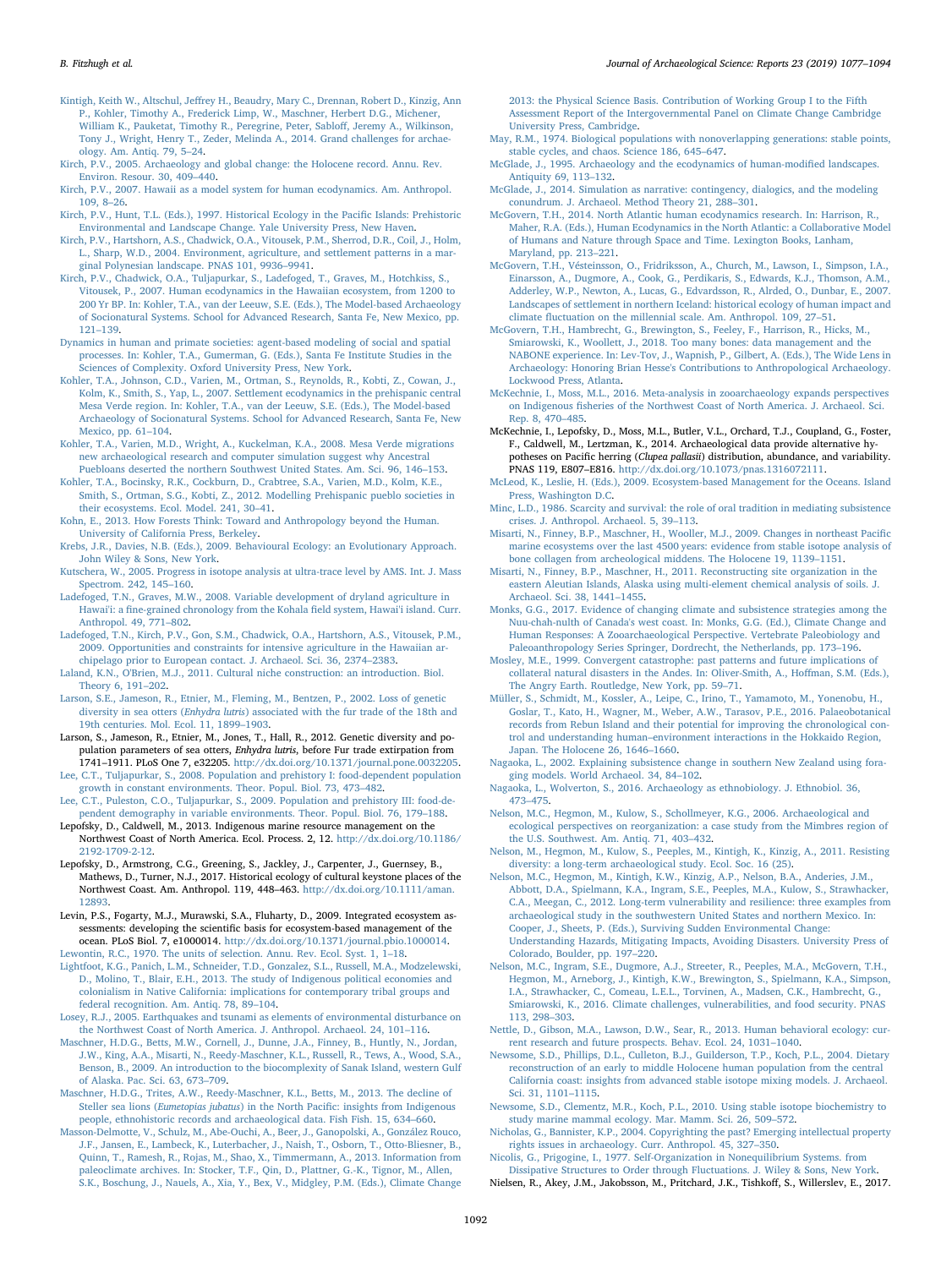Tracing the peopling of the world through genomics. Nature 541, 302–310. [http://](http://dx.doi.org/10.1038/nature21347) [dx.doi.org/10.1038/nature21347](http://dx.doi.org/10.1038/nature21347).

- <span id="page-17-54"></span>NIH, 2008. GenBank celebrates 25 years of service with two-day conference. In: Leading Scientists Will Discuss the DNA Database at April 7–8 Meeting, . [https://www.nih.](https://www.nih.gov/news-events/news-releases/genbank-celebrates-25-years-service-two-day-conference-leading-scientists-will-discuss-dna-database-april-7-8-meeting) [gov/news-events/news-releases/genbank-celebrates-25-years-service-two-day](https://www.nih.gov/news-events/news-releases/genbank-celebrates-25-years-service-two-day-conference-leading-scientists-will-discuss-dna-database-april-7-8-meeting)[conference-leading-scientists-will-discuss-dna-database-april-7-8-meeting](https://www.nih.gov/news-events/news-releases/genbank-celebrates-25-years-service-two-day-conference-leading-scientists-will-discuss-dna-database-april-7-8-meeting), Accessed date: 16 February 2018.
- <span id="page-17-15"></span>Normand, S., Høye, T.T., Forbes, B.C., Bowden, J.J., Davies, A.L., Odgaard, B.V., Riede, F., Svenning, J.-C., Treier, U.A., Willerslev, R., Wischnewski, J., 2017. Legacies of historical human activities in Arctic woody plant dynamics. Annu. Rev. Environ. Resour. 42, 541–567. <http://dx.doi.org/10.1146/annurev-environ-110615-085454>.
- <span id="page-17-3"></span><span id="page-17-2"></span>[Odum, E., 1953. Fundamentals in Ecology,](http://refhub.elsevier.com/S2352-409X(18)30131-7/rf0925) first ed. W.B. Saunders, Philadelphia. [Odum, E.P., Barrett, G.W., 2005. Fundamentals of Ecology,](http://refhub.elsevier.com/S2352-409X(18)30131-7/rf0930) fifth ed. Thomson Brooks/ [Cole, Belmont, California](http://refhub.elsevier.com/S2352-409X(18)30131-7/rf0930).
- <span id="page-17-31"></span>[Oliver-Smith, A., 1996. Anthropological research on hazards and disasters. Annu. Rev.](http://refhub.elsevier.com/S2352-409X(18)30131-7/rf0935) [Anthropol. 25, 303](http://refhub.elsevier.com/S2352-409X(18)30131-7/rf0935)–328.
- <span id="page-17-23"></span>[O'Neill, R.V., DeAngelis, D.L., Waide, J.B., Allen, T.F.H., 1986. A hierarchical concept of](http://refhub.elsevier.com/S2352-409X(18)30131-7/rf0940) [ecosystems. In: Monographs in Population Biology No. 23. Princeton University](http://refhub.elsevier.com/S2352-409X(18)30131-7/rf0940) [Press, Princeton.](http://refhub.elsevier.com/S2352-409X(18)30131-7/rf0940)
- <span id="page-17-50"></span><span id="page-17-7"></span>[Paine, R.T., 1966. Food web complexity and species diversity. Am. Nat. 100 \(910\), 65](http://refhub.elsevier.com/S2352-409X(18)30131-7/rf0945)–75. [Pianka, E.R., 1974. Evolutionary Ecology,](http://refhub.elsevier.com/S2352-409X(18)30131-7/rf0950) first ed. Harper & Row, New York.
- <span id="page-17-51"></span>[Price, T.D., Burton, J.H., Bentley, R.A., 2002. The characterization of biologically avail](http://refhub.elsevier.com/S2352-409X(18)30131-7/rf0955)[able strontium isotope ratios for the study of prehistoric migration. Archaeometry 44,](http://refhub.elsevier.com/S2352-409X(18)30131-7/rf0955) 117–[135](http://refhub.elsevier.com/S2352-409X(18)30131-7/rf0955).
- <span id="page-17-59"></span><span id="page-17-38"></span>[Ramsey, C.B., 2009. Bayesian analysis of radiocarbon dates. Radiocarbon 51, 337](http://refhub.elsevier.com/S2352-409X(18)30131-7/rf0960)–360. [Redford, K.H., Stearman, A.M., 1993. Forest-dwelling native Amazonians and the con-](http://refhub.elsevier.com/S2352-409X(18)30131-7/rf0965)
- [servation of biodiversity: interests in common or in collision? Conserv. Biol. 7,](http://refhub.elsevier.com/S2352-409X(18)30131-7/rf0965) 248–[255](http://refhub.elsevier.com/S2352-409X(18)30131-7/rf0965).
- <span id="page-17-19"></span>[Redman, C., 2005. Resilience theory in archaeology. Am. Anthropol. 107, 70](http://refhub.elsevier.com/S2352-409X(18)30131-7/rf0970)–77.
- <span id="page-17-26"></span>[Reedy-Maschner, K.L., Maschner, H.G.D. \(Eds.\), 2012. Sanak Island, Alaska: a Natural and](http://refhub.elsevier.com/S2352-409X(18)30131-7/rf0975) [Cultural History. Idaho Museum of Natural History, Pocatello, Idaho](http://refhub.elsevier.com/S2352-409X(18)30131-7/rf0975).
- [Reedy-Maschner, K.L., Maschner, H.G.D., 2013. Sustaining Sanak Island, Alaska: a cul](http://refhub.elsevier.com/S2352-409X(18)30131-7/rf0980)[tural land trust. Sustainability 5, 4406](http://refhub.elsevier.com/S2352-409X(18)30131-7/rf0980)–4427.
- <span id="page-17-39"></span>Reimer, P.J., Bard, E., Bayliss, A., Beck, J.W., Blackwell, P.G., Ramsey, C.B., Buck, C.E., Cheng, H., Edwards, R.L., Friedrich, M., Grootes, P.M., Guilderson, T.P., Haflidason, H., Hajdas, I., Hatté, C., Heaton, T.J., Hoffman, D.L., Hogg, A.G., Hughen, K.A., Kaiser, K.F., Kromer, B., Manning, S.W., Niu, M., Reimer, R.W., Richards, D.A., Scott,
- E.M., Southon, J.R., Staff, R.A., Turney, C.S.M., van der Plicth, J., 2013. IntCal13 and Marine13 radiocarbon age calibration curves 0–50,000 years cal BP. Radiocarbon 55, 1869–1887. [http://dx.doi.org/10.2458/azu\\_js\\_rc.55.16947.](http://dx.doi.org/10.2458/azu_js_rc.55.16947)
- <span id="page-17-34"></span>[Reitz, E.J., deFrance, S.D., Sandweiss, D.H., McInnis, H.E., 2015. Flexibility in southern](http://refhub.elsevier.com/S2352-409X(18)30131-7/rf0990) [Peru coastal economies: a vertebrate perspective on the terminal Pleistocene/](http://refhub.elsevier.com/S2352-409X(18)30131-7/rf0990) [Holocene transition. J. I. Coast. Archaeol. 10, 155](http://refhub.elsevier.com/S2352-409X(18)30131-7/rf0990)–183.
- <span id="page-17-30"></span>Environmental [disaster and the archaeology of human response. In: Reycraft, R.M.,](http://refhub.elsevier.com/S2352-409X(18)30131-7/rf0995) [Bawden, G. \(Eds.\), Anthropological Papers No. 7. Maxwell Museum of Anthropology,](http://refhub.elsevier.com/S2352-409X(18)30131-7/rf0995) [Albuquerque.](http://refhub.elsevier.com/S2352-409X(18)30131-7/rf0995)
- <span id="page-17-41"></span>Rick, J.W., 1987. Dates as data: an examination of the Peruvian preceramic radiocarbon record. Am. Antiq. 52, 55–73. [http://dx.doi.org/10.2307/281060.](http://dx.doi.org/10.2307/281060)
- <span id="page-17-35"></span>[Rindel, D., Goñi, R., Belardi, J.B., Bourlot, T., 2017. Climactic changes and hunter](http://refhub.elsevier.com/S2352-409X(18)30131-7/rf1005)[gatherer populations: archaeozoological trends in southern Patagonia. In: Monks,](http://refhub.elsevier.com/S2352-409X(18)30131-7/rf1005) [G.G. \(Ed.\), Climate Change and Human Responses: a Zooarchaeological Perspective.](http://refhub.elsevier.com/S2352-409X(18)30131-7/rf1005) [Vertebrate Paleobiology and Paleoanthropology Series Springer, Dordrecht, The](http://refhub.elsevier.com/S2352-409X(18)30131-7/rf1005) [Netherlands, pp. 153](http://refhub.elsevier.com/S2352-409X(18)30131-7/rf1005)–172.
- <span id="page-17-37"></span>Rose, G.A., 2004. Reconciling overfi[shing and climate change with stock dynamics of](http://refhub.elsevier.com/S2352-409X(18)30131-7/rf1010) Atlantic cod (Gadus morhua[\) over 500 years. Can. J. Fish. Aquat. Sci. 61, 1553](http://refhub.elsevier.com/S2352-409X(18)30131-7/rf1010)–1557.
- <span id="page-17-45"></span>Rummukainen, M., 2010. State-of-the-art with regional climate models. Wiley Interdiscip. Rev. Clim. Chang. 1, 82–96. <http://dx.doi.org/10.1002/wcc.8>.
- <span id="page-17-22"></span><span id="page-17-9"></span>[Sahlins, M., 1976. Culture and Practical Reason. Chicago University Press, Chicago.](http://refhub.elsevier.com/S2352-409X(18)30131-7/rf1020) [Sahlins, M.D., Service, E., 1960. Evolution and Culture. University of Michigan Press, Ann](http://refhub.elsevier.com/S2352-409X(18)30131-7/rf1025) [Arbor.](http://refhub.elsevier.com/S2352-409X(18)30131-7/rf1025)
- <span id="page-17-32"></span>[Saltonstall, P., Carver, G.A., 2002. Earthquakes, subsidence, prehistoric site attrition and](http://refhub.elsevier.com/S2352-409X(18)30131-7/rf1030) [the archaeological record: a view from the Settlement Point site, Kodiak Archipelago,](http://refhub.elsevier.com/S2352-409X(18)30131-7/rf1030) [Alaska. In: Torrence, R., Grattan, J. \(Eds.\), Natural Disasters and Cultural Change.](http://refhub.elsevier.com/S2352-409X(18)30131-7/rf1030) [One World Archaeology Series, vol. 45. Routledge, London, pp. 172](http://refhub.elsevier.com/S2352-409X(18)30131-7/rf1030)–192.
- <span id="page-17-44"></span>[Sandweiss, D.H., 2017. Zooarchaeology in the 21st century: comments on the contribu](http://refhub.elsevier.com/S2352-409X(18)30131-7/rf1035)[tions. In: Monks, G.G. \(Ed.\), Climate Change and Human Responses: a](http://refhub.elsevier.com/S2352-409X(18)30131-7/rf1035) [Zooarchaeological Perspective. Vertebrate Paleobiology and Paleoanthropology](http://refhub.elsevier.com/S2352-409X(18)30131-7/rf1035)
- <span id="page-17-29"></span>[Series Springer, Dordrecht, The Netherlands, pp. 219](http://refhub.elsevier.com/S2352-409X(18)30131-7/rf1035)–225. [Sandweiss, D.H., Quilter, J., 2012. Collation, correlation, and causation in the prehistory](http://refhub.elsevier.com/S2352-409X(18)30131-7/rf1040)
- [of Peru. In: Cooper, J., Sheets, P. \(Eds.\), Surviving Sudden Environmental Change:](http://refhub.elsevier.com/S2352-409X(18)30131-7/rf1040) [Answers from Archaeology. University Press of Colorado, Boulder, pp. 117](http://refhub.elsevier.com/S2352-409X(18)30131-7/rf1040)–139. [Schoeninger, M.J., 2009. Stable isotope evidence for the adoption of maize agriculture.](http://refhub.elsevier.com/S2352-409X(18)30131-7/rf1045)
- <span id="page-17-48"></span><span id="page-17-47"></span>[Curr. Anthropol. 50, 633](http://refhub.elsevier.com/S2352-409X(18)30131-7/rf1045)–640. [Schoeninger, M.J., DeNiro, M.J., 1984. Nitrogen and carbon isotopic composition of bone](http://refhub.elsevier.com/S2352-409X(18)30131-7/rf1050) [collagen from marine and terrestrial animals. Geochim. Cosmochim. Acta 48,](http://refhub.elsevier.com/S2352-409X(18)30131-7/rf1050) 625–[639](http://refhub.elsevier.com/S2352-409X(18)30131-7/rf1050).
- <span id="page-17-52"></span>[Shaw, B., Buckley, H., Summerhayes, G., Anson, D., Garling, S., Valentin, F., Mandui, H.,](http://refhub.elsevier.com/S2352-409X(18)30131-7/rf1055) [Stirling, C., Reid, M., 2010. Migration and mobility at the Late Lapita site of](http://refhub.elsevier.com/S2352-409X(18)30131-7/rf1055) Reber–[Rakival \(SAC\), Watom Island using isotope and trace element analysis: a new](http://refhub.elsevier.com/S2352-409X(18)30131-7/rf1055) [insight into Lapita interaction in the Bismarck Archipelago. J. Archaeol. Sci. 37,](http://refhub.elsevier.com/S2352-409X(18)30131-7/rf1055) 605–[613](http://refhub.elsevier.com/S2352-409X(18)30131-7/rf1055).
- <span id="page-17-28"></span>[Sheets, P.D., Grayson, D.K. \(Eds.\), 1979. Volcanic Activity and Human Ecology. Academic](http://refhub.elsevier.com/S2352-409X(18)30131-7/rf1060) [Press, New York](http://refhub.elsevier.com/S2352-409X(18)30131-7/rf1060).
- <span id="page-17-58"></span><span id="page-17-43"></span>[Shennan, S., 2013. Demographic continuities and discontinuities in Neolithic Europe:](http://refhub.elsevier.com/S2352-409X(18)30131-7/rf1065) [evidence, methods and implications. J. Archaeol. Method Theory 20, 300](http://refhub.elsevier.com/S2352-409X(18)30131-7/rf1065)–311. [Silliman, S.W. \(Ed.\), 2008. Collaborating at the Trowel's Edge: Teaching and Learning in](http://refhub.elsevier.com/S2352-409X(18)30131-7/rf1070)

[Indigenous Archaeology. University of Arizona Press, Tuscon](http://refhub.elsevier.com/S2352-409X(18)30131-7/rf1070).

- <span id="page-17-5"></span>Simberloff[, D., Schmitz, D.C., Brown, T.C. \(Eds.\), 1997. Strangers in Paradise: Impact and](http://refhub.elsevier.com/S2352-409X(18)30131-7/rf1075) [Management of Nonindigenous Species in Florida. Island Press, Washington, DC](http://refhub.elsevier.com/S2352-409X(18)30131-7/rf1075).
- <span id="page-17-36"></span>[Simenstad, C.A., Estes, J.A., Kenyon, K.W., 1978. Aleuts, sea otters, and alternate stable](http://refhub.elsevier.com/S2352-409X(18)30131-7/rf1080)[state communities. Science 200, 403](http://refhub.elsevier.com/S2352-409X(18)30131-7/rf1080)–411.
- <span id="page-17-27"></span>[Smiarowski, K., 2014. Climate related farm-to-shieling transition at E74 Qorlortorsuaq in](http://refhub.elsevier.com/S2352-409X(18)30131-7/rf1085) Norse [Greenland. In: Harrison, R., Maher, R.A. \(Eds.\), Human Ecodynamics in the](http://refhub.elsevier.com/S2352-409X(18)30131-7/rf1085) [North Atlantic: a Collaborative Model of Humans and Nature through Space and](http://refhub.elsevier.com/S2352-409X(18)30131-7/rf1085) [Time. Lexington Books, Lanham, Maryland, pp. 31](http://refhub.elsevier.com/S2352-409X(18)30131-7/rf1085)–46.
- <span id="page-17-12"></span>[Smith, E.A., 1981. The application of optimal foraging theory to the analysis of hunter](http://refhub.elsevier.com/S2352-409X(18)30131-7/rf1090)[gatherer group size. In: Winterhalder, B., Smith, E.A. \(Eds.\), Hunter-gatherer](http://refhub.elsevier.com/S2352-409X(18)30131-7/rf1090) [Foraging Strategies. University of Chicago Press, Chicago, pp. 36](http://refhub.elsevier.com/S2352-409X(18)30131-7/rf1090)–65.
- <span id="page-17-13"></span>[Smith, B.D., 2007. Niche construction and the behavioral context of plant and animal](http://refhub.elsevier.com/S2352-409X(18)30131-7/rf1095) [domestication. In: Evolutionary Anthropology: Issues, News, and Reviews. 16. pp.](http://refhub.elsevier.com/S2352-409X(18)30131-7/rf1095) 188–[199](http://refhub.elsevier.com/S2352-409X(18)30131-7/rf1095).
- <span id="page-17-60"></span>[Smith, E.A., Wishnie, M., 2000. Conservation and subsistence in small-scale societies.](http://refhub.elsevier.com/S2352-409X(18)30131-7/rf1100) [Annu. Rev. Anthropol. 29, 493](http://refhub.elsevier.com/S2352-409X(18)30131-7/rf1100)–524.
- <span id="page-17-14"></span>[Snow, C.P., 1959. The two Cultures and the Scienti](http://refhub.elsevier.com/S2352-409X(18)30131-7/rf1105)fic Revolution: the Rede Lecture. [Cambridge University Press, Cambridge.](http://refhub.elsevier.com/S2352-409X(18)30131-7/rf1105)
- <span id="page-17-21"></span>Solich, M., Bradtmö[ller, M., 2017. Socioeconomic complexity and the resilience of hunter](http://refhub.elsevier.com/S2352-409X(18)30131-7/rf1110)[gatherer societies. Quat. Int. 446, 109](http://refhub.elsevier.com/S2352-409X(18)30131-7/rf1110)–127.
- <span id="page-17-61"></span>Springer, A.M., Estes, J.A., van Vliet, G.B., Williams, T.M., Doak, D.F., Danner, E.M., Forney, K.A., Pfister, B., 2003. Sequential megafaunal collapse in the North Pacific Ocean: an ongoing legacy of industrial whaling? PNAS 100, 12223–12228. [http://dx.](http://dx.doi.org/10.1073/pnas.1635156100) [doi.org/10.1073/pnas.1635156100.](http://dx.doi.org/10.1073/pnas.1635156100)
- <span id="page-17-4"></span>[Steward, J.H., 1955. Theory of culture change. In: The Methodology of Multilinear](http://refhub.elsevier.com/S2352-409X(18)30131-7/rf1120) [Evolution. University of Illinois Press, Urbana](http://refhub.elsevier.com/S2352-409X(18)30131-7/rf1120).
- <span id="page-17-40"></span>[Stuiver, M., Braziunas, T.F., 1993. Modeling atmospheric 14C in](http://refhub.elsevier.com/S2352-409X(18)30131-7/rf1125)fluences and 14C ages of [marine samples to 10000 BC. Radiocarbon 35, 137](http://refhub.elsevier.com/S2352-409X(18)30131-7/rf1125)–191.
- <span id="page-17-55"></span>[Stump, D., 2013. On applied archaeology, Indigenous knowledge, and the usable past.](http://refhub.elsevier.com/S2352-409X(18)30131-7/rf1130) [Curr. Anthropol. 54, 268](http://refhub.elsevier.com/S2352-409X(18)30131-7/rf1130)–298.
- <span id="page-17-49"></span>Szpak, P., Orchard, T.J., Grӧ[cke, D.R., 2009. A late Holocene vertebrate food web from](http://refhub.elsevier.com/S2352-409X(18)30131-7/rf1135) [southern Haida Gwaii \(Queen Charlotte Islands, British Columbia\). J. Archaeol. Sci.](http://refhub.elsevier.com/S2352-409X(18)30131-7/rf1135) [36, 2734](http://refhub.elsevier.com/S2352-409X(18)30131-7/rf1135)–2741.
- <span id="page-17-20"></span>[Thompson, V.D., Turck, J.A., 2009. Adaptive cycles of coastal hunter-gatherers. Am.](http://refhub.elsevier.com/S2352-409X(18)30131-7/rf1140) [Antiq. 74, 255](http://refhub.elsevier.com/S2352-409X(18)30131-7/rf1140)–278.
- <span id="page-17-56"></span>[Thornton, T.F., Moss, M.L., Butler, V.L., Hebert, J., Funk, F., 2010. Local and traditional](http://refhub.elsevier.com/S2352-409X(18)30131-7/rf1145) [knowledge and the historical ecology of Paci](http://refhub.elsevier.com/S2352-409X(18)30131-7/rf1145)fic herring in Alaska. J. Ecol. Anthropol. [14, 81](http://refhub.elsevier.com/S2352-409X(18)30131-7/rf1145)–88.
- <span id="page-17-42"></span>Tremayne, A.H., Brown, W.A., 2017. Mid to late Holocene population trends, culture change and marine resource intensification in western Alaska. Arctic 70, 365–380. <http://dx.doi.org/10.14430/arctic4681>.
- <span id="page-17-11"></span>[Trigger, B.G., 1998. Sociocultural Evolution: Calculation and Contingency. Wiley-](http://refhub.elsevier.com/S2352-409X(18)30131-7/rf1155)[Blackwell, New York.](http://refhub.elsevier.com/S2352-409X(18)30131-7/rf1155)
- <span id="page-17-6"></span>Trivers, R.L., 1971. The evolution of reciprocal altruism. Q. Rev. Biol. 46, 35–57. [http://](http://dx.doi.org/10.1086/406755) [dx.doi.org/10.1086/406755](http://dx.doi.org/10.1086/406755).
- <span id="page-17-53"></span>[Turner, B.L., Kamenov, G.D., Kingston, J.D., Armelagos, G.J., 2009. Insights into im](http://refhub.elsevier.com/S2352-409X(18)30131-7/rf1165)[migration and social class at Machu Picchu, Peru based on oxygen, strontium, and](http://refhub.elsevier.com/S2352-409X(18)30131-7/rf1165) lead [isotopic analysis. J. Archaeol. Sci. 36, 317](http://refhub.elsevier.com/S2352-409X(18)30131-7/rf1165)–332.
- <span id="page-17-57"></span>Turner, N.J., Recalma-Clutesi, K., Deur, D., 2013. Back to the Clam Gardens. [http://www.](http://www.ecotrust.org/media/Back-to-the-Clam-Gardens.pdf) [ecotrust.org/media/Back-to-the-Clam-Gardens.pdf,](http://www.ecotrust.org/media/Back-to-the-Clam-Gardens.pdf) Accessed date: 16 February 2018.
- <span id="page-17-17"></span>[Urgenson, L., Hagmann, R., Henck, A., Harrell, S., Hinckley, T., Shepler, S.J., Grub, B.,](http://refhub.elsevier.com/S2352-409X(18)30131-7/rf1175) [Chi, P., 2010. Social-ecological resilience of a Nuosu community-linked watershed,](http://refhub.elsevier.com/S2352-409X(18)30131-7/rf1175) [Southwest Sichuan, China. Ecol. Soc. 15 \(4\).](http://refhub.elsevier.com/S2352-409X(18)30131-7/rf1175)
- <span id="page-17-16"></span>[Urgenson, L., Schmidt, A.H., Combs, J., Harrell, S., Hinckley, T., Yang, Q., Ma, Z.,](http://refhub.elsevier.com/S2352-409X(18)30131-7/rf1180) [Yongxian, L., Hongliang, L., MacIver, A., 2014. Traditional livelihoods, conservation](http://refhub.elsevier.com/S2352-409X(18)30131-7/rf1180) [and meadow ecology in Jiuzhaigou National Park, Sichuan, China. Hum. Ecol. 42,](http://refhub.elsevier.com/S2352-409X(18)30131-7/rf1180) 481–[491](http://refhub.elsevier.com/S2352-409X(18)30131-7/rf1180).
- <span id="page-17-10"></span>[Van Buren, M., 2001. The archaeology of El Niño events and other](http://refhub.elsevier.com/S2352-409X(18)30131-7/rf1185) "natural" disasters. J. [Archaeol. Method Theory 8, 129](http://refhub.elsevier.com/S2352-409X(18)30131-7/rf1185)–149.
- [Van der Leeuw, S., McGlade, J., McGlade, J., van der Leeuw, S., 1997. Structural change](http://refhub.elsevier.com/S2352-409X(18)30131-7/rf1190) [and bifurcation in urban evolution: a nonlinear dynamical perspective. In: Time,](http://refhub.elsevier.com/S2352-409X(18)30131-7/rf1190) [Process and Structured Transformation in Archaeology. Routledge, New York, pp.](http://refhub.elsevier.com/S2352-409X(18)30131-7/rf1190) 331–[372](http://refhub.elsevier.com/S2352-409X(18)30131-7/rf1190).
- <span id="page-17-0"></span>[Van der Leeuw, S., Redman, C.L., 2002. Placing archaeology at the center of socio-natural](http://refhub.elsevier.com/S2352-409X(18)30131-7/rf1195) [studies. Am. Antiq. 67, 597](http://refhub.elsevier.com/S2352-409X(18)30131-7/rf1195)–605.
- <span id="page-17-46"></span>[van der Merwe, N., 1982. Carbon isotopes, photosynthesis, and archaeology: di](http://refhub.elsevier.com/S2352-409X(18)30131-7/rf1200)fferent [pathways of photosynthesis cause characteristic changes in carbon isotope ratios that](http://refhub.elsevier.com/S2352-409X(18)30131-7/rf1200) [make possible the study of prehistoric human diets. Am. Sci. 70, 596](http://refhub.elsevier.com/S2352-409X(18)30131-7/rf1200)–606.
- <span id="page-17-33"></span>[Vanderhoek, R., Nelson, R.E., 2007. Ecological roadblocks on a constrained landscape:](http://refhub.elsevier.com/S2352-409X(18)30131-7/rf1205) the cultural eff[ects of catastrophic Holocene volcanism on the Alaska Peninsula,](http://refhub.elsevier.com/S2352-409X(18)30131-7/rf1205) [southwest Alaska. In: Grattan, J., Torrence, R. \(Eds.\), Living under the Shadow:](http://refhub.elsevier.com/S2352-409X(18)30131-7/rf1205) [Cultural Impacts of Volcanic Eruptions. Left Coast Press, Walnut Creek, California,](http://refhub.elsevier.com/S2352-409X(18)30131-7/rf1205) [pp. 133](http://refhub.elsevier.com/S2352-409X(18)30131-7/rf1205)–152.
- <span id="page-17-25"></span>[Varien, M.D., Ortman, S.G., Kohler, T.A., Glowacki, D.M., Johnson, C.D., 2007. Historical](http://refhub.elsevier.com/S2352-409X(18)30131-7/rf1210) [ecology in the mesa Verde region: results from the village Ecodynamics project. Am.](http://refhub.elsevier.com/S2352-409X(18)30131-7/rf1210) [Antiq. 72, 273](http://refhub.elsevier.com/S2352-409X(18)30131-7/rf1210)–299.
- <span id="page-17-8"></span>[Vayda, A.P., McCay, B.J., 1975. New directions in ecology and ecological anthropology.](http://refhub.elsevier.com/S2352-409X(18)30131-7/rf1215) [Annu. Rev. Anthropol. 4, 293](http://refhub.elsevier.com/S2352-409X(18)30131-7/rf1215)–306.
- <span id="page-17-1"></span>[Vining, J., Merrick, M.S., Price, E.A., 2008. The distinction between humans and nature:](http://refhub.elsevier.com/S2352-409X(18)30131-7/rf1220) [human perceptions of the connectedness to nature and elements of the natural and](http://refhub.elsevier.com/S2352-409X(18)30131-7/rf1220) [unnatural. Hum. Ecol. Rev. 15, 1](http://refhub.elsevier.com/S2352-409X(18)30131-7/rf1220)–11.
- <span id="page-17-24"></span>[Vitousek, P.M., Ladefoged, T.N., Kirch, P.V., Hartshorn, A.S., Graves, M.W., Hotchkiss,](http://refhub.elsevier.com/S2352-409X(18)30131-7/rf1225) [S.C., Tuljapurkar, S., Chadwick, O.A., 2004. Soils, agriculture, and society in pre](http://refhub.elsevier.com/S2352-409X(18)30131-7/rf1225)[contact Hawaii. Science 304, 1665](http://refhub.elsevier.com/S2352-409X(18)30131-7/rf1225)–1669.
- <span id="page-17-18"></span>[Walker, B., Salt, D., 2006. Resilience Thinking: Sustaining Ecosystems and People in a](http://refhub.elsevier.com/S2352-409X(18)30131-7/rf1230)